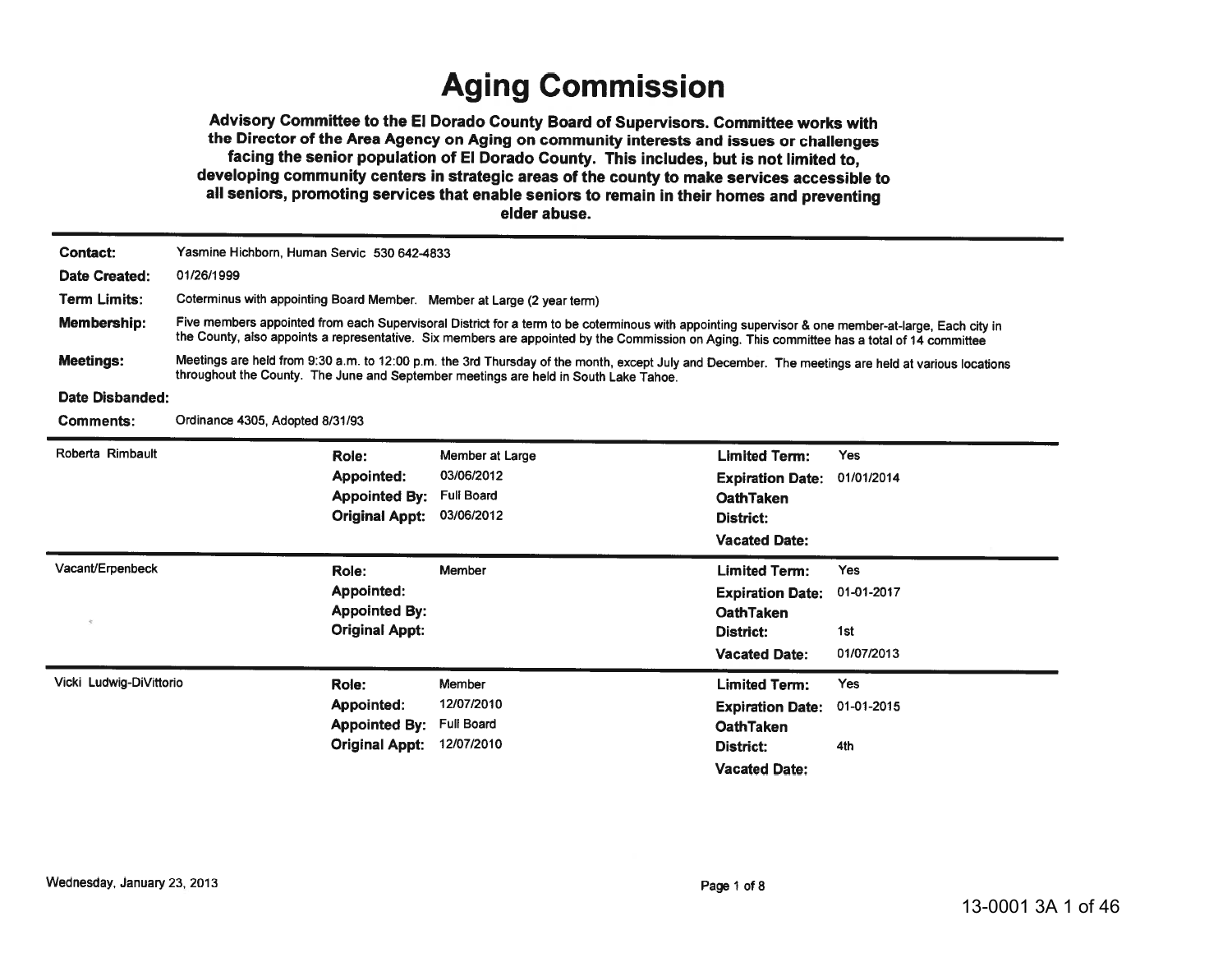| Norman Smith    | Role:                 | Member            | <b>Limited Term:</b>    | <b>Yes</b>      |
|-----------------|-----------------------|-------------------|-------------------------|-----------------|
|                 | Appointed:            | 01/10/2012        | <b>Expiration Date:</b> | 01-01-2013      |
|                 | <b>Appointed By:</b>  | <b>Full Board</b> | <b>OathTaken</b>        |                 |
|                 | <b>Original Appt:</b> | 04/21/2009        | District:               | 2 <sub>nd</sub> |
|                 |                       |                   | <b>Vacated Date:</b>    |                 |
| Vacant/Linville | Role:                 | Member            | <b>Limited Term:</b>    | Yes             |
|                 | <b>Appointed:</b>     |                   | <b>Expiration Date:</b> | 01/01/2017      |
|                 | <b>Appointed By:</b>  |                   | <b>OathTaken</b>        |                 |
|                 | <b>Original Appt:</b> |                   | District:               | 3rd             |
|                 |                       |                   | <b>Vacated Date:</b>    | 01/07/2013      |
| Siubhan Stevens | Role:                 | <b>Member</b>     | <b>Limited Term:</b>    | Yes             |
|                 | <b>Appointed:</b>     | 01/04/2011        | <b>Expiration Date:</b> | 01/01/2014      |
|                 | <b>Appointed By:</b>  | Full Board        | <b>OathTaken</b>        |                 |
|                 | <b>Original Appt:</b> | 03/04/2008        | District:               | 5th             |
|                 |                       |                   | <b>Vacated Date:</b>    |                 |

#### **Aging Commission**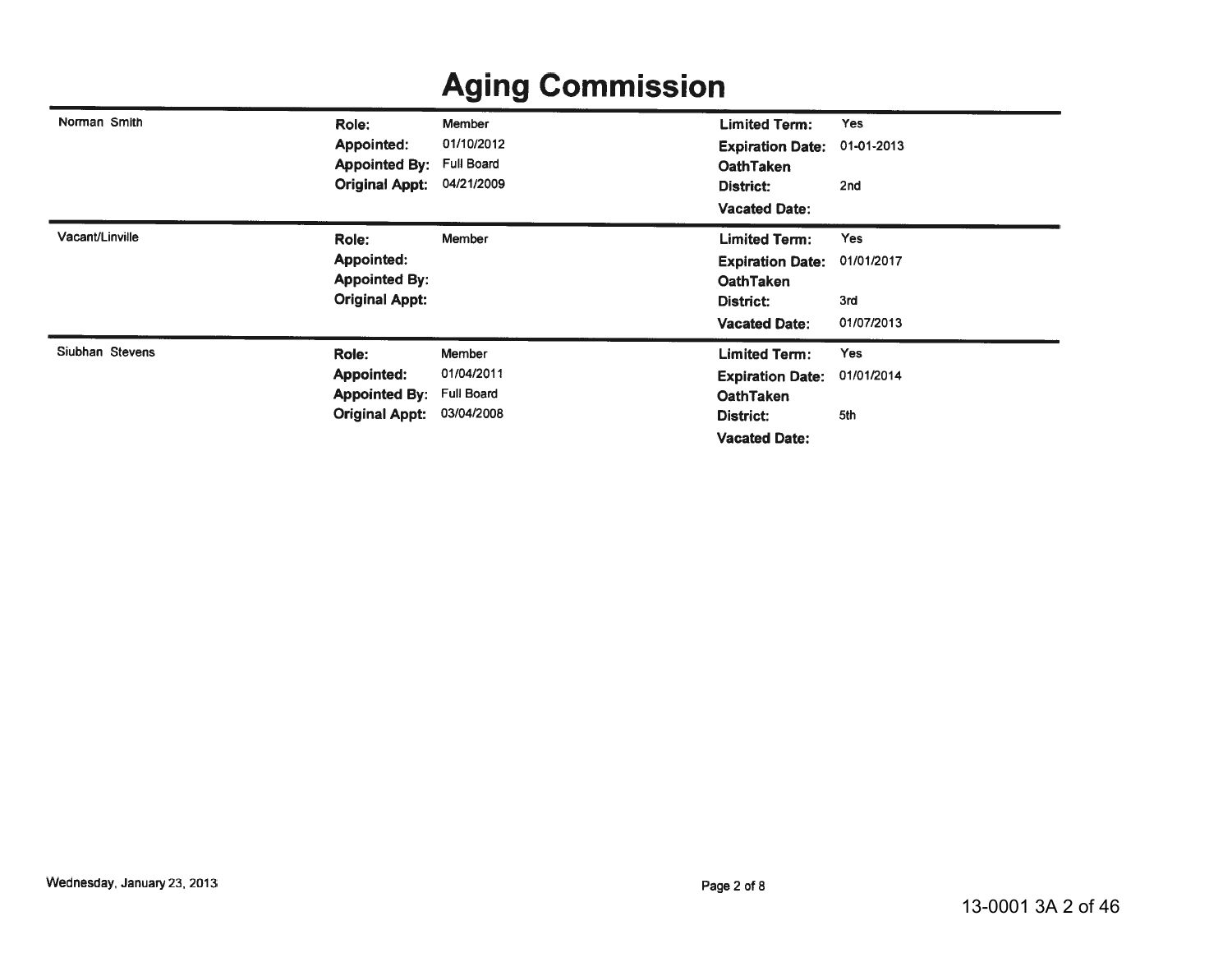#### **Assessment Appeals Board - Public Appt.**

Said Board constitutes the County Board of Equalization that shall equalize values of all property on the local assessment roll by adjusting individual assessments. Board is to exercise its powers in the manner & subject to the limitations specified by CA law.

| <b>Contact:</b>      | Kathryn Tyler                                                                                                                                                                                                                                                                                                                                          | 621-5395                                                                    |                                                                                                                   |                                                                                  |                                 |  |  |  |
|----------------------|--------------------------------------------------------------------------------------------------------------------------------------------------------------------------------------------------------------------------------------------------------------------------------------------------------------------------------------------------------|-----------------------------------------------------------------------------|-------------------------------------------------------------------------------------------------------------------|----------------------------------------------------------------------------------|---------------------------------|--|--|--|
| <b>Date Created:</b> | 02/22/1999                                                                                                                                                                                                                                                                                                                                             |                                                                             |                                                                                                                   |                                                                                  |                                 |  |  |  |
| <b>Term Limits:</b>  | Three-year term                                                                                                                                                                                                                                                                                                                                        |                                                                             |                                                                                                                   |                                                                                  |                                 |  |  |  |
| Membership:          | Five members for a three-year term, beginning on the first Monday in September, except upon the original selection. First two members shall serve<br>three years following the date of creation; the second two members serve a two-year term beginning on such date; and the fifth member for one year.<br>No more than two shall expire in one year. |                                                                             |                                                                                                                   |                                                                                  |                                 |  |  |  |
| <b>Meetings:</b>     | Meetings are held once a year. Each member is reimbursed \$50.00 per 4 hour session plus travel expenses.                                                                                                                                                                                                                                              |                                                                             |                                                                                                                   |                                                                                  |                                 |  |  |  |
| Date Disbanded:      |                                                                                                                                                                                                                                                                                                                                                        |                                                                             |                                                                                                                   |                                                                                  |                                 |  |  |  |
| Comments:            |                                                                                                                                                                                                                                                                                                                                                        |                                                                             | Resolution 80-97 adopts rules of notice & procedure. Resolution 81-97 adopts expenses. Ordinance 4442, File 11987 |                                                                                  |                                 |  |  |  |
| Vacant/Bisbee        |                                                                                                                                                                                                                                                                                                                                                        | Role:                                                                       | Member                                                                                                            | <b>Limited Term:</b>                                                             | <b>Yes</b>                      |  |  |  |
|                      |                                                                                                                                                                                                                                                                                                                                                        | <b>Appointed:</b><br><b>Appointed By:</b>                                   |                                                                                                                   | <b>Expiration Date:</b><br><b>OathTaken</b>                                      | 09/01/2016                      |  |  |  |
|                      |                                                                                                                                                                                                                                                                                                                                                        | <b>Original Appt:</b>                                                       |                                                                                                                   | District:                                                                        | 1st                             |  |  |  |
|                      |                                                                                                                                                                                                                                                                                                                                                        |                                                                             |                                                                                                                   | <b>Vacated Date:</b>                                                             | 07/26/2012                      |  |  |  |
| Sandi North          |                                                                                                                                                                                                                                                                                                                                                        | Role:<br><b>Appointed:</b><br><b>Appointed By:</b>                          | Member<br>08/09/2011<br><b>Full Board</b>                                                                         | <b>Limited Term:</b><br><b>Expiration Date:</b><br><b>OathTaken</b>              | Yes<br>09/01/2014               |  |  |  |
|                      |                                                                                                                                                                                                                                                                                                                                                        | <b>Original Appt:</b>                                                       | 09/16/2008                                                                                                        | District:<br><b>Vacated Date:</b>                                                | 3rd                             |  |  |  |
| Vacant/Brozek        |                                                                                                                                                                                                                                                                                                                                                        | Role:<br><b>Appointed:</b><br><b>Appointed By:</b><br><b>Original Appt:</b> | Member                                                                                                            | <b>Limited Term:</b><br><b>Expiration Date:</b><br><b>OathTaken</b><br>District: | <b>Yes</b><br>09/01/2016<br>4th |  |  |  |
|                      |                                                                                                                                                                                                                                                                                                                                                        |                                                                             |                                                                                                                   | <b>Vacated Date:</b>                                                             | 01/14/2013                      |  |  |  |
| Richard D Mason      |                                                                                                                                                                                                                                                                                                                                                        | Role:<br><b>Appointed:</b><br><b>Appointed By:</b>                          | Member<br>06/29/2010<br><b>Full Board</b>                                                                         | <b>Limited Term:</b><br><b>Expiration Date:</b><br><b>OathTaken</b>              | Yes<br>09/01/2014               |  |  |  |
|                      |                                                                                                                                                                                                                                                                                                                                                        | <b>Original Appt:</b>                                                       | 01/26/2009                                                                                                        | District:                                                                        | 2nd                             |  |  |  |

**Vacated Date:**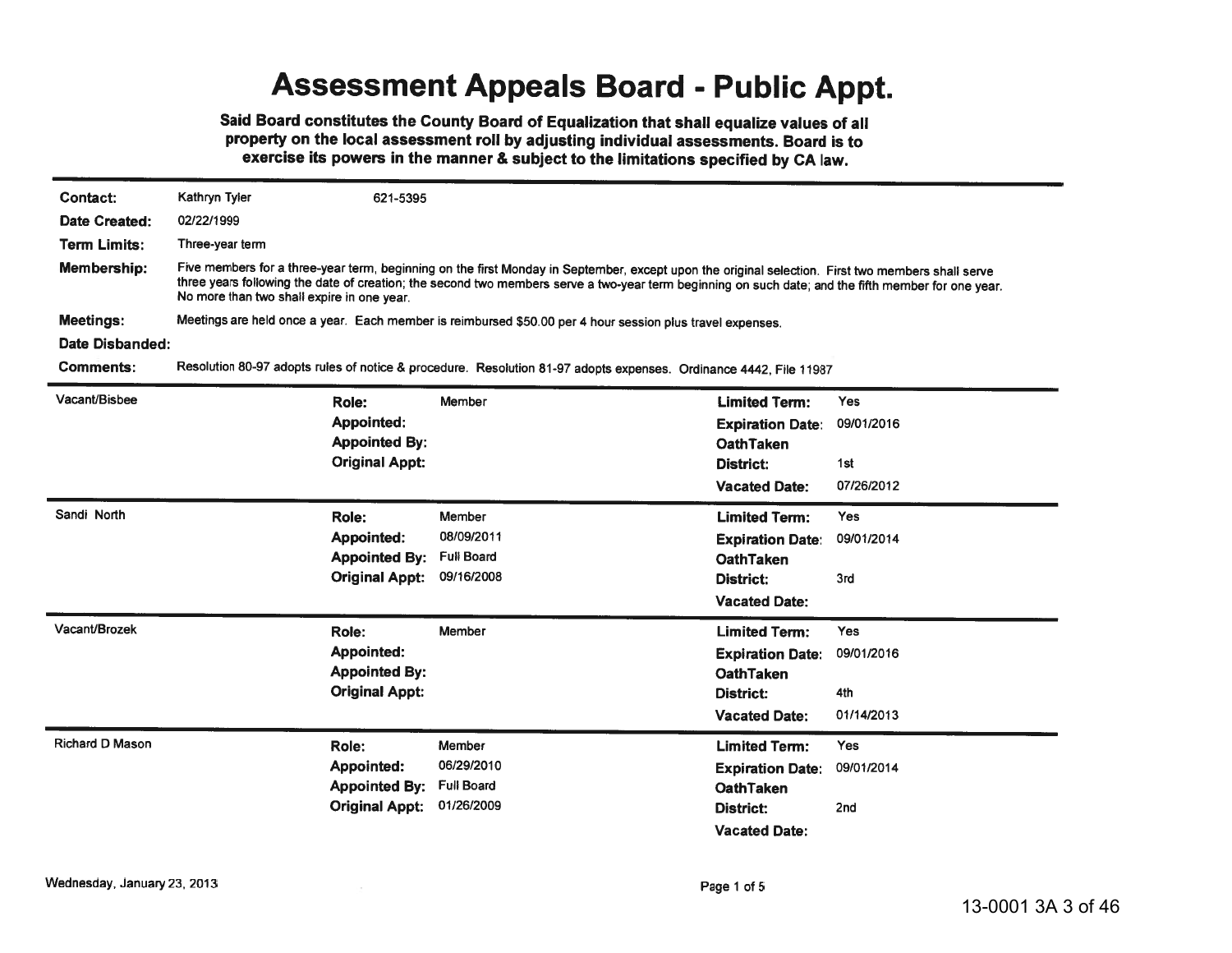# **Assessment Appeals Board - Public Appt.**

| Douglas Clymer | Role:                            | Member     |                  | <b>Limited Term:</b>               | Yes |
|----------------|----------------------------------|------------|------------------|------------------------------------|-----|
|                | Appointed:                       | 12/08/2009 |                  | <b>Expiration Date: 09-01-2013</b> |     |
|                | <b>Appointed By: Full Board</b>  |            | <b>OathTaken</b> |                                    |     |
|                | <b>Original Appt: 06/17/1997</b> |            | District:        |                                    | 5th |
|                |                                  |            |                  | <b>Vacated Date:</b>               |     |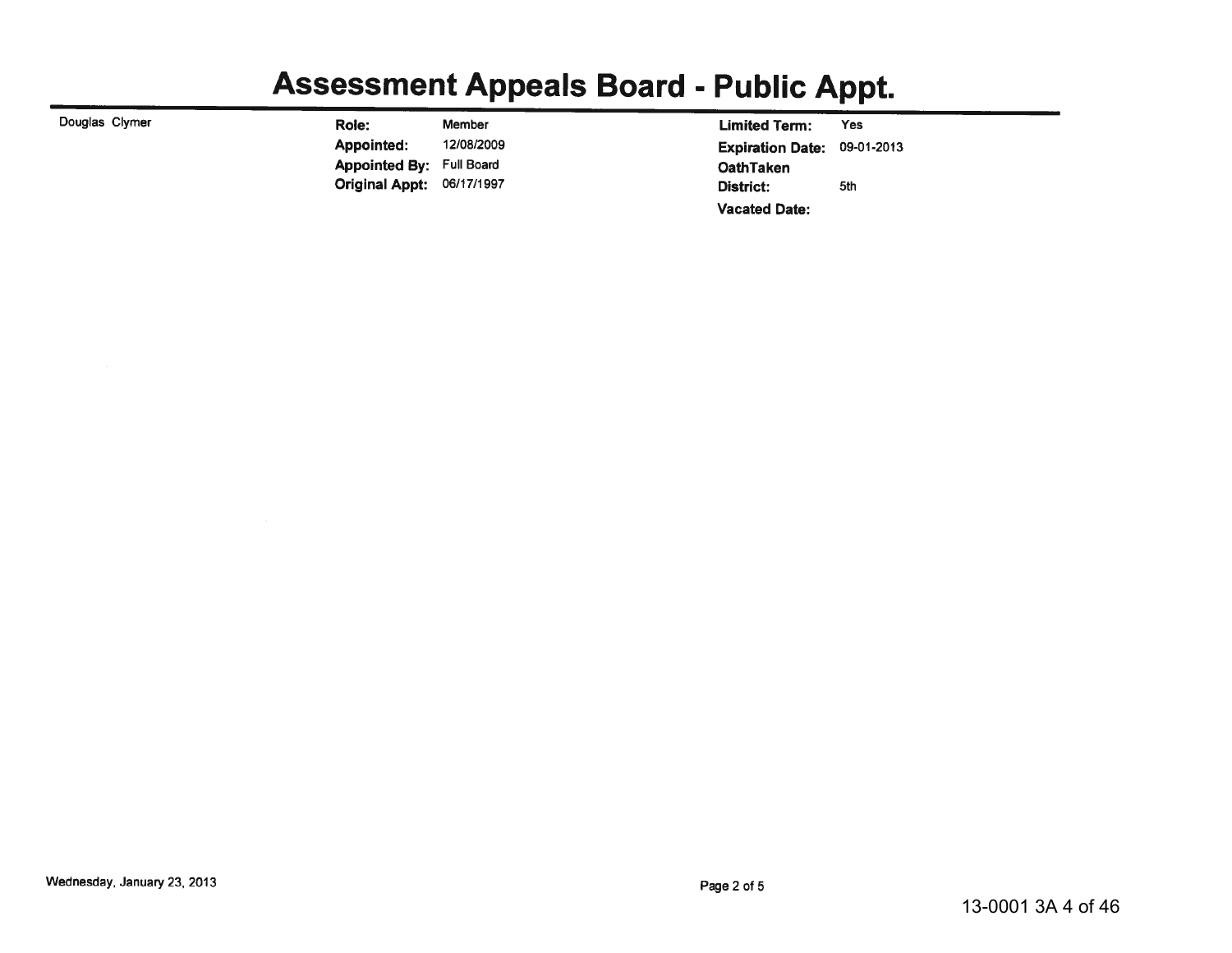## **Building Appeals - Public Appt.**

Said Board to determine the suitability of alternate materials & methods of construction & to provide for reasonable interpretations of Building Code. Hear & determine appeals from the ruling of the Building Official concerning any codes adopted by Ordinance 3862.7

| <b>Contact:</b>      | <b>Development Services</b>                              | 530 621-5775          |                                                                                                                                                                                                                                                         |                         |            |
|----------------------|----------------------------------------------------------|-----------------------|---------------------------------------------------------------------------------------------------------------------------------------------------------------------------------------------------------------------------------------------------------|-------------------------|------------|
| <b>Date Created:</b> | 02/22/1999                                               |                       |                                                                                                                                                                                                                                                         |                         |            |
| <b>Term Limits:</b>  | Three-year term                                          |                       |                                                                                                                                                                                                                                                         |                         |            |
| Membership:          |                                                          |                       | Seven members, not officials or employees of the county, five of whom are qualified by experience and training to pass upon matters pertaining to<br>building construction; and two members from the community at large. Shall serve with compensation. |                         |            |
| <b>Meetings:</b>     | Meetings are as necessary but not less than once a year. |                       |                                                                                                                                                                                                                                                         |                         |            |
| Date Disbanded:      |                                                          |                       |                                                                                                                                                                                                                                                         |                         |            |
| <b>Comments:</b>     |                                                          |                       | File LHR 057. LHR 132-3 - Ord. 925 creating Board of Appeals 5/6/1968. Chapter 15.12 of Ordinance Code                                                                                                                                                  |                         |            |
| Neil Moore           |                                                          | Role:                 | Engineer                                                                                                                                                                                                                                                | <b>Limited Term:</b>    | <b>Yes</b> |
|                      |                                                          | <b>Appointed:</b>     | 02/02/2010                                                                                                                                                                                                                                              | <b>Expiration Date:</b> | 01-01-2013 |
|                      |                                                          | <b>Appointed By:</b>  | <b>Full Board</b>                                                                                                                                                                                                                                       | <b>OathTaken</b>        |            |
|                      |                                                          | <b>Original Appt:</b> | 01/09/2001                                                                                                                                                                                                                                              | District:               | N/A        |
|                      |                                                          |                       |                                                                                                                                                                                                                                                         | <b>Vacated Date:</b>    |            |
| Garry J Gates        |                                                          | Role:                 | Engineer                                                                                                                                                                                                                                                | <b>Limited Term:</b>    | <b>Yes</b> |
|                      |                                                          | Appointed:            | 02/28/2012                                                                                                                                                                                                                                              | <b>Expiration Date:</b> | 01/01/2015 |
|                      |                                                          | <b>Appointed By:</b>  | <b>Full Board</b>                                                                                                                                                                                                                                       | <b>OathTaken</b>        |            |
|                      |                                                          | <b>Original Appt:</b> | 02/28/2012                                                                                                                                                                                                                                              | District:               | N/A        |
|                      |                                                          |                       |                                                                                                                                                                                                                                                         | <b>Vacated Date:</b>    |            |
| Dwayne Nystrom       |                                                          | Role:                 | <b>Community At Large</b>                                                                                                                                                                                                                               | <b>Limited Term:</b>    | <b>Yes</b> |
|                      |                                                          | <b>Appointed:</b>     | 02/28/2012                                                                                                                                                                                                                                              | <b>Expiration Date:</b> | 01/01/2015 |
|                      |                                                          | <b>Appointed By:</b>  | <b>Full Board</b>                                                                                                                                                                                                                                       | <b>OathTaken</b>        |            |
|                      |                                                          | <b>Original Appt:</b> | 02/28/2012                                                                                                                                                                                                                                              | District:               | N/A        |
|                      |                                                          |                       |                                                                                                                                                                                                                                                         | <b>Vacated Date:</b>    |            |
| <b>Steve Twist</b>   |                                                          | Role:                 | <b>Professional Category</b>                                                                                                                                                                                                                            | <b>Limited Term:</b>    | <b>Yes</b> |
|                      |                                                          | <b>Appointed:</b>     | 02/28/2012                                                                                                                                                                                                                                              | <b>Expiration Date:</b> | 01/01/2015 |
|                      |                                                          | <b>Appointed By:</b>  | <b>Full Board</b>                                                                                                                                                                                                                                       | <b>OathTaken</b>        |            |
|                      |                                                          | <b>Original Appt:</b> | 02/28/2012                                                                                                                                                                                                                                              | District:               | N/A        |
|                      |                                                          |                       |                                                                                                                                                                                                                                                         | <b>Vacated Date:</b>    |            |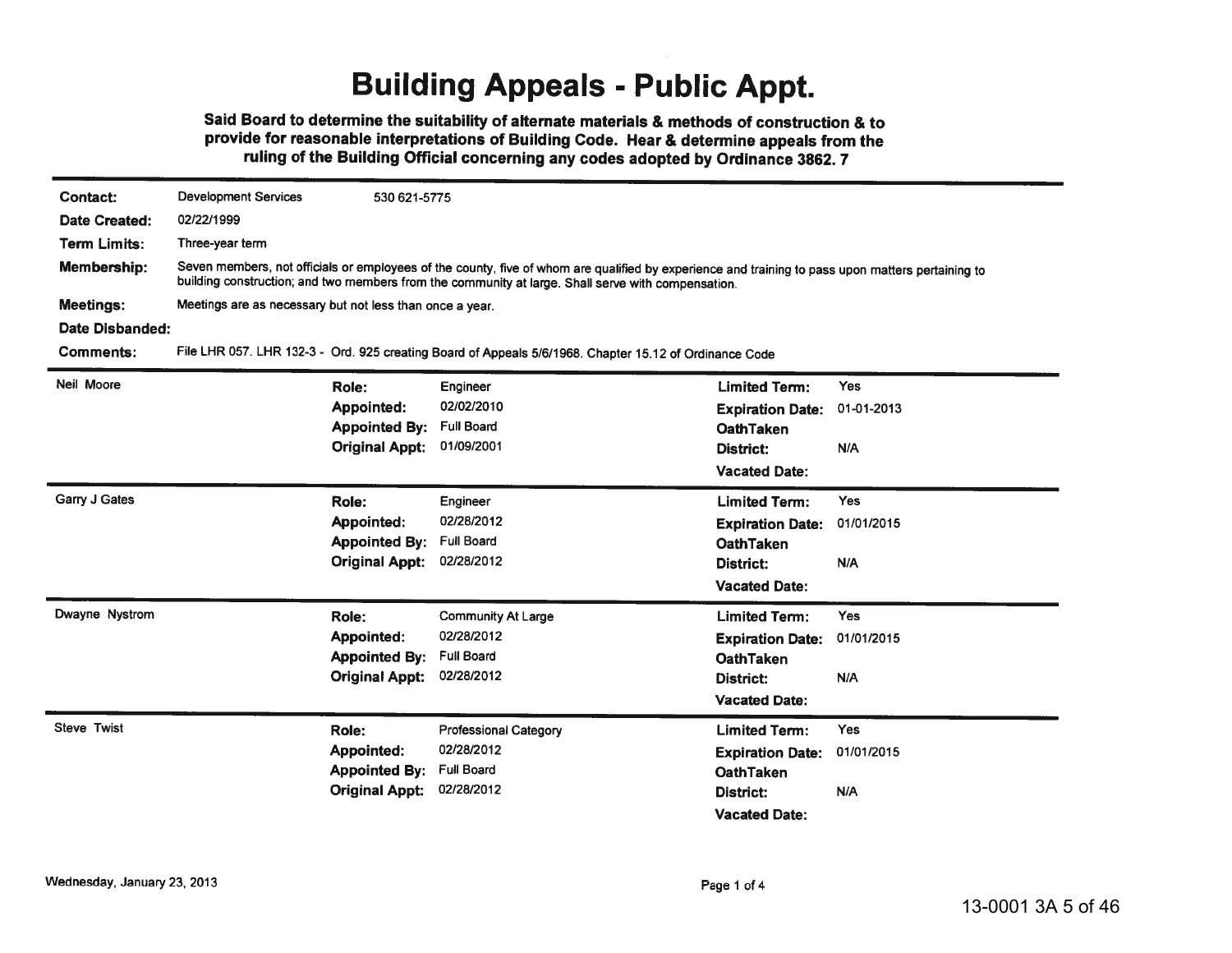| Jeffrey D Haberman | Role:                    | <b>Professional Category</b>   | <b>Limited Term:</b>    | <b>Yes</b> |
|--------------------|--------------------------|--------------------------------|-------------------------|------------|
|                    | <b>Appointed:</b>        | 02/28/2012                     | <b>Expiration Date:</b> | 01-01-2015 |
|                    | <b>Appointed By:</b>     | <b>Full Board</b>              | <b>OathTaken</b>        |            |
|                    | <b>Original Appt:</b>    | 03/14/2000                     | District:               | N/A        |
|                    |                          |                                | <b>Vacated Date:</b>    |            |
| Vacant             | Role:                    | <b>Construction Consultant</b> | <b>Limited Term:</b>    | <b>Yes</b> |
|                    | <b>Appointed:</b>        |                                | <b>Expiration Date:</b> | 01-01-2013 |
|                    | <b>Appointed By:</b>     |                                | <b>OathTaken</b>        |            |
|                    | <b>Original Appt:</b>    |                                | District:               | N/A        |
|                    |                          |                                | <b>Vacated Date:</b>    | 10/05/2012 |
| Kathye Russell     | Role:                    | <b>Community At Large</b>      | <b>Limited Term:</b>    | <b>Yes</b> |
|                    | <b>Appointed:</b>        | 02/02/2010                     | <b>Expiration Date:</b> | 01-01-2013 |
|                    | Appointed By: Full Board |                                | <b>OathTaken</b>        |            |
|                    | <b>Original Appt:</b>    | 01/31/1995                     | District:               | N/A        |
|                    |                          |                                | <b>Vacated Date:</b>    |            |

## **Building Appeals - Public Appt.**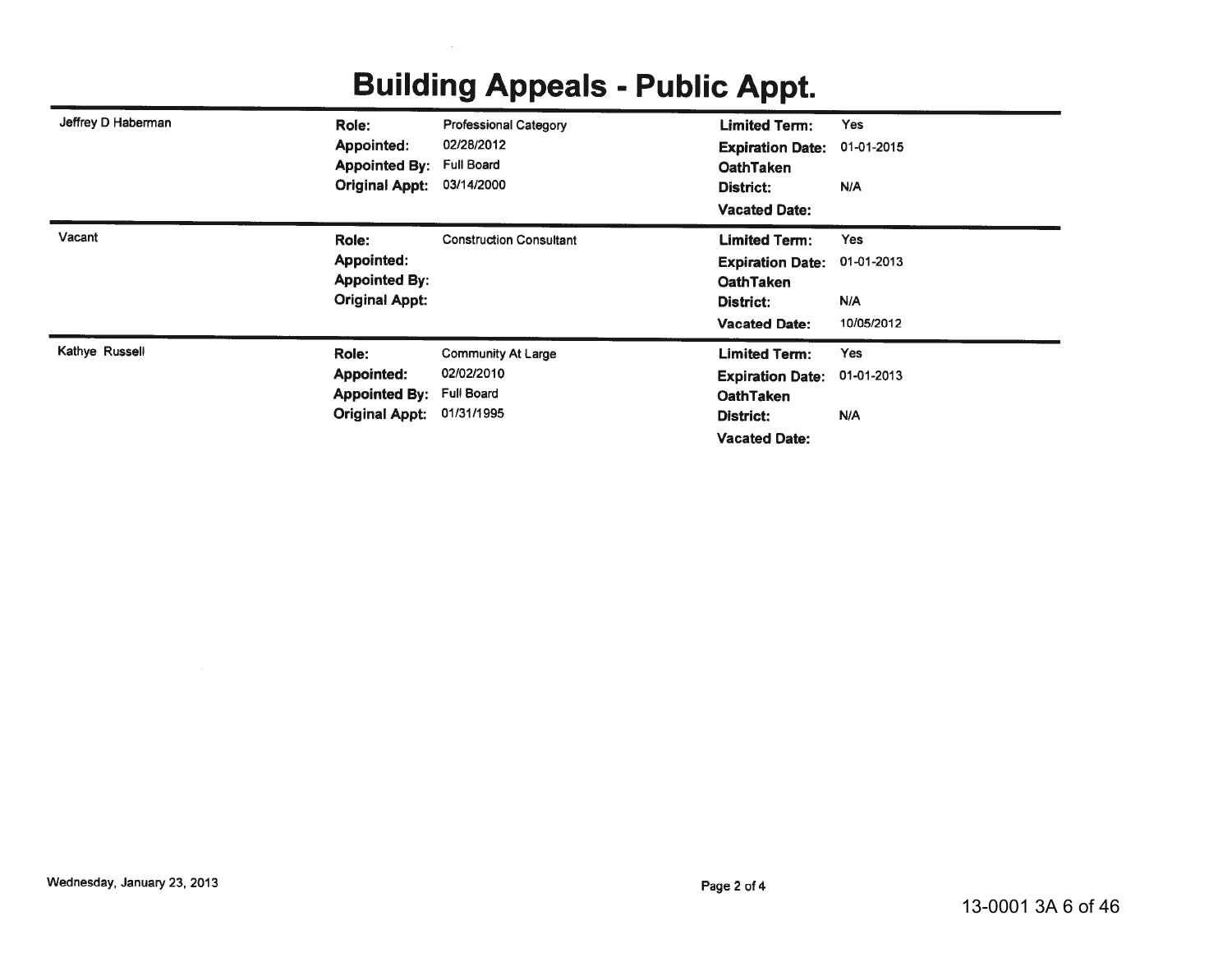#### **Building Industry Advisory Committee**

Committee will make recommendations to the Development Services Department and the Board of Supervisors regarding code interpretations, inspections, procedures, new construction techniques, product review, new codes, revised fees and other items of industry

concern.

| <b>Contact:</b>                                                                                                                                                                                                                                                                                                                                                                                                             | Building Services - Tom Burnette 530-621-6585 |  |  |  |  |  |  |
|-----------------------------------------------------------------------------------------------------------------------------------------------------------------------------------------------------------------------------------------------------------------------------------------------------------------------------------------------------------------------------------------------------------------------------|-----------------------------------------------|--|--|--|--|--|--|
| <b>Date Created:</b><br>02/05/2008                                                                                                                                                                                                                                                                                                                                                                                          |                                               |  |  |  |  |  |  |
| <b>Term Limits:</b><br>Three (3) year term.                                                                                                                                                                                                                                                                                                                                                                                 |                                               |  |  |  |  |  |  |
| Membership:<br>The Committee shall consist of five (5) members appointed by the Board of Supervisors, one (1) member and one (1) alternate from each of the<br>following organizations, and two "at-large" members: (a) El Dorado Builders' Exchange; (b) North State Building Industry Association or Sacramento<br>Builders Exchange; and (c) Surveyors, Architects, Geologists and Engineers (SAGE) of El Dorado County. |                                               |  |  |  |  |  |  |
| <b>Meetings:</b><br>Meetings will be held the third Wednesday of the 1st month of each quarter at 2 pm. No compensation.                                                                                                                                                                                                                                                                                                    |                                               |  |  |  |  |  |  |
| Date Disbanded:                                                                                                                                                                                                                                                                                                                                                                                                             |                                               |  |  |  |  |  |  |
| <b>Comments:</b><br>Created 11/20/84, Resolution 25-2008, Old Committee LHR 57, Adopted Resolution 164-2010 amending the BIAC Committee.                                                                                                                                                                                                                                                                                    |                                               |  |  |  |  |  |  |
| Jerry Homme<br><b>Limited Term:</b><br>Yes<br>Role:<br>Member at Large                                                                                                                                                                                                                                                                                                                                                      |                                               |  |  |  |  |  |  |
| 01/10/2012<br><b>Appointed:</b><br>01/01/2014<br><b>Expiration Date:</b>                                                                                                                                                                                                                                                                                                                                                    |                                               |  |  |  |  |  |  |
| <b>Full Board</b><br><b>Appointed By:</b><br><b>OathTaken</b>                                                                                                                                                                                                                                                                                                                                                               |                                               |  |  |  |  |  |  |
| 01/10/2012<br><b>Original Appt:</b><br>N/A<br>District:                                                                                                                                                                                                                                                                                                                                                                     |                                               |  |  |  |  |  |  |
| <b>Vacated Date:</b>                                                                                                                                                                                                                                                                                                                                                                                                        |                                               |  |  |  |  |  |  |
| Denny L. Kennedy<br><b>Yes</b><br>Role:<br>El Dorado Co. Builders Exchange Alt.<br><b>Limited Term:</b>                                                                                                                                                                                                                                                                                                                     |                                               |  |  |  |  |  |  |
| 01/10/2012<br>Appointed:<br>01/01/2014<br><b>Expiration Date:</b>                                                                                                                                                                                                                                                                                                                                                           |                                               |  |  |  |  |  |  |
| <b>Full Board</b><br><b>Appointed By:</b><br><b>OathTaken</b>                                                                                                                                                                                                                                                                                                                                                               |                                               |  |  |  |  |  |  |
| 01/10/2012<br><b>Original Appt:</b><br>N/A<br>District:                                                                                                                                                                                                                                                                                                                                                                     |                                               |  |  |  |  |  |  |
| <b>Vacated Date:</b>                                                                                                                                                                                                                                                                                                                                                                                                        |                                               |  |  |  |  |  |  |
| John Costa<br><b>Yes</b><br>Role:<br>No. State Building Ind. Mbr.<br><b>Limited Term:</b>                                                                                                                                                                                                                                                                                                                                   |                                               |  |  |  |  |  |  |
| 01/10/2012<br><b>Appointed:</b><br>01/01/2014<br><b>Expiration Date:</b>                                                                                                                                                                                                                                                                                                                                                    |                                               |  |  |  |  |  |  |
| <b>Full Board</b><br><b>Appointed By:</b><br><b>OathTaken</b>                                                                                                                                                                                                                                                                                                                                                               |                                               |  |  |  |  |  |  |
| <b>Original Appt:</b><br>03/25/2008<br>N/A<br>District:                                                                                                                                                                                                                                                                                                                                                                     |                                               |  |  |  |  |  |  |
| <b>Vacated Date:</b>                                                                                                                                                                                                                                                                                                                                                                                                        |                                               |  |  |  |  |  |  |
| Vacant<br>Role:<br><b>Limited Term:</b><br>Yes<br>No. State Building Ind. Alt.                                                                                                                                                                                                                                                                                                                                              |                                               |  |  |  |  |  |  |
| Appointed:<br>01/01/2014<br><b>Expiration Date:</b>                                                                                                                                                                                                                                                                                                                                                                         |                                               |  |  |  |  |  |  |
| <b>Appointed By:</b><br><b>OathTaken</b>                                                                                                                                                                                                                                                                                                                                                                                    |                                               |  |  |  |  |  |  |
| <b>Original Appt:</b><br>N/A<br>District:                                                                                                                                                                                                                                                                                                                                                                                   |                                               |  |  |  |  |  |  |
| 10/04/2012<br><b>Vacated Date:</b>                                                                                                                                                                                                                                                                                                                                                                                          |                                               |  |  |  |  |  |  |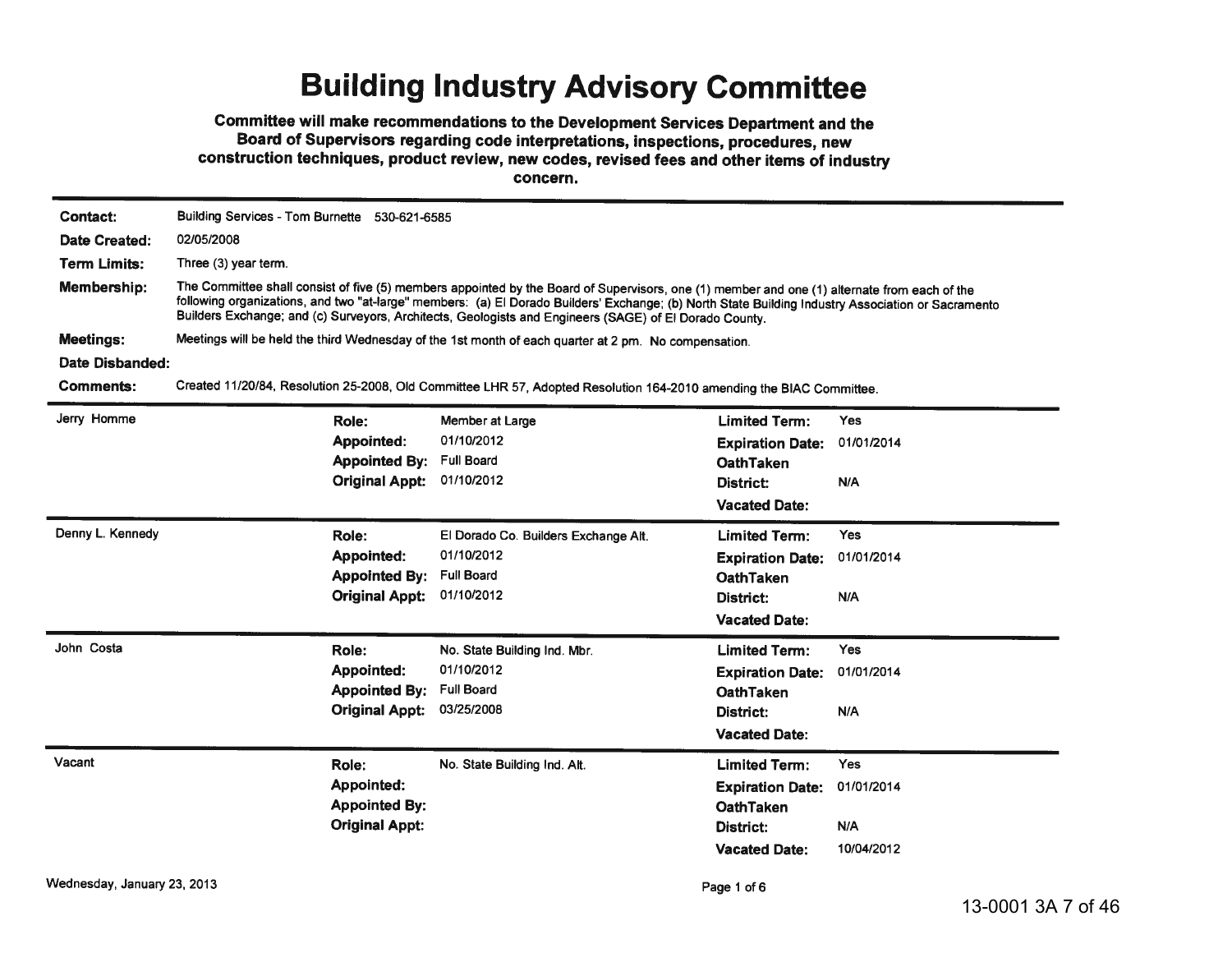## **Building Industry Advisory Committee**

| Earl McGuire         | Role:                                         | <b>SAGE Mbr.</b>                        | <b>Limited Term:</b>                 | Yes        |
|----------------------|-----------------------------------------------|-----------------------------------------|--------------------------------------|------------|
|                      | <b>Appointed:</b>                             | 01/10/2012                              | <b>Expiration Date:</b>              | 01/01/2014 |
|                      | <b>Appointed By:</b>                          | Full Board                              | <b>OathTaken</b>                     |            |
|                      | <b>Original Appt:</b>                         | 05/05/2009                              | <b>District:</b>                     | N/A        |
|                      |                                               |                                         | <b>Vacated Date:</b>                 |            |
| <b>Charles Truax</b> | Role:                                         | <b>SAGE Alt.</b>                        | <b>Limited Term:</b>                 | Yes        |
|                      | <b>Appointed:</b>                             | 01/10/2012                              | <b>Expiration Date:</b>              | 01/01/2014 |
|                      | <b>Appointed By:</b>                          | <b>Full Board</b>                       | <b>OathTaken</b>                     |            |
|                      | <b>Original Appt:</b>                         | 03/25/2008                              | District:                            | N/A        |
|                      |                                               |                                         | <b>Vacated Date:</b>                 |            |
| Jeff Haberman        | Role:                                         | At-Large Member                         | <b>Limited Term:</b>                 | Yes        |
|                      | <b>Appointed:</b>                             | 01/10/2012                              | <b>Expiration Date:</b>              | 01/01/2014 |
|                      | <b>Appointed By:</b>                          | <b>Full Board</b>                       | <b>OathTaken</b>                     |            |
|                      | <b>Original Appt:</b>                         | 03/25/2008                              | District:                            | N/A        |
|                      |                                               |                                         | <b>Vacated Date:</b>                 |            |
|                      |                                               |                                         |                                      |            |
| Vacant               | Role:                                         | At-Large Member                         | <b>Limited Term:</b>                 | Yes        |
|                      | <b>Appointed:</b>                             |                                         | <b>Expiration Date:</b>              | 01/01/2014 |
|                      | <b>Appointed By:</b>                          |                                         | <b>OathTaken</b>                     |            |
|                      | <b>Original Appt:</b>                         |                                         | District:                            |            |
|                      |                                               |                                         | <b>Vacated Date:</b>                 | 10/04/2012 |
| Virgil Toothaker     | Role:                                         | Alternate Member at Large               | <b>Limited Term:</b>                 | <b>Yes</b> |
|                      | Appointed:                                    | 01/10/2012                              | <b>Expiration Date:</b>              | 01/01/2014 |
|                      | <b>Appointed By:</b>                          | <b>Full Board</b>                       | <b>OathTaken</b>                     |            |
|                      | <b>Original Appt:</b>                         | 01/10/2012                              | District:                            |            |
|                      |                                               |                                         | <b>Vacated Date:</b>                 |            |
| <b>Bill Carey</b>    | Role:                                         |                                         | <b>Limited Term:</b>                 | Yes        |
|                      |                                               | Alternate Member at Large<br>01/10/2012 |                                      |            |
|                      | Appointed:                                    | <b>Full Board</b>                       | <b>Expiration Date:</b>              | 01/01/2014 |
|                      | <b>Appointed By:</b><br><b>Original Appt:</b> | 01/01/2012                              | <b>OathTaken</b><br><b>District:</b> |            |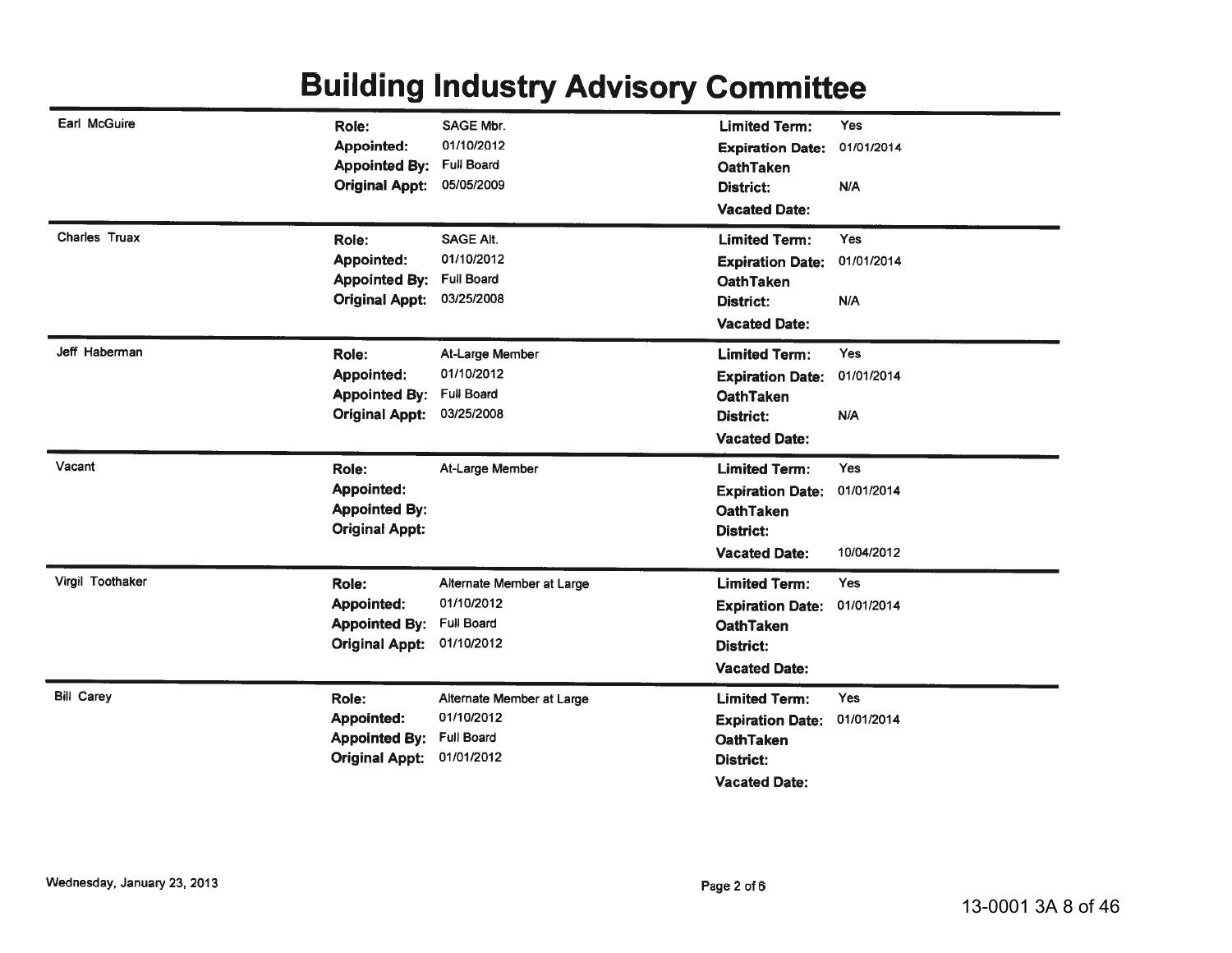#### **Cemetery Advisory Committee - Public Appt.**

The Committee makes recommendations to the Board of Supervisors regarding cemeteries located wholly or partly in the County consistent with the Board's wishes to protect and promote the public health, safety, and general welfare by preserving and enhancing the County's cemeteries; providing clear, fair, appropriate, and effective regulations for their use; ensuring appropriate treatment of Native American burial sites; compiling and recording cemetery information, records and historical data; and identifying and pursuing funding for all of these activities.

| <b>Contact:</b>       | Bonnie Wurm/Michele Smith                                                                                                                                                                                                                                                                                                                    | 530-621-7594/621-     |                                                                                         |                         |                 |  |
|-----------------------|----------------------------------------------------------------------------------------------------------------------------------------------------------------------------------------------------------------------------------------------------------------------------------------------------------------------------------------------|-----------------------|-----------------------------------------------------------------------------------------|-------------------------|-----------------|--|
| Date Created:         | 06/04/2002                                                                                                                                                                                                                                                                                                                                   |                       |                                                                                         |                         |                 |  |
| <b>Term Limits:</b>   | Two-year term                                                                                                                                                                                                                                                                                                                                |                       |                                                                                         |                         |                 |  |
| Membership:           | The Committee consists of eleven (11) members: one (1) from each of the five Board of Supervisors' districts; one (1) member of a recognized fraternal<br>organzation; one (1) member of a Native American organization; on professional archeologist; one (1) member of the Board; the County Coroner; and<br>the County Cemetery Director. |                       |                                                                                         |                         |                 |  |
| <b>Meetings:</b>      | Meetings shall be held monthly on the fourth Wednesday at 3:00 p.m. in Conference Room A, Building A, 330 Fair Lane, Placerville; the Committee<br>does not meet the months of July and December.                                                                                                                                            |                       |                                                                                         |                         |                 |  |
| Date Disbanded:       |                                                                                                                                                                                                                                                                                                                                              |                       |                                                                                         |                         |                 |  |
| <b>Comments:</b>      |                                                                                                                                                                                                                                                                                                                                              |                       | Resolution 128-2002, Adopted 6/4/02. Michele Smith can also be reached at 530-642-4909. |                         |                 |  |
| Vacant/Belt           |                                                                                                                                                                                                                                                                                                                                              | Role:                 | <b>Dist Nominee</b>                                                                     | <b>Limited Term:</b>    | Yes             |  |
|                       |                                                                                                                                                                                                                                                                                                                                              | <b>Appointed:</b>     |                                                                                         | <b>Expiration Date:</b> | 01/01/2015      |  |
|                       |                                                                                                                                                                                                                                                                                                                                              | <b>Appointed By:</b>  |                                                                                         | <b>OathTaken</b>        |                 |  |
|                       |                                                                                                                                                                                                                                                                                                                                              | <b>Original Appt:</b> |                                                                                         | District:               | 3rd             |  |
|                       |                                                                                                                                                                                                                                                                                                                                              |                       |                                                                                         | <b>Vacated Date:</b>    | 01/07/2013      |  |
| <b>Lynette Mizell</b> |                                                                                                                                                                                                                                                                                                                                              | Role:                 | <b>Dist Nominee</b>                                                                     | <b>Limited Term:</b>    | <b>Yes</b>      |  |
|                       |                                                                                                                                                                                                                                                                                                                                              | <b>Appointed:</b>     | 05/22/2012                                                                              | <b>Expiration Date:</b> | 01-01-2017      |  |
|                       |                                                                                                                                                                                                                                                                                                                                              | <b>Appointed By:</b>  | <b>Full Board</b>                                                                       | <b>OathTaken</b>        |                 |  |
|                       |                                                                                                                                                                                                                                                                                                                                              | <b>Original Appt:</b> | 02/07/2006                                                                              | District:               | 2 <sub>nd</sub> |  |
|                       |                                                                                                                                                                                                                                                                                                                                              |                       |                                                                                         | <b>Vacated Date:</b>    |                 |  |
| Vacant/Mickus         |                                                                                                                                                                                                                                                                                                                                              | Role:                 | <b>Dist Nominee</b>                                                                     | <b>Limited Term:</b>    | <b>Yes</b>      |  |
|                       |                                                                                                                                                                                                                                                                                                                                              | <b>Appointed:</b>     |                                                                                         | <b>Expiration Date:</b> | 01-01-2015      |  |
|                       |                                                                                                                                                                                                                                                                                                                                              | <b>Appointed By:</b>  |                                                                                         | <b>OathTaken</b>        |                 |  |
|                       |                                                                                                                                                                                                                                                                                                                                              | <b>Original Appt:</b> |                                                                                         | District:               | 1st             |  |
|                       |                                                                                                                                                                                                                                                                                                                                              |                       |                                                                                         | <b>Vacated Date:</b>    | 01/07/2013      |  |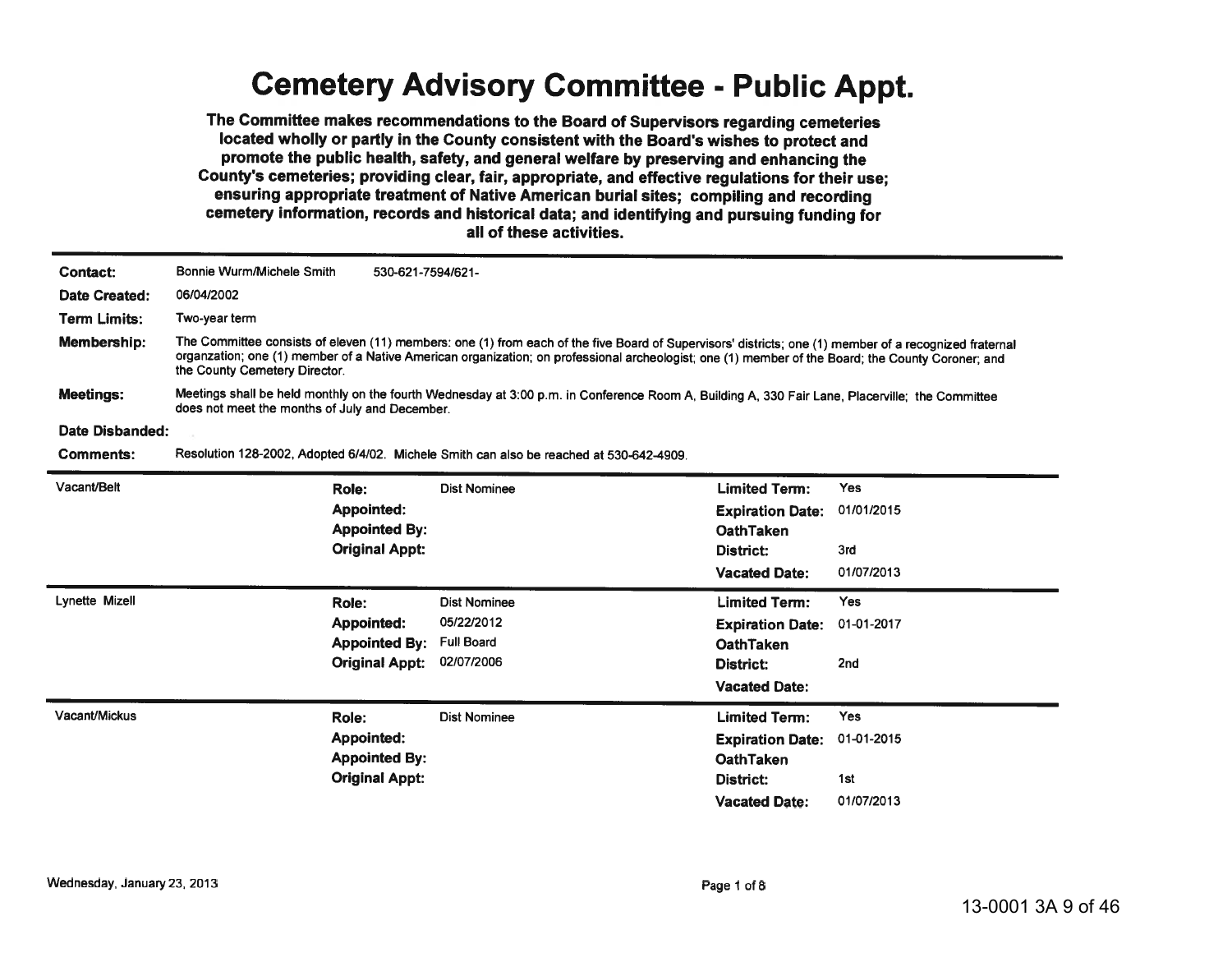## **Cemetery Advisory Committee - Public Appt.**

| Ramona Tripp-Verbeck | Role:<br><b>Appointed:</b><br><b>Appointed By:</b><br><b>Original Appt:</b> | <b>Native American Rep</b><br>01/10/2012<br><b>Full Board</b><br>01/09/2007         | <b>Limited Term:</b><br><b>Expiration Date:</b><br><b>OathTaken</b><br>District:<br><b>Vacated Date:</b>        | Yes<br>01/01/2014<br>N/A        |
|----------------------|-----------------------------------------------------------------------------|-------------------------------------------------------------------------------------|-----------------------------------------------------------------------------------------------------------------|---------------------------------|
| Douglas A Walker     | Role:<br>Appointed:<br><b>Appointed By:</b><br><b>Original Appt:</b>        | Archaeologist Rep<br>01/10/2012<br><b>Full Board</b><br>10/26/2004                  | <b>Limited Term:</b><br><b>Expiration Date:</b><br><b>OathTaken</b><br><b>District:</b><br><b>Vacated Date:</b> | <b>Yes</b><br>01-01-2014<br>N/A |
| Jeffrey A. Schmidt   | Role:<br>Appointed:<br><b>Appointed By:</b><br><b>Original Appt:</b>        | Fraternal Org Rep (ioof Lodge 63)<br>11/13/2012<br><b>Full Board</b><br>11/13/2012  | <b>Limited Term:</b><br><b>Expiration Date:</b><br><b>OathTaken</b><br><b>District:</b><br><b>Vacated Date:</b> | Yes<br>01/01/2015<br>N/A        |
| Joan Wicklund        | Role:<br>Appointed:<br><b>Appointed By:</b><br><b>Original Appt:</b>        | <b>Dist Nominee</b><br>01/04/2011<br><b>Full Board</b><br>01/13/2009                | <b>Limited Term:</b><br><b>Expiration Date:</b><br><b>OathTaken</b><br>District:<br><b>Vacated Date:</b>        | Yes<br>01-01-2013<br>5          |
| Frank Clark          | Role:<br><b>Appointed:</b><br><b>Appointed By:</b><br><b>Original Appt:</b> | <b>Dist Nominee</b><br>01/10/2012<br><b>Full Board</b><br>02/26/2008                | <b>Limited Term:</b><br><b>Expiration Date:</b><br><b>OathTaken</b><br>District:<br><b>Vacated Date:</b>        | Yes<br>01/01/2014<br>4th        |
| Brian Veerkamp       | Role:<br>Appointed:<br><b>Appointed By:</b><br><b>Original Appt:</b>        | <b>Board of Supervisors Member</b><br>01/08/2013<br><b>Full Board</b><br>01/08/2013 | <b>Limited Term:</b><br><b>Expiration Date:</b><br><b>OathTaken</b><br>District:<br><b>Vacated Date:</b>        | Yes<br>01/01/2015<br>N/A        |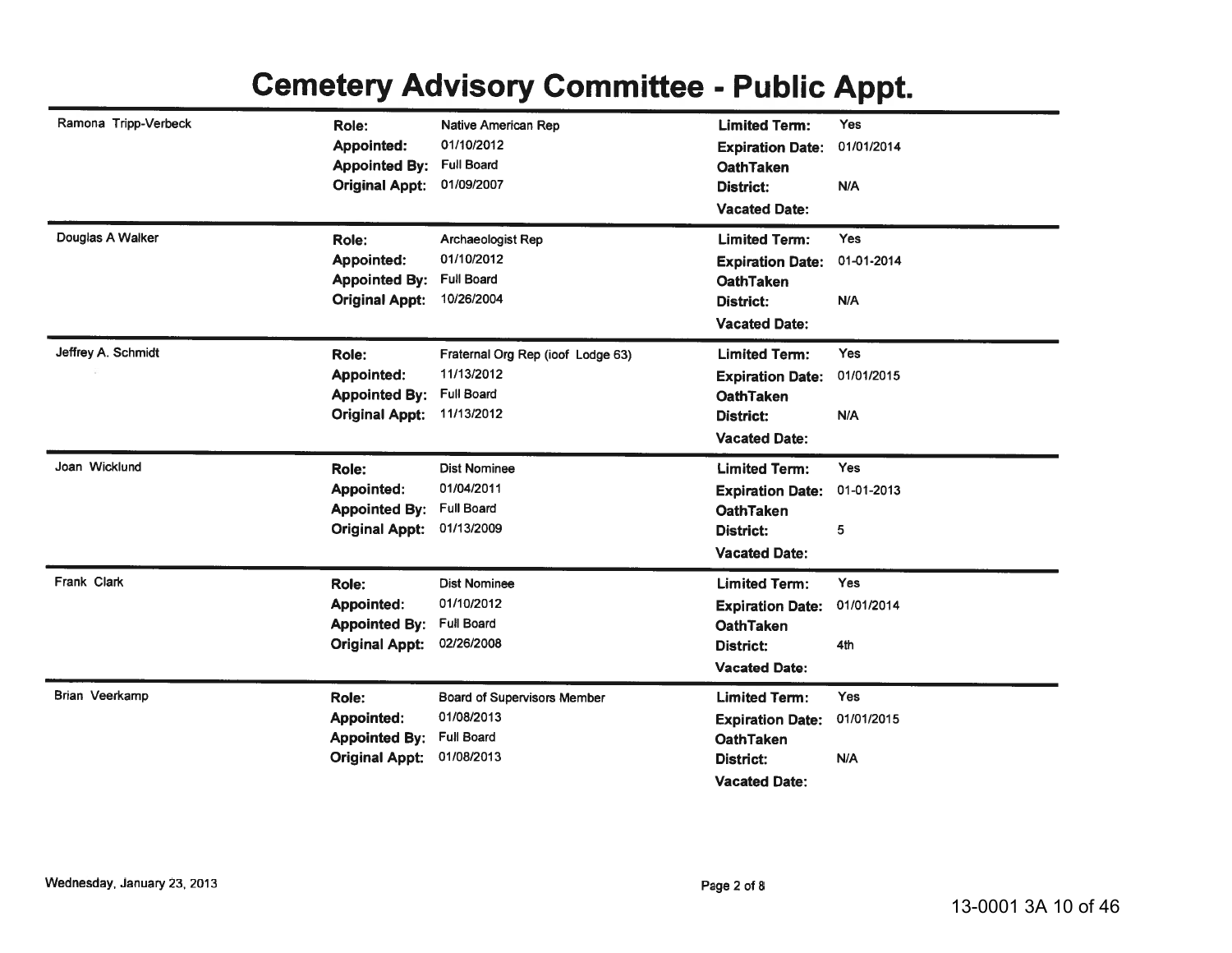|                    | Role:<br><b>Appointed:</b>                                                  | <b>County Coroner's Office</b>       | <b>Limited Term:</b><br><b>Expiration Date:</b>                                                          | <b>Yes</b>                                          |
|--------------------|-----------------------------------------------------------------------------|--------------------------------------|----------------------------------------------------------------------------------------------------------|-----------------------------------------------------|
|                    | <b>Appointed By:</b><br><b>Original Appt:</b>                               |                                      | <b>OathTaken</b><br>District:<br><b>Vacated Date:</b>                                                    |                                                     |
| Kim Kerr           | Role:<br><b>Appointed:</b><br><b>Appointed By:</b><br><b>Original Appt:</b> | County Cemetery Director/Dep. Dir. D | <b>Limited Term:</b><br><b>Expiration Date:</b><br><b>OathTaken</b><br>District:<br><b>Vacated Date:</b> | <b>Yes</b>                                          |
| Vacant/Featherston | Role:<br><b>Appointed:</b><br><b>Appointed By:</b><br><b>Original Appt:</b> | <b>BOS Alternate</b>                 | <b>Limited Term:</b><br><b>Expiration Date:</b><br><b>OathTaken</b><br>District:<br><b>Vacated Date:</b> | <b>Yes</b><br>01/01/2015<br>N/A<br>01/07/2013       |
| Vacant             | Role:<br><b>Appointed:</b><br><b>Appointed By:</b><br><b>Original Appt:</b> | Proxy Native American Representativ  | <b>Limited Term:</b><br><b>Expiration Date:</b><br>OathTaken<br>District:<br><b>Vacated Date:</b>        | <b>Yes</b><br>01/01/2010<br><b>NA</b><br>01/27/2009 |

# **Cemetery Advisory Committee - Public Appt.**

Ē.

à.

 $\blacksquare$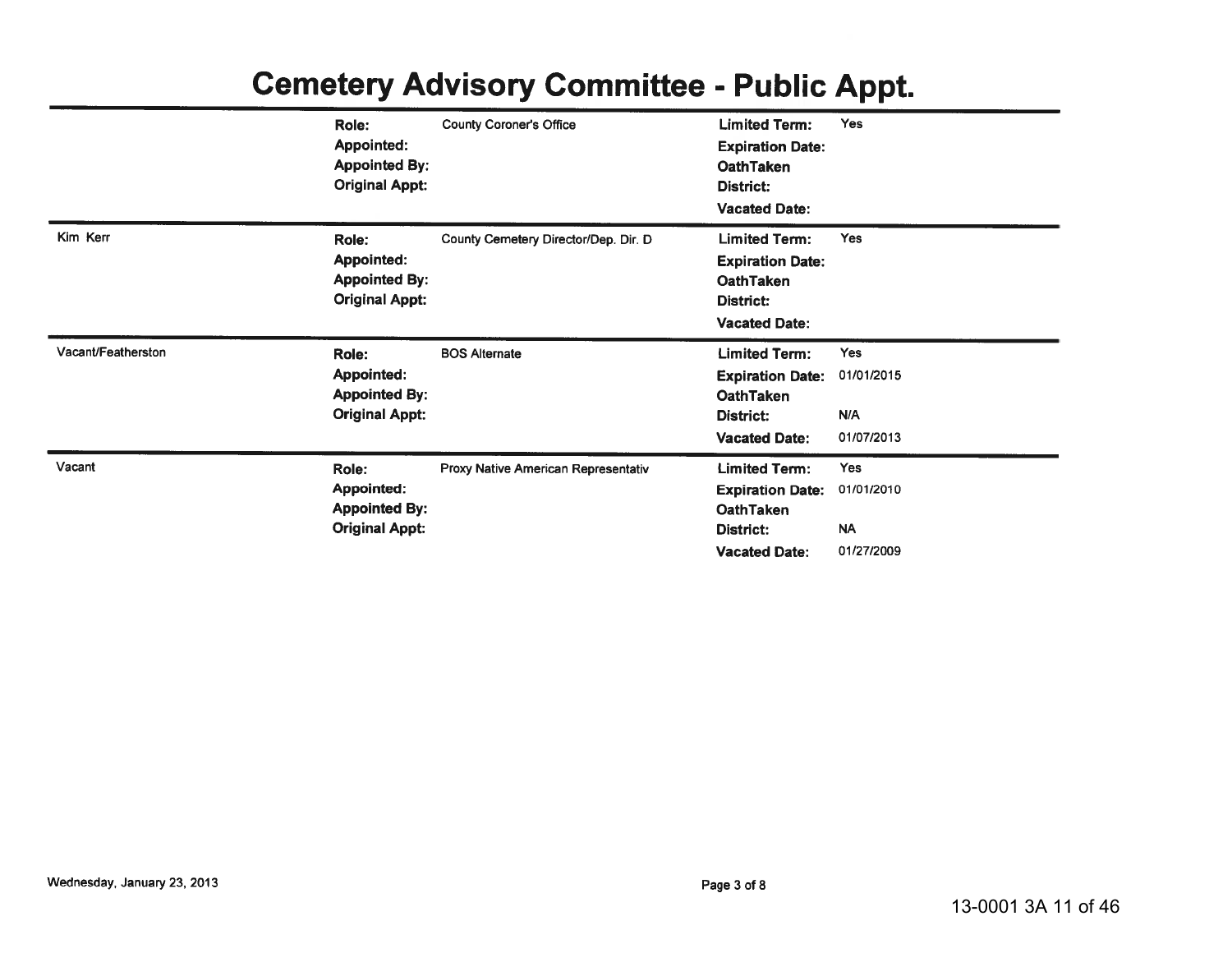#### **Clean Tahoe Community Task Force - Public Appt.**

Advisory Board in both City of South Lake Tahoe & Tahoe Basin of County to formulate general policies & long-term general organizational program design, act in an advisory capacity for coordination of enforcement of City/County codes.

| Contact:            | <b>Ellen Nunes</b>                                                                                                                                         | 530 544-4210      |                         |            |  |  |  |
|---------------------|------------------------------------------------------------------------------------------------------------------------------------------------------------|-------------------|-------------------------|------------|--|--|--|
| Date Created:       | 02/26/1999                                                                                                                                                 |                   |                         |            |  |  |  |
| <b>Term Limits:</b> | Two-year term                                                                                                                                              |                   |                         |            |  |  |  |
| <b>Membership:</b>  | Two appointed by Board of Supervisor (Supervisor or designee & a County Tahoe Basin resident) Commissioner receives \$15 per monthly/quarterly<br>meeting. |                   |                         |            |  |  |  |
| <b>Meetings:</b>    | Meetings are held monthly in South Lake Tahoe.                                                                                                             |                   |                         |            |  |  |  |
| Date Disbanded:     |                                                                                                                                                            |                   |                         |            |  |  |  |
| <b>Comments:</b>    | Resolution 112-92, Adopted 4/7/92, File 8572                                                                                                               |                   |                         |            |  |  |  |
| Peter Spellman      | Role:                                                                                                                                                      | Member            | <b>Limited Term:</b>    | No         |  |  |  |
|                     | <b>Appointed:</b>                                                                                                                                          | 01/04/2011        | <b>Expiration Date:</b> | 01/01/2013 |  |  |  |
|                     | <b>Appointed By:</b>                                                                                                                                       | <b>Full Board</b> | <b>OathTaken</b>        |            |  |  |  |
|                     | <b>Original Appt:</b>                                                                                                                                      | 11/20/2001        | District:               | 5th        |  |  |  |
|                     |                                                                                                                                                            |                   | <b>Vacated Date:</b>    |            |  |  |  |
| Virginia Huber      | Role:                                                                                                                                                      | <b>Member</b>     | <b>Limited Term:</b>    | No         |  |  |  |
|                     | <b>Appointed:</b>                                                                                                                                          | 01/10/2012        | <b>Expiration Date:</b> | 01-01-2014 |  |  |  |
|                     | <b>Appointed By:</b>                                                                                                                                       | <b>Full Board</b> | <b>OathTaken</b>        |            |  |  |  |
|                     | <b>Original Appt:</b>                                                                                                                                      | 06/22/2004        | District:               | 5th        |  |  |  |
|                     |                                                                                                                                                            |                   | <b>Vacated Date:</b>    |            |  |  |  |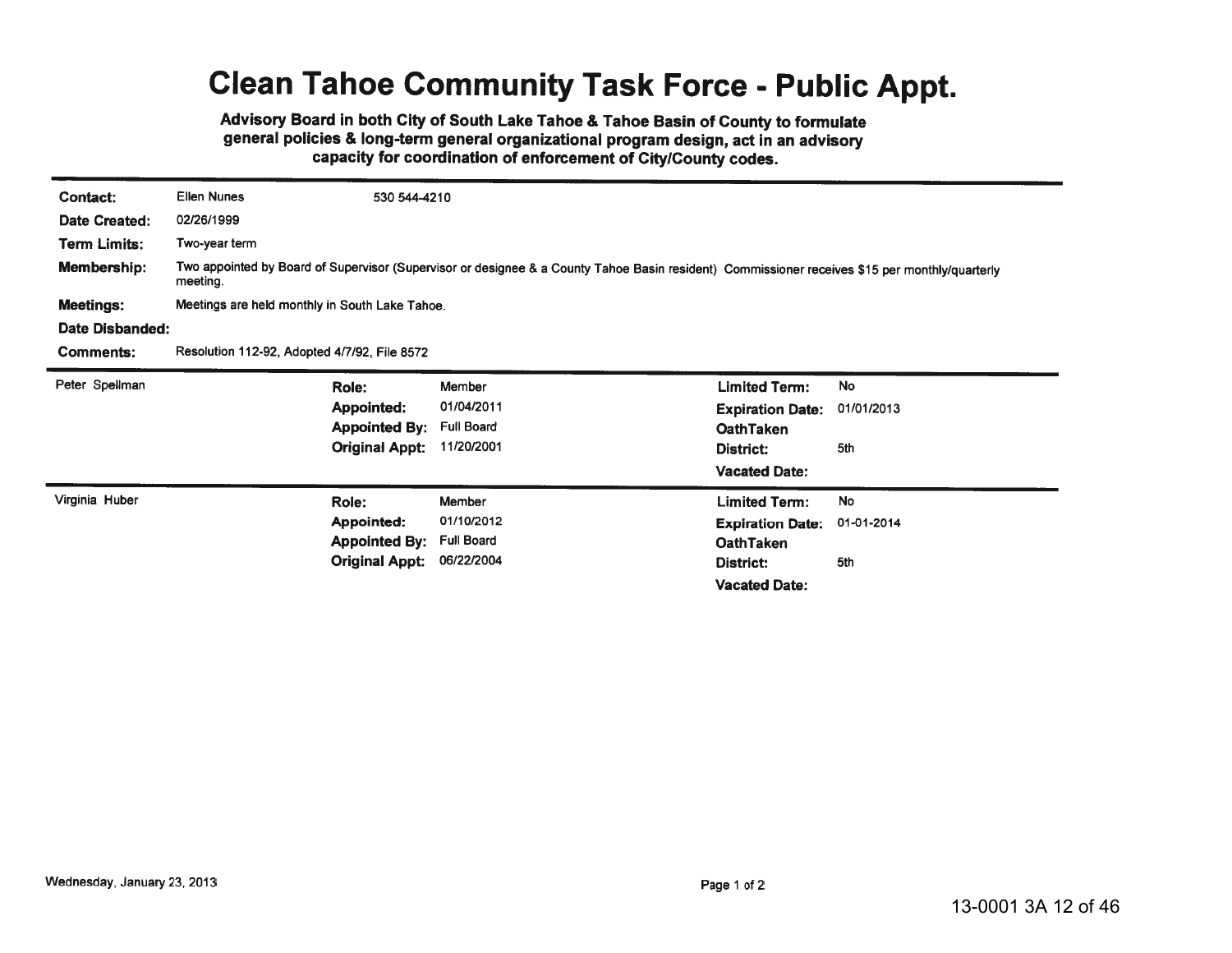#### **Economic Dev. Advisory Committee - Public Appt.**

Economic Development Advisory Committee is advisory to the Board of Supervisors in developing the Countywide Economic Development Plan, preparing annual reports concerning activities, achievements and recommendations, sponsoring business related seminars, forums and training workshops, reviewing existing County regulations and procedures to eliminate unneeded inconsistent and redundant legal requirements; and reviewing on a periodic basis the County government structure for consistency with efficient and cost effective regulation of business. Updated 5-24-10, Legistar No. 10-0474

| <b>Contact:</b>     | <b>Kim Kerr</b>                                                                                                                                                                                                                                  | 530-621-7695          |                                                                                               |                         |            |  |
|---------------------|--------------------------------------------------------------------------------------------------------------------------------------------------------------------------------------------------------------------------------------------------|-----------------------|-----------------------------------------------------------------------------------------------|-------------------------|------------|--|
| Date Created:       | 05/09/2006                                                                                                                                                                                                                                       |                       |                                                                                               |                         |            |  |
| <b>Term Limits:</b> | One Year Term. However, the term shall expire upon the conclusion of the nominating Supervisor's term.                                                                                                                                           |                       |                                                                                               |                         |            |  |
| Membership:         | Members serve at the pleasure of the Board. No Compensation.                                                                                                                                                                                     |                       |                                                                                               |                         |            |  |
| <b>Meetings:</b>    | Committee meets quarterly or more often as the Committee or Board deems necessary. Meetings are the second Thursday of the month at 9:00 a.m. -<br>Noon at 330 Fair Lane, Bldg A, Office of Emergency Services Conference Room, Placerville, CA. |                       |                                                                                               |                         |            |  |
| Date Disbanded:     |                                                                                                                                                                                                                                                  |                       |                                                                                               |                         |            |  |
| <b>Comments:</b>    |                                                                                                                                                                                                                                                  |                       | Resolution 103-2006 created committee; Additional Resolutions 91-2009, 213-2007, and 25-2009. |                         |            |  |
| William T Abraham   |                                                                                                                                                                                                                                                  | Role:                 | Member                                                                                        | <b>Limited Term:</b>    | <b>Yes</b> |  |
|                     |                                                                                                                                                                                                                                                  | <b>Appointed:</b>     | 06/26/2012                                                                                    | <b>Expiration Date:</b> | 01/08/2013 |  |
|                     |                                                                                                                                                                                                                                                  | <b>Appointed By:</b>  | <b>Full Board</b>                                                                             | <b>OathTaken</b>        |            |  |
|                     |                                                                                                                                                                                                                                                  | <b>Original Appt:</b> | 05/18/2009                                                                                    | District:               |            |  |
|                     |                                                                                                                                                                                                                                                  |                       |                                                                                               | <b>Vacated Date:</b>    |            |  |
| Danny A Shilin      |                                                                                                                                                                                                                                                  | Role:                 | Member at Large (Miwok Indians)                                                               | <b>Limited Term:</b>    | <b>Yes</b> |  |
|                     |                                                                                                                                                                                                                                                  | Appointed:            | 06/26/2012                                                                                    | <b>Expiration Date:</b> | 05/10/2013 |  |
|                     |                                                                                                                                                                                                                                                  | <b>Appointed By:</b>  | <b>Full Board</b>                                                                             | <b>OathTaken</b>        |            |  |
|                     |                                                                                                                                                                                                                                                  | <b>Original Appt:</b> | 09/27/2011                                                                                    | District:               | 4          |  |
|                     |                                                                                                                                                                                                                                                  |                       |                                                                                               | <b>Vacated Date:</b>    |            |  |
| Michael Ranalli     |                                                                                                                                                                                                                                                  | Role:                 | Member at Large                                                                               | <b>Limited Term:</b>    | Yes        |  |
|                     |                                                                                                                                                                                                                                                  | Appointed:            | 06/26/2012                                                                                    | <b>Expiration Date:</b> | 06/26/2013 |  |
|                     |                                                                                                                                                                                                                                                  | <b>Appointed By:</b>  | <b>Full Board</b>                                                                             | <b>OathTaken</b>        |            |  |
|                     |                                                                                                                                                                                                                                                  | <b>Original Appt:</b> | 06/26/2012                                                                                    | District:               | N/A        |  |
|                     |                                                                                                                                                                                                                                                  |                       |                                                                                               | <b>Vacated Date:</b>    |            |  |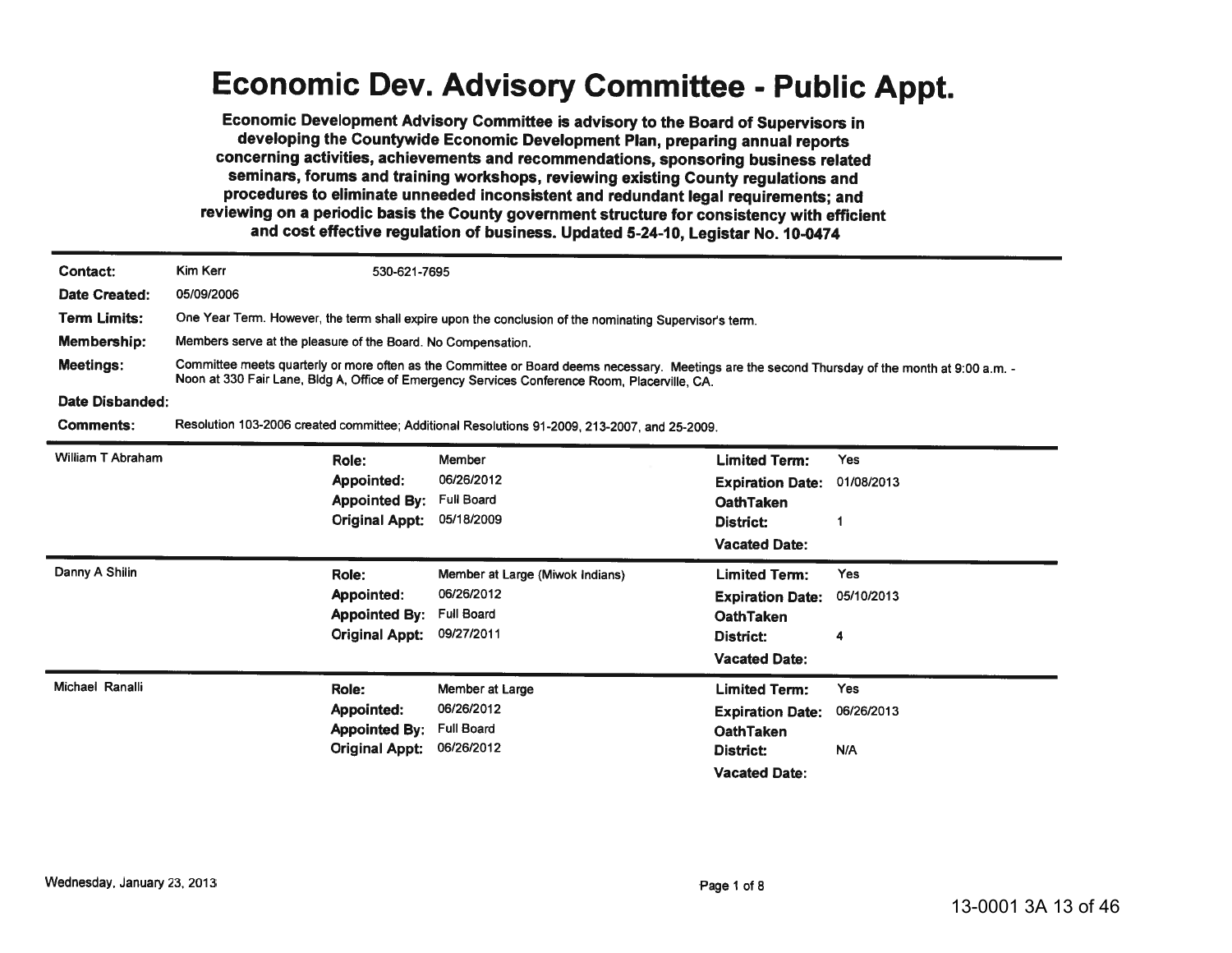## **Economic Dev. Advisory Committee - Public Appt.**

| Jim Brunello           | Role:                 | Member            | <b>Limited Term:</b>                        | Yes                     |
|------------------------|-----------------------|-------------------|---------------------------------------------|-------------------------|
|                        | Appointed:            | 06/26/2012        | <b>Expiration Date:</b>                     | 01/8/2013               |
|                        | <b>Appointed By:</b>  | <b>Full Board</b> | <b>OathTaken</b>                            |                         |
|                        | <b>Original Appt:</b> | 05/18/2009        | <b>District:</b>                            | $\overline{\mathbf{c}}$ |
|                        |                       |                   | <b>Vacated Date:</b>                        |                         |
| Roberta Long           | Role:                 | Member            | <b>Limited Term:</b>                        | <b>Yes</b>              |
|                        | Appointed:            | 06/26/2012        | <b>Expiration Date:</b>                     | 05/10/2013              |
|                        | <b>Appointed By:</b>  | <b>Full Board</b> | <b>OathTaken</b>                            |                         |
|                        | <b>Original Appt:</b> | 05/18/2009        | <b>District:</b>                            | 4                       |
|                        |                       |                   | <b>Vacated Date:</b>                        |                         |
| Jeanne M Harper        | Role:                 | Member            | <b>Limited Term:</b>                        | Yes                     |
|                        | Appointed:            | 06/26/2012        | <b>Expiration Date:</b>                     | 06/26/2013              |
|                        | <b>Appointed By:</b>  | <b>Full Board</b> | <b>OathTaken</b>                            |                         |
|                        | <b>Original Appt:</b> | 06/26/2012        | District:                                   | 5                       |
|                        |                       |                   | <b>Vacated Date:</b>                        |                         |
|                        |                       |                   |                                             |                         |
| <b>Charles D Downs</b> | Role:                 | Member at Large   | <b>Limited Term:</b>                        | Yes                     |
|                        | Appointed:            | 06/26/2012        |                                             | 01/08/2013              |
|                        | <b>Appointed By:</b>  | <b>Full Board</b> | <b>Expiration Date:</b><br><b>OathTaken</b> |                         |
|                        | <b>Original Appt:</b> | 05/18/2009        | <b>District:</b>                            | 3                       |
|                        |                       |                   | <b>Vacated Date:</b>                        |                         |
| Dale van Dam           | Role:                 | Member at Large   | <b>Limited Term:</b>                        | Yes                     |
|                        | <b>Appointed:</b>     | 06/26/2012        | <b>Expiration Date:</b>                     | 01/8/2013               |
|                        | <b>Appointed By:</b>  | <b>Full Board</b> | <b>OathTaken</b>                            |                         |
|                        | <b>Original Appt:</b> | 07/03/2007        | District:                                   | $\overline{\mathbf{2}}$ |
|                        |                       |                   | <b>Vacated Date:</b>                        |                         |
| Gordon Helm            | Role:                 | Member at Large   | <b>Limited Term:</b>                        | Yes                     |
|                        | <b>Appointed:</b>     | 06/26/2012        |                                             | 01/08/2013              |
|                        | <b>Appointed By:</b>  | <b>Full Board</b> | <b>Expiration Date:</b><br><b>OathTaken</b> |                         |
|                        | <b>Original Appt:</b> | 05/18/2009        | <b>District:</b>                            | 1                       |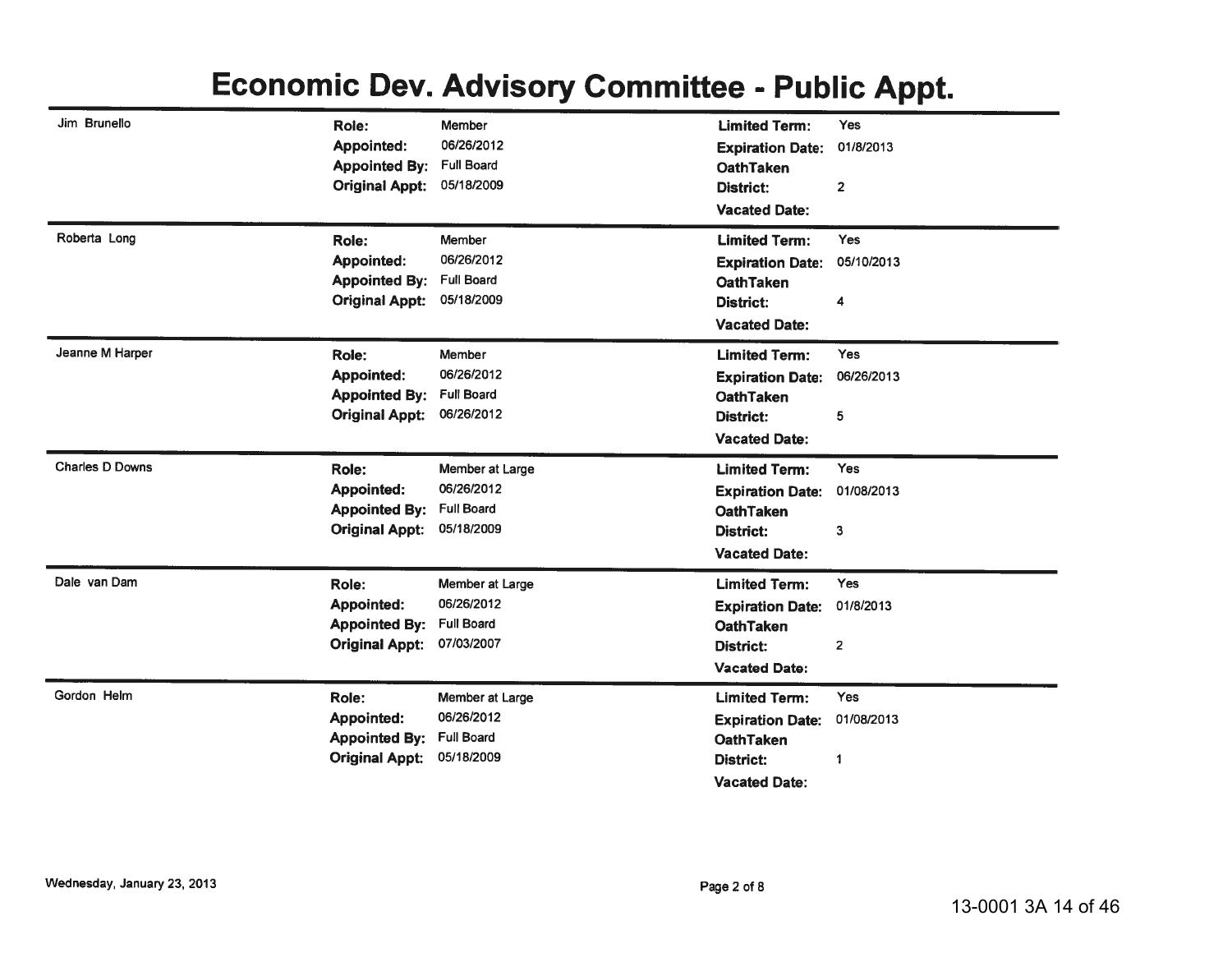## **Economic Dev. Advisory Committee - Public Appt.**

| Maryann Argyres<br>Yes<br>Member<br>Role:<br><b>Limited Term:</b><br>06/26/2012<br><b>Appointed:</b><br><b>Expiration Date: 01/8/2013</b><br><b>Appointed By: Full Board</b><br><b>OathTaken</b><br>Original Appt: 05/18/2009<br>3<br>District:<br><b>Vacated Date:</b><br>Mark Nava<br>Yes<br><b>Limited Term:</b><br>Role:<br>Member at Large<br>06/26/2012<br>Appointed:<br>Expiration Date: 05/10/2013<br><b>Appointed By: Full Board</b><br><b>OathTaken</b><br><b>Original Appt: 05/18/2009</b><br>District:<br><b>Vacated Date:</b> |  |  |  |
|--------------------------------------------------------------------------------------------------------------------------------------------------------------------------------------------------------------------------------------------------------------------------------------------------------------------------------------------------------------------------------------------------------------------------------------------------------------------------------------------------------------------------------------------|--|--|--|
|                                                                                                                                                                                                                                                                                                                                                                                                                                                                                                                                            |  |  |  |
|                                                                                                                                                                                                                                                                                                                                                                                                                                                                                                                                            |  |  |  |
|                                                                                                                                                                                                                                                                                                                                                                                                                                                                                                                                            |  |  |  |
|                                                                                                                                                                                                                                                                                                                                                                                                                                                                                                                                            |  |  |  |
|                                                                                                                                                                                                                                                                                                                                                                                                                                                                                                                                            |  |  |  |
|                                                                                                                                                                                                                                                                                                                                                                                                                                                                                                                                            |  |  |  |
|                                                                                                                                                                                                                                                                                                                                                                                                                                                                                                                                            |  |  |  |
|                                                                                                                                                                                                                                                                                                                                                                                                                                                                                                                                            |  |  |  |
|                                                                                                                                                                                                                                                                                                                                                                                                                                                                                                                                            |  |  |  |
|                                                                                                                                                                                                                                                                                                                                                                                                                                                                                                                                            |  |  |  |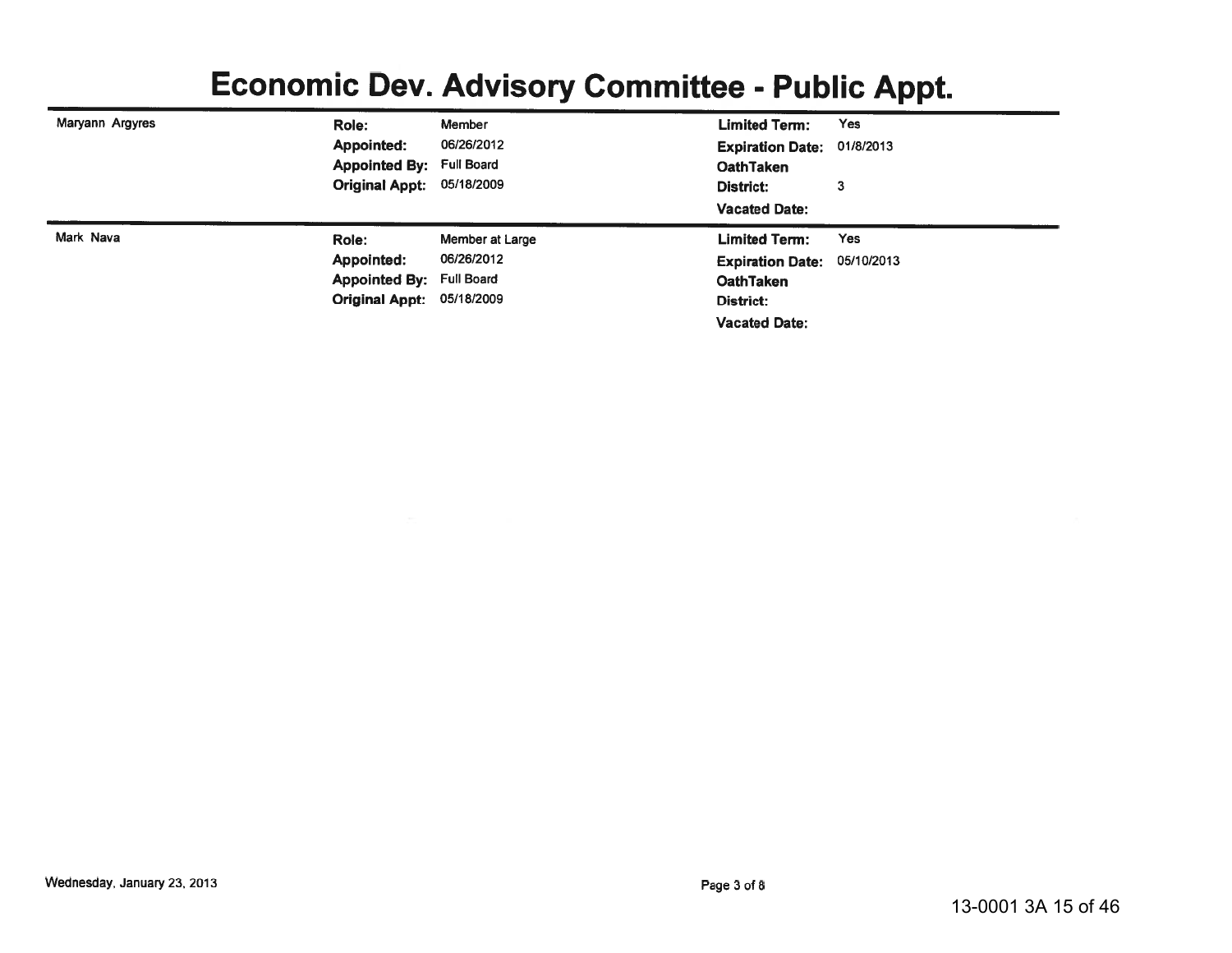## El Dorado Solid Waste Advisory Committee

Pursuant to Integrated Waste Management Act of 1989 (AB939) this task force assists & advises the agencies responsible for developing & implementing solid waste management plans and aids in ensuring that the County adequately plans for meeting future solid waste handling & disposal needs.

| <b>Contact:</b>       |                                                                                                                                                                                                                                                                                                                                                                                                                                                                                 | Greg Stanton, Environmental Man (530) 621-6658 |                         |            |  |  |
|-----------------------|---------------------------------------------------------------------------------------------------------------------------------------------------------------------------------------------------------------------------------------------------------------------------------------------------------------------------------------------------------------------------------------------------------------------------------------------------------------------------------|------------------------------------------------|-------------------------|------------|--|--|
| Date Created:         | 04/08/1999                                                                                                                                                                                                                                                                                                                                                                                                                                                                      |                                                |                         |            |  |  |
| <b>Term Limits:</b>   | Five-year term.                                                                                                                                                                                                                                                                                                                                                                                                                                                                 |                                                |                         |            |  |  |
| Membership:           | No less than eleven (11) members. Members shall be as follows: (2) members representing the waste services companies operating under a franchise<br>within the County, (1) Cameron Park Community Services District, (1) City of Placerville, (1) City of South Lake Tahoe, (1) El Dorado Hills Community<br>Services District, (5) public appointments from the Board of Supervisors. Alternate members may be appointed for all categories except the public<br>appointments. |                                                |                         |            |  |  |
| <b>Meetings:</b>      | Meetings are on the second Monday of every other month starting in January at the County Environmental Management Department.                                                                                                                                                                                                                                                                                                                                                   |                                                |                         |            |  |  |
| Date Disbanded:       |                                                                                                                                                                                                                                                                                                                                                                                                                                                                                 |                                                |                         |            |  |  |
| <b>Comments:</b>      | File: 7043; File: 9496 and Resolution 267-92. EDC Solid Waste Bylaws Leg. File 09-0377, Item 10.                                                                                                                                                                                                                                                                                                                                                                                |                                                |                         |            |  |  |
| Jeanne Lear           | Role:                                                                                                                                                                                                                                                                                                                                                                                                                                                                           | So. Tahoe Refuse Member                        | <b>Limited Term:</b>    | <b>Yes</b> |  |  |
|                       | Appointed:                                                                                                                                                                                                                                                                                                                                                                                                                                                                      | 01/08/2008                                     | <b>Expiration Date:</b> | 01/01/2013 |  |  |
|                       | <b>Appointed By:</b>                                                                                                                                                                                                                                                                                                                                                                                                                                                            | <b>Full Board</b>                              | <b>OathTaken</b>        |            |  |  |
|                       | <b>Original Appt:</b>                                                                                                                                                                                                                                                                                                                                                                                                                                                           | 04/21/1998                                     | District:               | N/A        |  |  |
|                       |                                                                                                                                                                                                                                                                                                                                                                                                                                                                                 |                                                | <b>Vacated Date:</b>    |            |  |  |
| <b>Hilary Roverud</b> | Role:                                                                                                                                                                                                                                                                                                                                                                                                                                                                           | <b>City Of SIt Representative</b>              | <b>Limited Term:</b>    | <b>Yes</b> |  |  |
|                       | Appointed:                                                                                                                                                                                                                                                                                                                                                                                                                                                                      | 01/10/2012                                     | <b>Expiration Date:</b> | 01/01/2017 |  |  |
|                       | <b>Appointed By:</b>                                                                                                                                                                                                                                                                                                                                                                                                                                                            | <b>Full Board</b>                              | <b>OathTaken</b>        |            |  |  |
|                       | <b>Original Appt:</b>                                                                                                                                                                                                                                                                                                                                                                                                                                                           | 01/10/2012                                     | District:               | N/A        |  |  |
|                       |                                                                                                                                                                                                                                                                                                                                                                                                                                                                                 |                                                | <b>Vacated Date:</b>    |            |  |  |
| Nancy Spinella        | Role:                                                                                                                                                                                                                                                                                                                                                                                                                                                                           | <b>Public Member</b>                           | <b>Limited Term:</b>    | <b>Yes</b> |  |  |
|                       | Appointed:                                                                                                                                                                                                                                                                                                                                                                                                                                                                      | 02/02/2010                                     | <b>Expiration Date:</b> | 01/01/2015 |  |  |
|                       | <b>Appointed By:</b>                                                                                                                                                                                                                                                                                                                                                                                                                                                            | <b>Full Board</b>                              | <b>OathTaken</b>        |            |  |  |
|                       | <b>Original Appt:</b>                                                                                                                                                                                                                                                                                                                                                                                                                                                           | 01/11/2005                                     | District:               | 4th        |  |  |
|                       |                                                                                                                                                                                                                                                                                                                                                                                                                                                                                 |                                                | <b>Vacated Date:</b>    |            |  |  |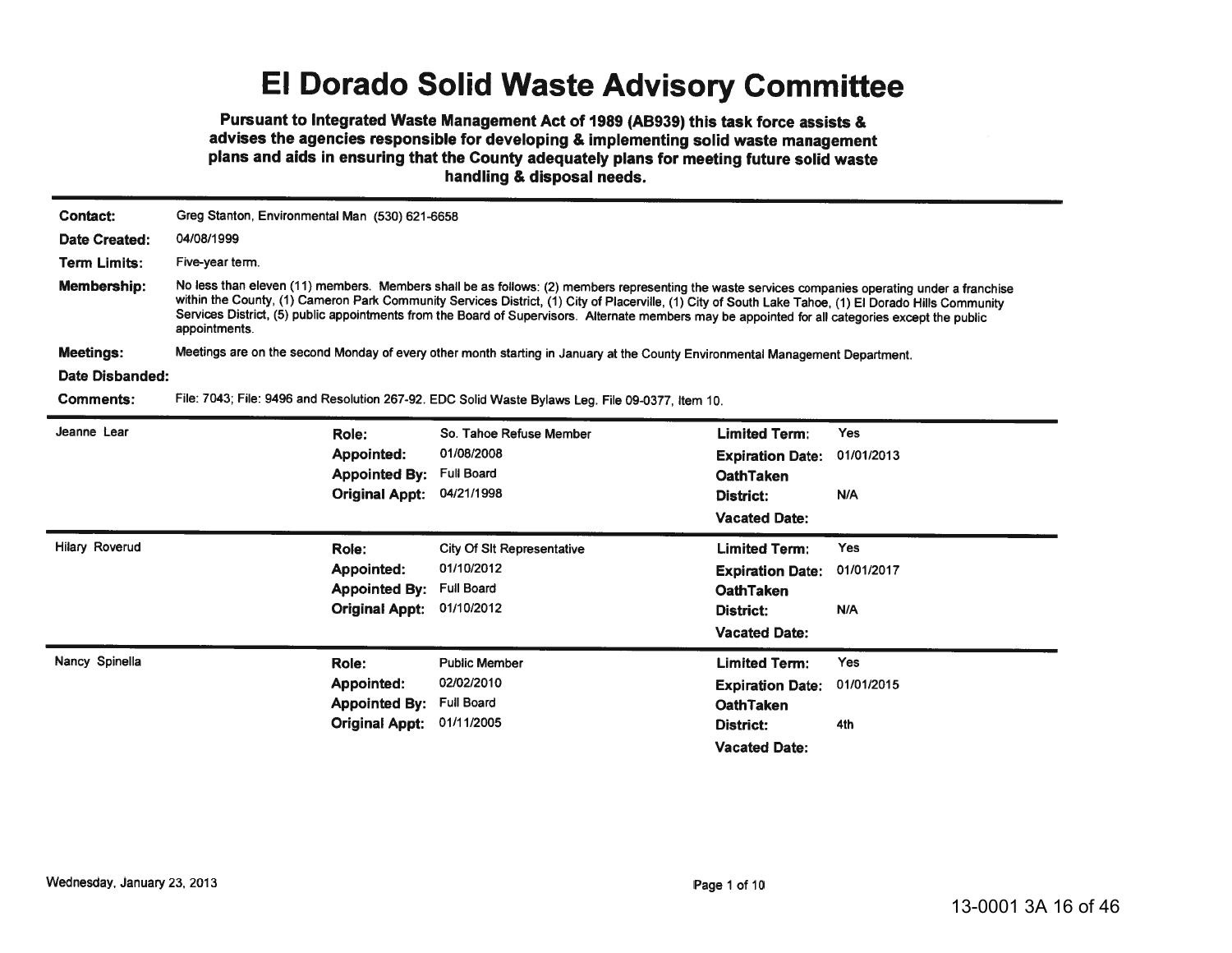## El Dorado Solid Waste Advisory Committee

| <b>Richard Krek</b>    | Role:<br><b>Appointed:</b><br><b>Appointed By:</b><br><b>Original Appt:</b> | Cameron Park CSD Alternate<br>02/01/2011<br><b>Full Board</b><br>02/01/2011 | <b>Limited Term:</b><br><b>Expiration Date:</b><br><b>OathTaken</b><br><b>District:</b><br><b>Vacated Date:</b> | Yes<br>01/01/2016<br>N/A |
|------------------------|-----------------------------------------------------------------------------|-----------------------------------------------------------------------------|-----------------------------------------------------------------------------------------------------------------|--------------------------|
| Nate Stong             | Role:<br><b>Appointed:</b><br><b>Appointed By:</b><br><b>Original Appt:</b> | <b>City of Placerville Member</b><br>02/01/2011                             | <b>Limited Term:</b><br><b>Expiration Date:</b><br><b>OathTaken</b><br><b>District:</b><br><b>Vacated Date:</b> | Yes<br>01/01/2016<br>N/A |
| <b>Bill Mc Cluskey</b> | Role:<br>Appointed:<br><b>Appointed By:</b><br><b>Original Appt:</b>        | <b>Public Member</b><br>01/08/2008<br><b>Full Board</b><br>01/15/2002       | <b>Limited Term:</b><br><b>Expiration Date:</b><br><b>OathTaken</b><br>District:<br><b>Vacated Date:</b>        | Yes<br>01/08/2013<br>4th |
| Don Nizolek            | Role:<br><b>Appointed:</b><br><b>Appointed By:</b><br><b>Original Appt:</b> | <b>Public Member</b><br>01/08/2008<br><b>Full Board</b><br>04/21/1998       | <b>Limited Term:</b><br><b>Expiration Date:</b><br><b>OathTaken</b><br><b>District:</b><br><b>Vacated Date:</b> | Yes<br>01/01/2013<br>1st |
| Sandi Kukkola          | Role:<br><b>Appointed:</b><br><b>Appointed By:</b><br><b>Original Appt:</b> | El Dorado Hills, CSD, Member                                                | <b>Limited Term:</b><br><b>Expiration Date:</b><br><b>OathTaken</b><br><b>District:</b><br><b>Vacated Date:</b> | Yes<br>01/01/2016        |
| Dickson Schwarzbach    | Role:<br><b>Appointed:</b><br><b>Appointed By:</b><br><b>Original Appt:</b> | <b>Public Member</b><br>01/08/2008<br><b>Full Board</b><br>03/24/1992       | <b>Limited Term:</b><br><b>Expiration Date:</b><br><b>OathTaken</b><br><b>District:</b><br><b>Vacated Date:</b> | Yes<br>01/01/2013<br>3   |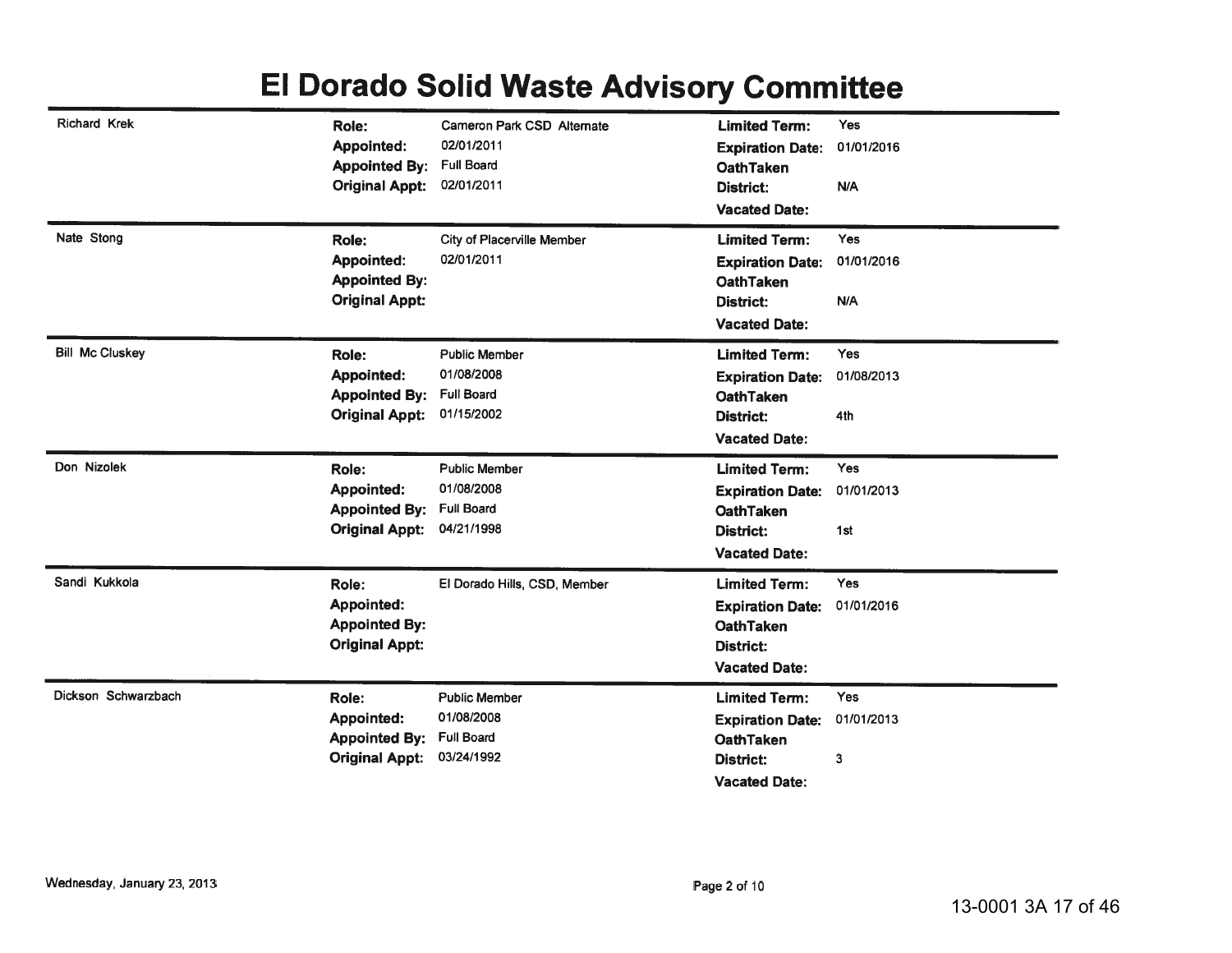#### El Dorado Solid Waste Advisory Committee

| Vacant            | Role:<br><b>Appointed:</b><br><b>Appointed By:</b><br><b>Original Appt:</b> | City of Placerville Representative Alt.                                         | <b>Limited Term:</b><br><b>Expiration Date:</b><br><b>OathTaken</b><br><b>District:</b><br><b>Vacated Date:</b> | Yes<br>01/01/2018<br>N/A<br>01/18/2013        |
|-------------------|-----------------------------------------------------------------------------|---------------------------------------------------------------------------------|-----------------------------------------------------------------------------------------------------------------|-----------------------------------------------|
| Vacant            | Role:<br><b>Appointed:</b><br><b>Appointed By:</b><br><b>Original Appt:</b> | El Dorado Disposal, Member                                                      | <b>Limited Term:</b><br><b>Expiration Date:</b><br><b>OathTaken</b><br><b>District:</b><br><b>Vacated Date:</b> | <b>Yes</b><br>01/01/2018<br>N/A<br>01/18/2013 |
| Debi Harlow       | Role:<br>Appointed:<br><b>Appointed By:</b><br><b>Original Appt:</b>        | El Dorado Disposal, Alternate<br>02/02/2010<br><b>Full Board</b><br>01/11/2005  | <b>Limited Term:</b><br><b>Expiration Date:</b><br><b>OathTaken</b><br><b>District:</b><br><b>Vacated Date:</b> | Yes<br>01/01/2015<br>N/A<br>01/11/2005        |
| David Kelly       | Role:<br>Appointed:<br><b>Appointed By:</b><br><b>Original Appt:</b>        | <b>Public Member</b><br>01/13/2009<br><b>Full Board</b><br>01/13/2009           | <b>Limited Term:</b><br><b>Expiration Date:</b><br><b>OathTaken</b><br>District:<br><b>Vacated Date:</b>        | Yes<br>01/01/2014<br>5                        |
| <b>Teri Gotro</b> | Role:<br><b>Appointed:</b><br><b>Appointed By:</b><br><b>Original Appt:</b> | El Dorado Hills CSD, Alternate<br>02/01/2011<br><b>Full Board</b><br>02/01/2011 | <b>Limited Term:</b><br><b>Expiration Date:</b><br><b>OathTaken</b><br><b>District:</b><br><b>Vacated Date:</b> | Yes<br>01/01/2016<br>N/A                      |
| John Tillman      | Role:<br>Appointed:<br><b>Appointed By:</b><br><b>Original Appt:</b>        | South Tahoe Refuse, Alternate<br>01/08/2008<br><b>Full Board</b><br>04/21/1998  | <b>Limited Term:</b><br><b>Expiration Date:</b><br><b>OathTaken</b><br><b>District:</b><br><b>Vacated Date:</b> | <b>Yes</b><br>01/01/2013<br>N/A               |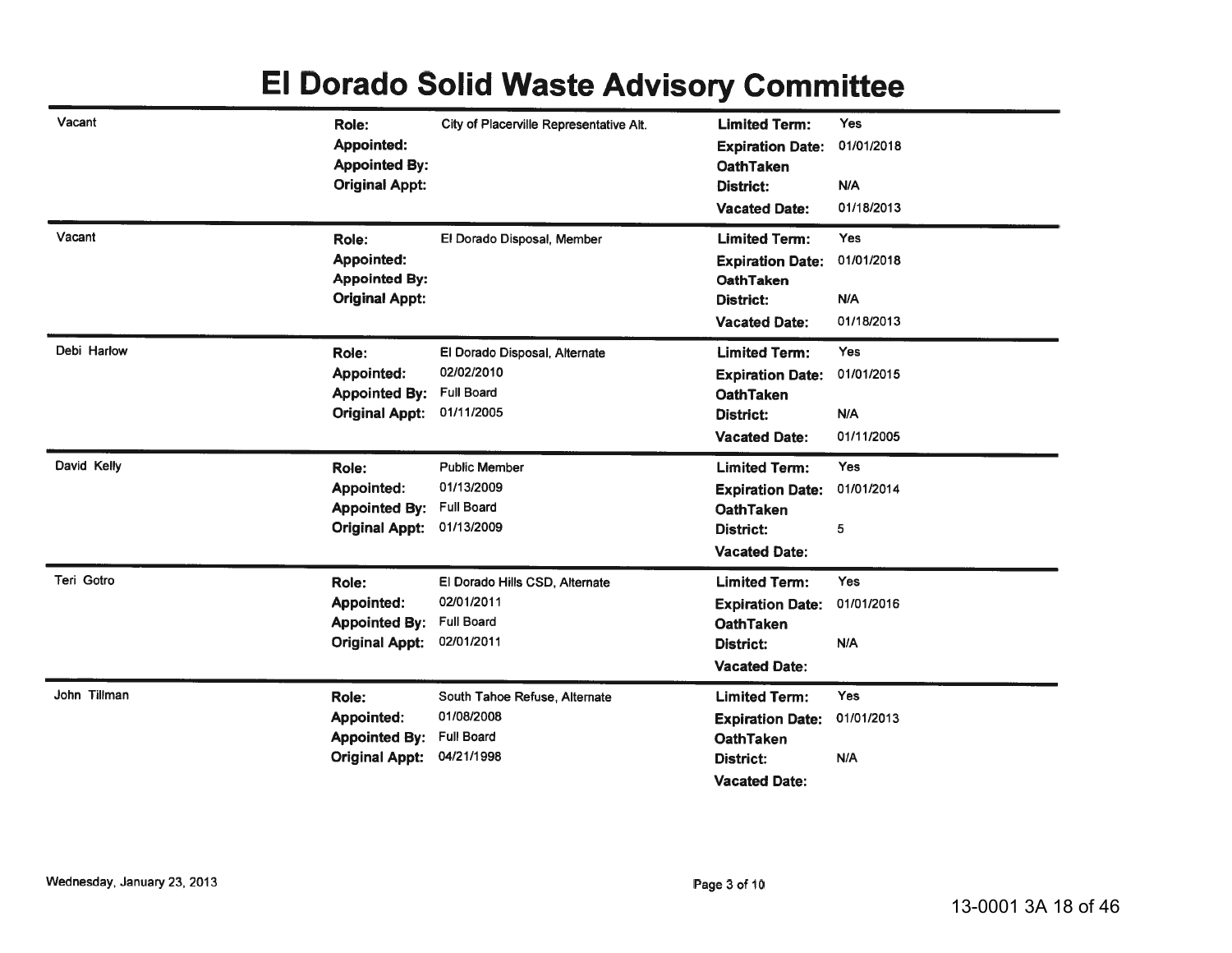| Mary Cahill    | Role:                 | Cameron Park CSD Representative     | <b>Limited Term:</b>    | Yes            |
|----------------|-----------------------|-------------------------------------|-------------------------|----------------|
|                | Appointed:            | 01/10/2012                          | <b>Expiration Date:</b> | 01/01/2017     |
|                | <b>Appointed By:</b>  | <b>Full Board</b>                   | <b>OathTaken</b>        |                |
|                | <b>Original Appt:</b> | 01/10/2012                          | District:               | N/A            |
|                |                       |                                     | <b>Vacated Date:</b>    | 01/04/2012     |
| Vacant         | Role:                 | City of South Lake Tahoe, Alternate | <b>Limited Term:</b>    | Yes            |
|                | Appointed:            |                                     | <b>Expiration Date:</b> | 01/01/2008     |
|                | <b>Appointed By:</b>  |                                     | <b>OathTaken</b>        |                |
|                | <b>Original Appt:</b> |                                     | District:               |                |
|                |                       |                                     | <b>Vacated Date:</b>    | 01/08/2008     |
| George Turnboo | Role:                 | <b>Public Member</b>                | Limited Term:           | Yes            |
|                | Appointed:            | 01/13/2009                          | <b>Expiration Date:</b> | 01/01/2014     |
|                | <b>Appointed By:</b>  | <b>Full Board</b>                   | <b>OathTaken</b>        |                |
|                | <b>Original Appt:</b> | 01/13/2009                          | District:               | $\overline{2}$ |
|                |                       |                                     | <b>Vacated Date:</b>    |                |

#### FI Dorado Solid Waste Advisory Committee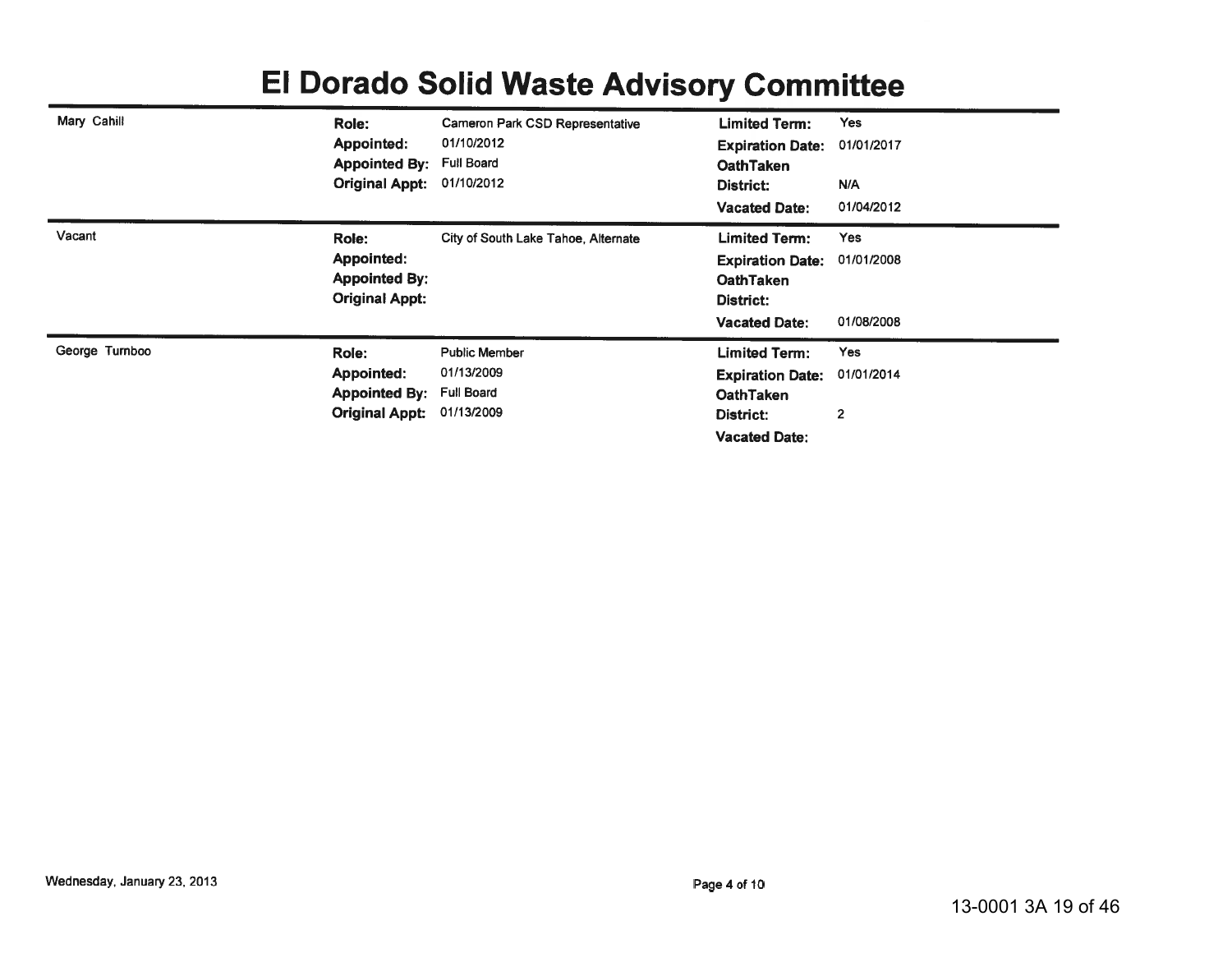## **Environmental Services JPA (ESJPA) (Rural Counties)**

The Rural Counties' Environmental Services Joint Powers Authority (ESJPA) was created in 1993 to help meet new challenging and costly State and Federal mandates regulating local solid waste management. The ESJPA works on behalf of its 22 member counties and assists counties in their efforts to comply with State and Federal environmental requirements.

| Contact:             | Mary Pitto, Program Manager                                                                                                                                 | 916-447-4806                                                                                 |                                                                                                                                                                                                                                                                                           |                                                                                                                 |           |  |  |
|----------------------|-------------------------------------------------------------------------------------------------------------------------------------------------------------|----------------------------------------------------------------------------------------------|-------------------------------------------------------------------------------------------------------------------------------------------------------------------------------------------------------------------------------------------------------------------------------------------|-----------------------------------------------------------------------------------------------------------------|-----------|--|--|
| <b>Date Created:</b> |                                                                                                                                                             |                                                                                              |                                                                                                                                                                                                                                                                                           |                                                                                                                 |           |  |  |
| <b>Term Limits:</b>  |                                                                                                                                                             |                                                                                              |                                                                                                                                                                                                                                                                                           |                                                                                                                 |           |  |  |
| <b>Membership:</b>   | The ESJPA Board of Directors is composed of one (1) County Supervisor from each member county, and up to two (2) county technical staff from each<br>county |                                                                                              |                                                                                                                                                                                                                                                                                           |                                                                                                                 |           |  |  |
| <b>Meetings:</b>     |                                                                                                                                                             | Meetings are held in the RCRC Conference Room from 9:00 a.m. to 3:00 p.m. Lunch is provided. |                                                                                                                                                                                                                                                                                           |                                                                                                                 |           |  |  |
| Date Disbanded:      |                                                                                                                                                             |                                                                                              |                                                                                                                                                                                                                                                                                           |                                                                                                                 |           |  |  |
| Comments:            | above.                                                                                                                                                      |                                                                                              | Note: The BOS Member on RCRC is the Board Delegate for the ESJPA. (This Board follows along with RCRC) Mailing Address: 1215 K Street,<br>Suite 1650 Sacramento, CA 95814 Fax No. 916-447-1667 Any changes to Board Members shall be sent to Mary Pitto in writing to the mailing address |                                                                                                                 |           |  |  |
| Vacant               | Role:                                                                                                                                                       | <b>Appointed:</b><br><b>Appointed By:</b><br><b>Original Appt:</b>                           | <b>BOS Board Delegate</b>                                                                                                                                                                                                                                                                 | <b>Limited Term:</b><br><b>Expiration Date:</b><br><b>OathTaken</b><br>District:<br><b>Vacated Date:</b>        | <b>No</b> |  |  |
| Greg Stanton         | Role:                                                                                                                                                       | <b>Appointed:</b><br><b>Appointed By:</b><br><b>Original Appt:</b>                           | Alternate Delegate - Solid Waste Aut                                                                                                                                                                                                                                                      | <b>Limited Term:</b><br><b>Expiration Date:</b><br><b>OathTaken</b><br><b>District:</b><br><b>Vacated Date:</b> | <b>No</b> |  |  |
| Michael Tilley       | Role:                                                                                                                                                       | Appointed:<br><b>Appointed By:</b><br><b>Original Appt:</b>                                  | Alternate Delegate - Solid Waste Aut                                                                                                                                                                                                                                                      | <b>Limited Term:</b><br><b>Expiration Date:</b><br><b>OathTaken</b><br>District:<br><b>Vacated Date:</b>        | No        |  |  |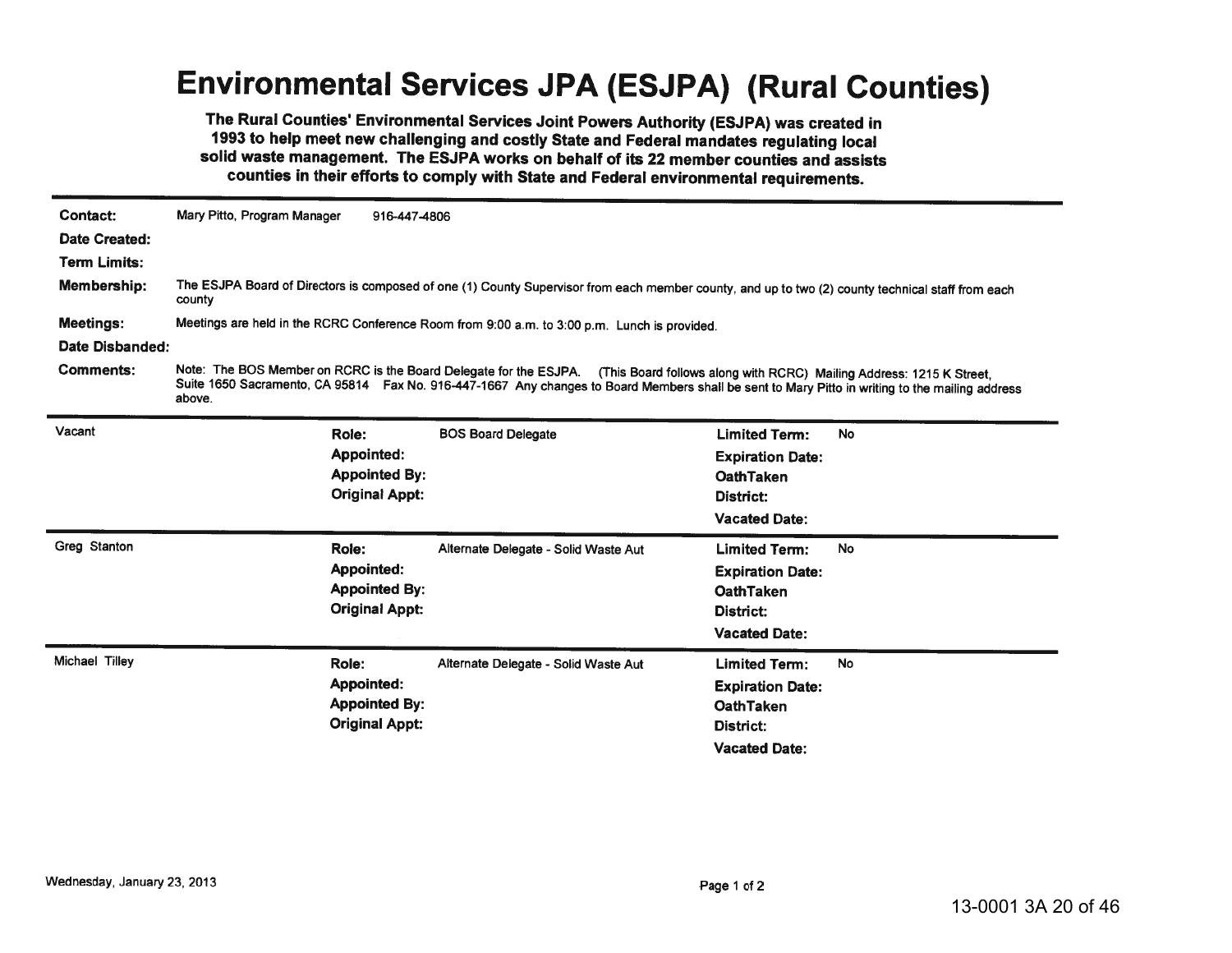## **Fish And Game Committee - Public Appt.**

Advisory to Board of Supervisors on matters affecting the conservation of fish & game within the jurisdiction of Board of Supervisors, makes recommendations to Board of Supervisors regarding expenditures of funds for fish & game.

| <b>Contact:</b>        |                                                                                                                                                                                                                                                                                                   |                                                                                                                                          |                                                                                                                 |                                 |  |  |
|------------------------|---------------------------------------------------------------------------------------------------------------------------------------------------------------------------------------------------------------------------------------------------------------------------------------------------|------------------------------------------------------------------------------------------------------------------------------------------|-----------------------------------------------------------------------------------------------------------------|---------------------------------|--|--|
| <b>Date Created:</b>   | 03/08/1999                                                                                                                                                                                                                                                                                        |                                                                                                                                          |                                                                                                                 |                                 |  |  |
| <b>Term Limits:</b>    |                                                                                                                                                                                                                                                                                                   | Four-year term to coincide with the term of office of the Supervisor who appoints the member.                                            |                                                                                                                 |                                 |  |  |
| Membership:            | Five members appointed by District Supervisor with terms same as appointing Supervisor & two members-at-large appointed by full Board of<br>Supervisors with no expiration date. Members receive \$15 for attending 1 meeting per month & mileage. Members shall live in the appointing District. |                                                                                                                                          |                                                                                                                 |                                 |  |  |
| <b>Meetings:</b>       |                                                                                                                                                                                                                                                                                                   | Meetings held the last Wednesday of each month at 7 P.M. in Conf. Rm. A.                                                                 |                                                                                                                 |                                 |  |  |
| Date Disbanded:        |                                                                                                                                                                                                                                                                                                   |                                                                                                                                          |                                                                                                                 |                                 |  |  |
| Comments:              |                                                                                                                                                                                                                                                                                                   | Resolution 550 Adopted 12/10/62. File LHR 337. Ordinance 1017 Adopted 7/15/79, re: terms. Ordinance 3359 Adopted 5/10/83 re: membership. |                                                                                                                 |                                 |  |  |
| Karl Weiland           | Role:<br>Appointed:<br><b>Appointed By:</b>                                                                                                                                                                                                                                                       | Member At Large<br>04/01/2003<br><b>Full Board</b>                                                                                       | <b>Limited Term:</b><br><b>Expiration Date:</b><br><b>OathTaken</b>                                             | <b>No</b>                       |  |  |
|                        | <b>Original Appt:</b>                                                                                                                                                                                                                                                                             | 04/01/2003                                                                                                                               | District:<br><b>Vacated Date:</b>                                                                               | N/A                             |  |  |
| Victor Babbitt         | Role:<br><b>Appointed:</b><br><b>Appointed By:</b><br><b>Original Appt:</b>                                                                                                                                                                                                                       | Member<br>01/04/2011<br><b>Full Board</b><br>06/21/2005                                                                                  | <b>Limited Term:</b><br><b>Expiration Date:</b><br><b>OathTaken</b><br>District:<br><b>Vacated Date:</b>        | Yes<br>01/01/2014<br>5th        |  |  |
| Kurt Mikkola           | Role:<br>Appointed:<br><b>Appointed By:</b><br><b>Original Appt:</b>                                                                                                                                                                                                                              | Member<br>01/13/2009                                                                                                                     | <b>Limited Term:</b><br><b>Expiration Date:</b><br><b>OathTaken</b><br><b>District:</b><br><b>Vacated Date:</b> | Yes<br>01/01/2013<br>3rd        |  |  |
| <b>Thomas Pedersen</b> | Role:<br><b>Appointed:</b><br><b>Appointed By:</b><br><b>Original Appt:</b>                                                                                                                                                                                                                       | Member<br>01/04/2011<br><b>Full Board</b><br>02/27/2007                                                                                  | <b>Limited Term:</b><br><b>Expiration Date:</b><br><b>OathTaken</b><br>District:<br><b>Vacated Date:</b>        | <b>Yes</b><br>01/01/2014<br>4th |  |  |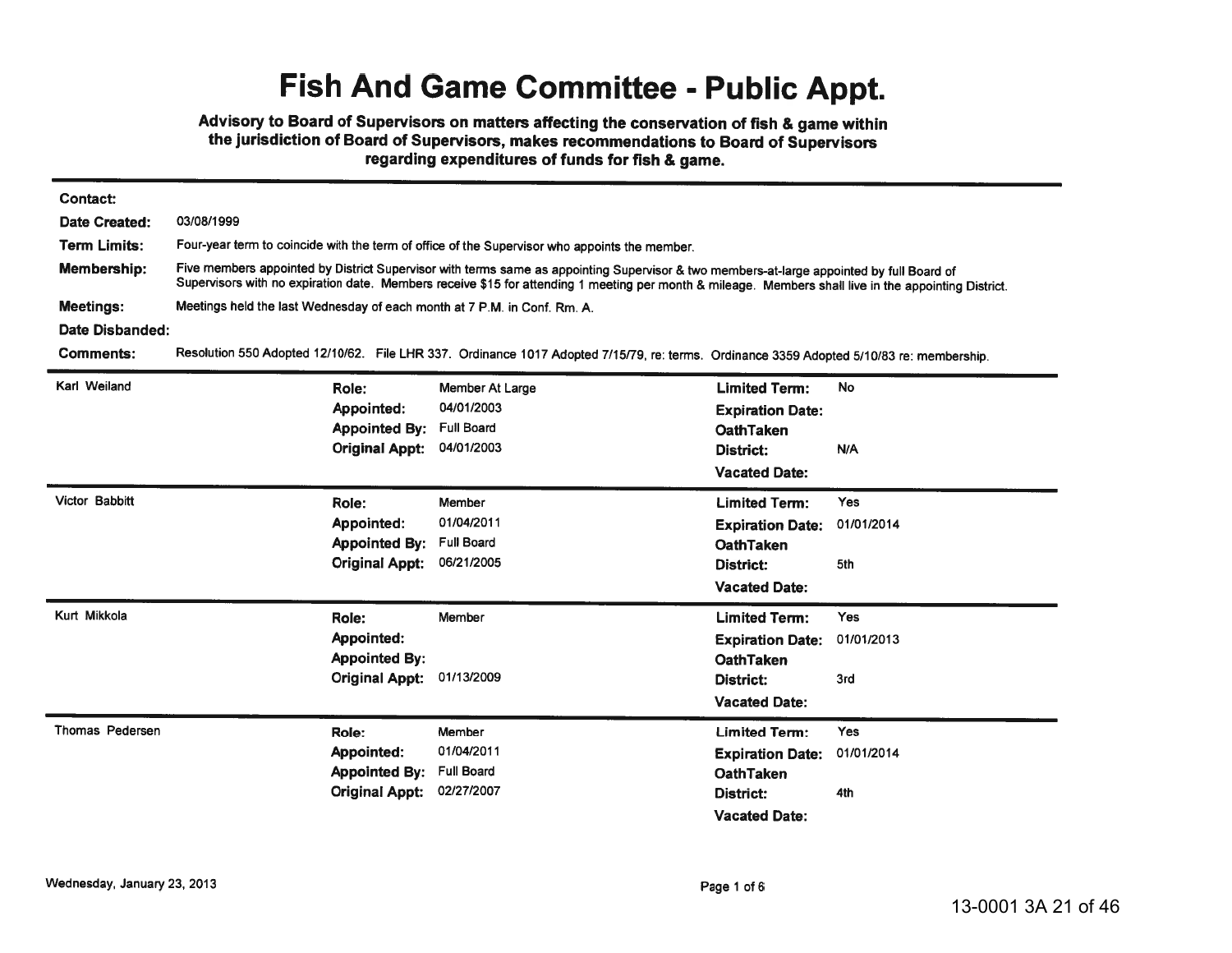# **Fish And Game Committee - Public Appt.**

| Vacant         | Role:                 | Member            | <b>Limited Term:</b>    | <b>Yes</b> |
|----------------|-----------------------|-------------------|-------------------------|------------|
|                | Appointed:            |                   | <b>Expiration Date:</b> | 01/05/2013 |
|                | <b>Appointed By:</b>  |                   | <b>OathTaken</b>        |            |
|                | <b>Original Appt:</b> |                   | District:               | 2nd        |
|                |                       |                   | <b>Vacated Date:</b>    | 01/18/2013 |
| Vacant         | Role:                 | Member            | <b>Limited Term:</b>    | <b>Yes</b> |
|                | <b>Appointed:</b>     |                   | <b>Expiration Date:</b> | 01-01-2013 |
|                | <b>Appointed By:</b>  |                   | <b>OathTaken</b>        |            |
|                | <b>Original Appt:</b> |                   | District:               | 1st        |
|                |                       |                   | <b>Vacated Date:</b>    | 01/08/2013 |
| John L. Turner | Role:                 | Member At Large   | <b>Limited Term:</b>    | <b>No</b>  |
|                | <b>Appointed:</b>     | 08/23/2005        | <b>Expiration Date:</b> |            |
|                | <b>Appointed By:</b>  | <b>Full Board</b> | <b>OathTaken</b>        |            |
|                | <b>Original Appt:</b> | 08/23/2005        | District:               | N/A        |
|                |                       |                   | <b>Vacated Date:</b>    |            |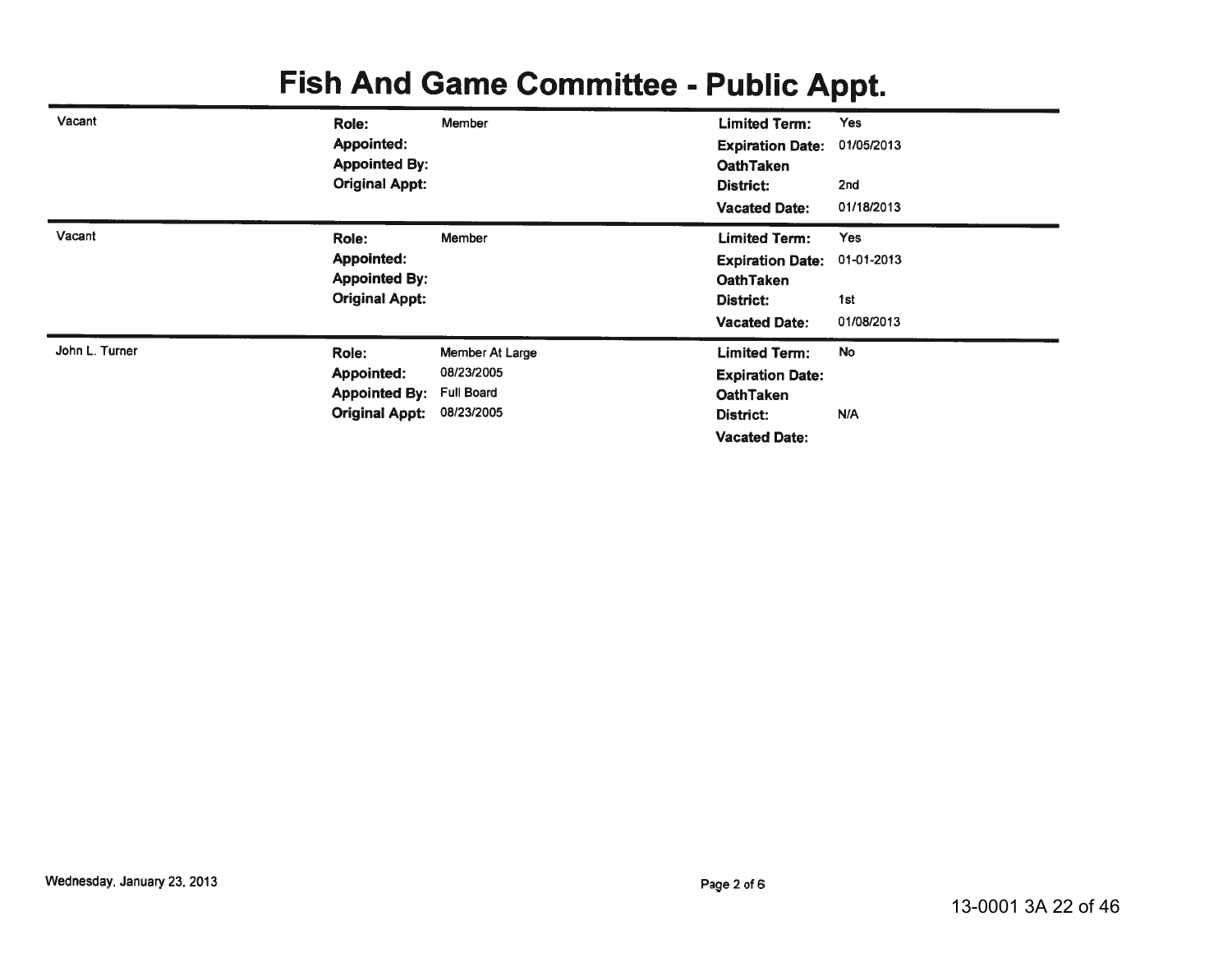## Georgetown Airport Advisory Committee - Public Appt.

Advisory to Board of Supervisors regarding airport policy matters applicable to the airport. Committee without authority, and to act upon operational matters or to exercise authority or direction over County staff.

| Contact:            | <b>Matthew Mergen</b>                                                                                                                                                                                                                                                                                    | 530 622-0459                                                                                                                                                                                     |                                                                        |                                                                                                                 |                                        |  |
|---------------------|----------------------------------------------------------------------------------------------------------------------------------------------------------------------------------------------------------------------------------------------------------------------------------------------------------|--------------------------------------------------------------------------------------------------------------------------------------------------------------------------------------------------|------------------------------------------------------------------------|-----------------------------------------------------------------------------------------------------------------|----------------------------------------|--|
| Date Created:       | 10/26/1999                                                                                                                                                                                                                                                                                               |                                                                                                                                                                                                  |                                                                        |                                                                                                                 |                                        |  |
| <b>Term Limits:</b> | Four-year term.                                                                                                                                                                                                                                                                                          |                                                                                                                                                                                                  |                                                                        |                                                                                                                 |                                        |  |
| <b>Membership:</b>  | Two nominees by the Board of Supervisors & three nominees by user groups or associations from the airport. User group nominees shall be<br>transmitted to the Clerk of the Board 60 days prior to expiration of the four-year term. Board may reject user group nominees & make its own<br>appointments. |                                                                                                                                                                                                  |                                                                        |                                                                                                                 |                                        |  |
| <b>Meetings:</b>    |                                                                                                                                                                                                                                                                                                          | Meetings will be the first Tuesday of February, June, September and December at 6:00 p.m. at the Georgetown Fire Station, located at 6283 Main<br>Street, Georgetown, CA 95634. No compensation. |                                                                        |                                                                                                                 |                                        |  |
| Date Disbanded:     |                                                                                                                                                                                                                                                                                                          |                                                                                                                                                                                                  |                                                                        |                                                                                                                 |                                        |  |
| <b>Comments:</b>    |                                                                                                                                                                                                                                                                                                          |                                                                                                                                                                                                  | Policy Adopted 9/28/99. Matthew Mergen email: matthew mergen@edcgoy.us |                                                                                                                 |                                        |  |
| Tom Hallendorf      |                                                                                                                                                                                                                                                                                                          | Role:<br><b>Appointed:</b><br><b>Appointed By:</b><br><b>Original Appt:</b>                                                                                                                      | <b>Bos Nominee</b><br>04/19/2011<br><b>Full board</b><br>04/19/2011    | <b>Limited Term:</b><br><b>Expiration Date:</b><br><b>OathTaken</b><br><b>District:</b><br><b>Vacated Date:</b> | <b>Yes</b><br>01/01/2015<br>4th        |  |
| William Pieper      |                                                                                                                                                                                                                                                                                                          | Role:<br>Appointed:<br><b>Appointed By:</b><br><b>Original Appt:</b>                                                                                                                             | <b>BOS Nominee</b><br>04/19/2011<br><b>Full Board</b><br>05/01/2007    | <b>Limited Term:</b><br><b>Expiration Date:</b><br><b>OathTaken</b><br>District:<br><b>Vacated Date:</b>        | Yes<br>01/01/2015<br>4th               |  |
| Gary Vorderbruggen  |                                                                                                                                                                                                                                                                                                          | Role:<br><b>Appointed:</b><br><b>Appointed By:</b><br><b>Original Appt:</b>                                                                                                                      | <b>BOS Nominee</b><br>01/10/2012<br><b>Full Board</b><br>04/19/2011    | <b>Limited Term:</b><br><b>Expiration Date:</b><br><b>OathTaken</b><br>District:<br><b>Vacated Date:</b>        | <b>Yes</b><br>01-01-2016<br>4th        |  |
| Vacant/McKeehan     |                                                                                                                                                                                                                                                                                                          | Role:<br><b>Appointed:</b><br><b>Appointed By:</b><br><b>Original Appt:</b>                                                                                                                      | <b>BOS Nominee</b>                                                     | <b>Limited Term:</b><br><b>Expiration Date:</b><br><b>OathTaken</b><br>District:<br><b>Vacated Date:</b>        | Yes<br>01/01/2015<br>4th<br>01/18/2013 |  |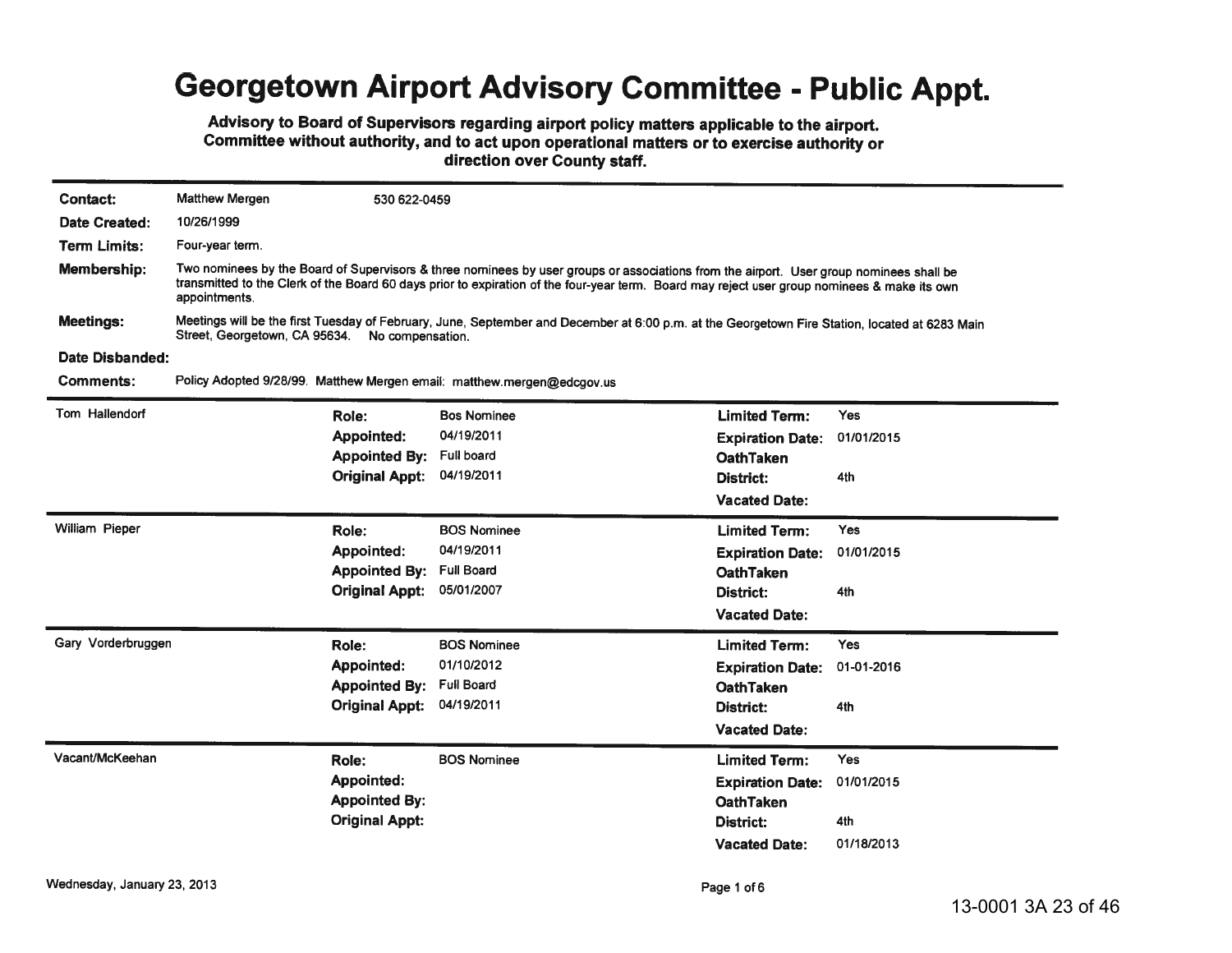#### Georgetown Airport Advisory Committee - Public Appt.

**Rick Todd** 

**BOS Nominee** Role: Appointed: 01/10/2012 Appointed By: Full Board Original Appt: 04/19/2011

**Limited Term:** Yes **Expiration Date:** 01/01/2016 **OathTaken** District: 4th **Vacated Date:**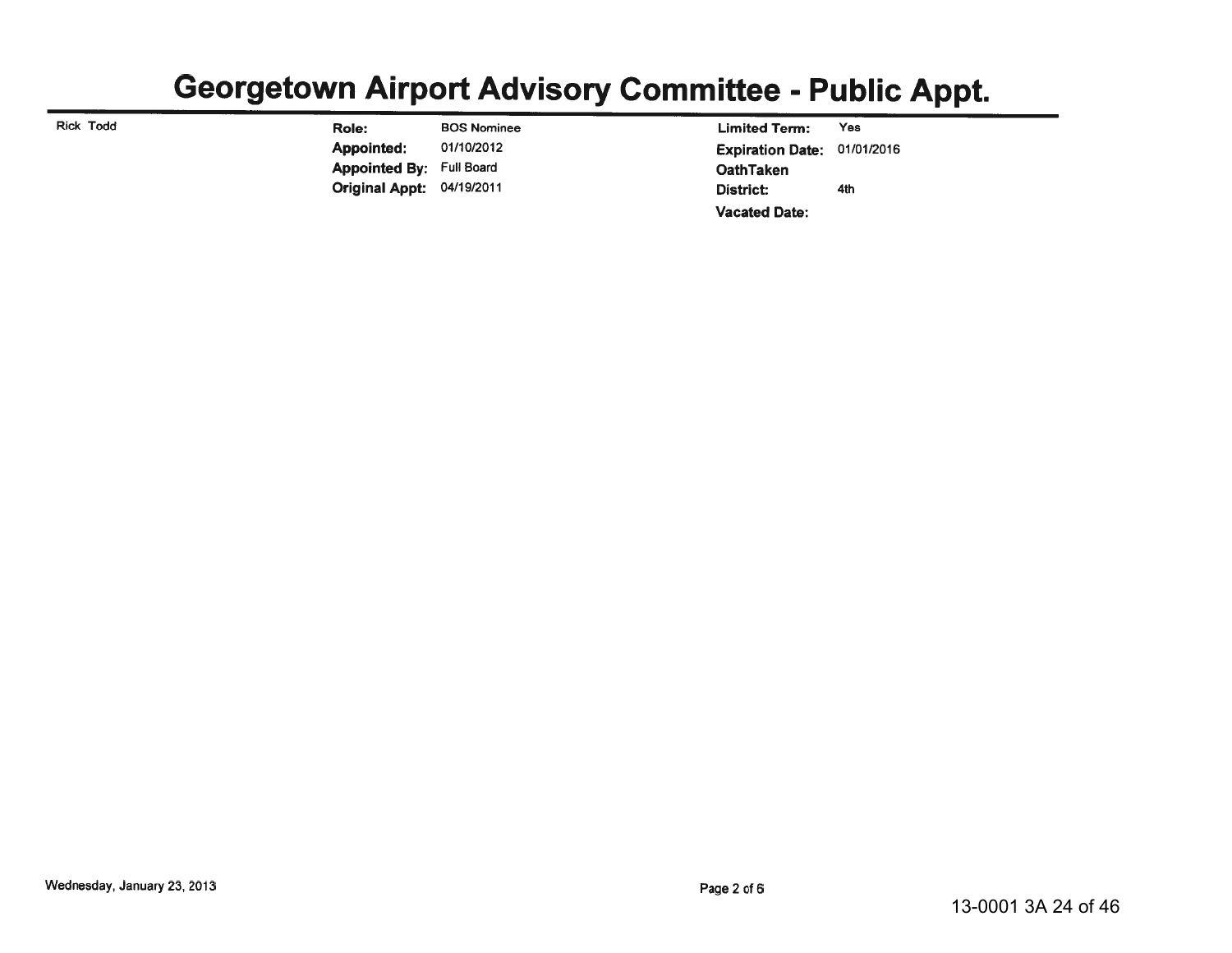## In-Home Supportive Services (IHSS) Advisory Committee - Public Appt.

Advisory Committee serves in an advisory capacity regarding IHSS and the Public Authority to the County Board of Supervisors, the governing body of the Public Authority, and any administrative body in the county that is related to the delivery and administration of IHSS. It provides recommendations on IHSS Programs which provides personal and domestic services to low income aged, blind or disabled persons.

| Contact:            | Michelle Hunter IHSS Public Auth 530-621-6161                                                                                                                                                                                                                                                                                                                                                          |                                                                                                                                                                                                                                                                                                   |                         |            |  |  |  |
|---------------------|--------------------------------------------------------------------------------------------------------------------------------------------------------------------------------------------------------------------------------------------------------------------------------------------------------------------------------------------------------------------------------------------------------|---------------------------------------------------------------------------------------------------------------------------------------------------------------------------------------------------------------------------------------------------------------------------------------------------|-------------------------|------------|--|--|--|
| Date Created:       | 11/19/2001                                                                                                                                                                                                                                                                                                                                                                                             |                                                                                                                                                                                                                                                                                                   |                         |            |  |  |  |
| <b>Term Limits:</b> | Two year term.                                                                                                                                                                                                                                                                                                                                                                                         |                                                                                                                                                                                                                                                                                                   |                         |            |  |  |  |
| Membership:         | Eleven members (six consumers - current or past users of personal assistance services, paid for by public or private funds)(Two providers or personal<br>care services, current or past) & (Three representatives of allied organizations, e.g. advocate groups, medical care providers, specialized care programs,<br>community based organizations)no more than one member may be a County employee. |                                                                                                                                                                                                                                                                                                   |                         |            |  |  |  |
| Meetings:           | Compensation - \$10, mileage. 2012 IHSS Advisory Committee Schedule - Jan. 28th @ 1:00 p.m.; April 15th @ 1:00 p.m.; July 15th @ 1:00 p.m.; and<br>October 21st @ 1:00 P.M. Located at M.O.R.E. Facility at 399 Placerville, Dr. Placerville.                                                                                                                                                          |                                                                                                                                                                                                                                                                                                   |                         |            |  |  |  |
| Date Disbanded:     |                                                                                                                                                                                                                                                                                                                                                                                                        |                                                                                                                                                                                                                                                                                                   |                         |            |  |  |  |
| <b>Comments:</b>    | Authority: 937 Spring Street, Placerville, CA 95667                                                                                                                                                                                                                                                                                                                                                    | Resolution 263-2002 Adopted 12/3/02.n Ordinance 4612 IHSS Public Authority liaison between the County, the IHSS Advisory Committee and the State<br>Department of Social Services from the Department of Social Services to the Department of Community Services. Mailing address for IHSS Public |                         |            |  |  |  |
| Vacant/Wixom        | Role:                                                                                                                                                                                                                                                                                                                                                                                                  | <b>Consumer Representative</b>                                                                                                                                                                                                                                                                    | <b>Limited Term:</b>    | <b>Yes</b> |  |  |  |
|                     | <b>Appointed:</b>                                                                                                                                                                                                                                                                                                                                                                                      |                                                                                                                                                                                                                                                                                                   | <b>Expiration Date:</b> | 01/01/2015 |  |  |  |
|                     | <b>Appointed By:</b>                                                                                                                                                                                                                                                                                                                                                                                   |                                                                                                                                                                                                                                                                                                   | <b>OathTaken</b>        |            |  |  |  |
|                     | <b>Original Appt:</b>                                                                                                                                                                                                                                                                                                                                                                                  |                                                                                                                                                                                                                                                                                                   | District:               |            |  |  |  |
|                     |                                                                                                                                                                                                                                                                                                                                                                                                        |                                                                                                                                                                                                                                                                                                   | <b>Vacated Date:</b>    | 08/16/2012 |  |  |  |
| Lyle Azevedo        | Role:                                                                                                                                                                                                                                                                                                                                                                                                  | <b>Consumer Representative</b>                                                                                                                                                                                                                                                                    | <b>Limited Term:</b>    | <b>Yes</b> |  |  |  |
|                     | Appointed:                                                                                                                                                                                                                                                                                                                                                                                             | 01/10/2012                                                                                                                                                                                                                                                                                        | <b>Expiration Date:</b> | 01/01/2015 |  |  |  |
|                     | <b>Appointed By:</b>                                                                                                                                                                                                                                                                                                                                                                                   | <b>Full Board</b>                                                                                                                                                                                                                                                                                 | <b>OathTaken</b>        |            |  |  |  |
|                     | <b>Original Appt:</b>                                                                                                                                                                                                                                                                                                                                                                                  | 04/06/2010                                                                                                                                                                                                                                                                                        | District:               | N/A        |  |  |  |
|                     |                                                                                                                                                                                                                                                                                                                                                                                                        |                                                                                                                                                                                                                                                                                                   | <b>Vacated Date:</b>    |            |  |  |  |
| Vacant/Thomas       | Role:                                                                                                                                                                                                                                                                                                                                                                                                  | <b>Consumer Representative</b>                                                                                                                                                                                                                                                                    | <b>Limited Term:</b>    | <b>Yes</b> |  |  |  |
|                     | <b>Appointed:</b>                                                                                                                                                                                                                                                                                                                                                                                      |                                                                                                                                                                                                                                                                                                   | <b>Expiration Date:</b> | 01/01/2015 |  |  |  |
|                     | <b>Appointed By:</b>                                                                                                                                                                                                                                                                                                                                                                                   |                                                                                                                                                                                                                                                                                                   | <b>OathTaken</b>        |            |  |  |  |
|                     | <b>Original Appt:</b>                                                                                                                                                                                                                                                                                                                                                                                  |                                                                                                                                                                                                                                                                                                   | District:               |            |  |  |  |
|                     |                                                                                                                                                                                                                                                                                                                                                                                                        |                                                                                                                                                                                                                                                                                                   | <b>Vacated Date:</b>    | 08/16/2012 |  |  |  |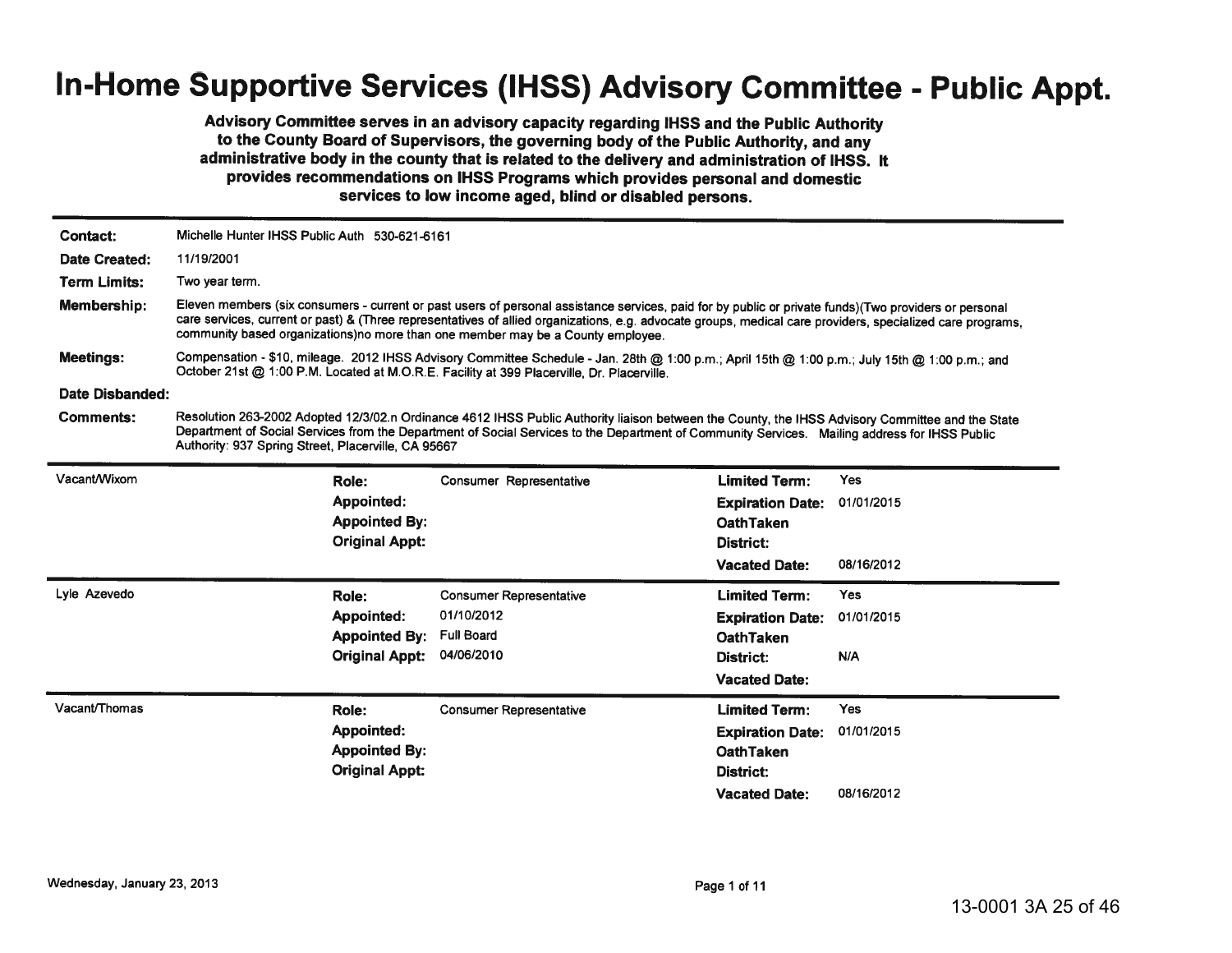| Norman Smith       |                                               |                                 |                                      |            |
|--------------------|-----------------------------------------------|---------------------------------|--------------------------------------|------------|
|                    | Role:                                         | <b>Consumer Representative</b>  | <b>Limited Term:</b>                 | Yes        |
|                    | Appointed:                                    | 08/21/2012                      | <b>Expiration Date:</b>              | 01/01/2014 |
|                    | <b>Appointed By:</b>                          | <b>Full Board</b>               | <b>OathTaken</b>                     |            |
|                    | <b>Original Appt:</b>                         | 07/20/2010                      | <b>District:</b>                     | N/A        |
|                    |                                               |                                 | <b>Vacated Date:</b>                 |            |
| Carol Keates       | Role:                                         | <b>Community Member</b>         | <b>Limited Term:</b>                 | <b>Yes</b> |
|                    | <b>Appointed:</b>                             | 01/04/2011                      | <b>Expiration Date:</b>              | 01/01/2013 |
|                    | <b>Appointed By:</b>                          | <b>Full Board</b>               | <b>OathTaken</b>                     |            |
|                    | <b>Original Appt:</b>                         | 06/05/2007                      | <b>District:</b>                     | N/A        |
|                    |                                               |                                 | <b>Vacated Date:</b>                 |            |
| Roger Lanzini      | Role:                                         | <b>Consumer Representative</b>  | <b>Limited Term:</b>                 | <b>Yes</b> |
|                    | Appointed:                                    | 01/04/2011                      | <b>Expiration Date:</b>              | 01/01/2013 |
|                    | <b>Appointed By:</b>                          | <b>Full Board</b>               | <b>OathTaken</b>                     |            |
|                    | <b>Original Appt:</b>                         | 06/05/2007                      | <b>District:</b>                     | N/A        |
|                    |                                               |                                 | <b>Vacated Date:</b>                 |            |
| Vacant/Ivanosky    | Role:                                         | <b>Provider Representative</b>  | <b>Limited Term:</b>                 | <b>Yes</b> |
|                    | <b>Appointed:</b>                             |                                 | <b>Expiration Date:</b>              | 01/01/2015 |
|                    | <b>Appointed By:</b>                          |                                 | <b>OathTaken</b>                     |            |
|                    | <b>Original Appt:</b>                         |                                 | District:                            | N/A        |
|                    |                                               |                                 | <b>Vacated Date:</b>                 | 08/01/2011 |
| Vincent DiVittorio | Role:                                         | <b>Provider Representative</b>  | <b>Limited Term:</b>                 | Yes        |
|                    | Appointed:                                    | 08/21/2012                      | <b>Expiration Date:</b>              | 01/01/2014 |
|                    | <b>Appointed By:</b>                          | <b>Full Board</b>               | <b>OathTaken</b>                     |            |
|                    | <b>Original Appt:</b>                         | 08/21/2012                      | <b>District:</b>                     | N/A        |
|                    |                                               |                                 | <b>Vacated Date:</b>                 |            |
|                    |                                               |                                 |                                      |            |
| Ellen Yevdakimov   | Role:                                         | <b>Community Representative</b> | <b>Limited Term:</b>                 | Yes        |
|                    | <b>Appointed:</b>                             | 08/21/2012                      |                                      |            |
|                    |                                               | <b>Full Board</b>               | <b>Expiration Date:</b>              | 01/01/2014 |
|                    | <b>Appointed By:</b><br><b>Original Appt:</b> | 11/27/2007                      | <b>OathTaken</b><br><b>District:</b> |            |
|                    |                                               |                                 | <b>Vacated Date:</b>                 |            |

## In-Home Supportive Services (IHSS) Advisory Committee - Public Appt.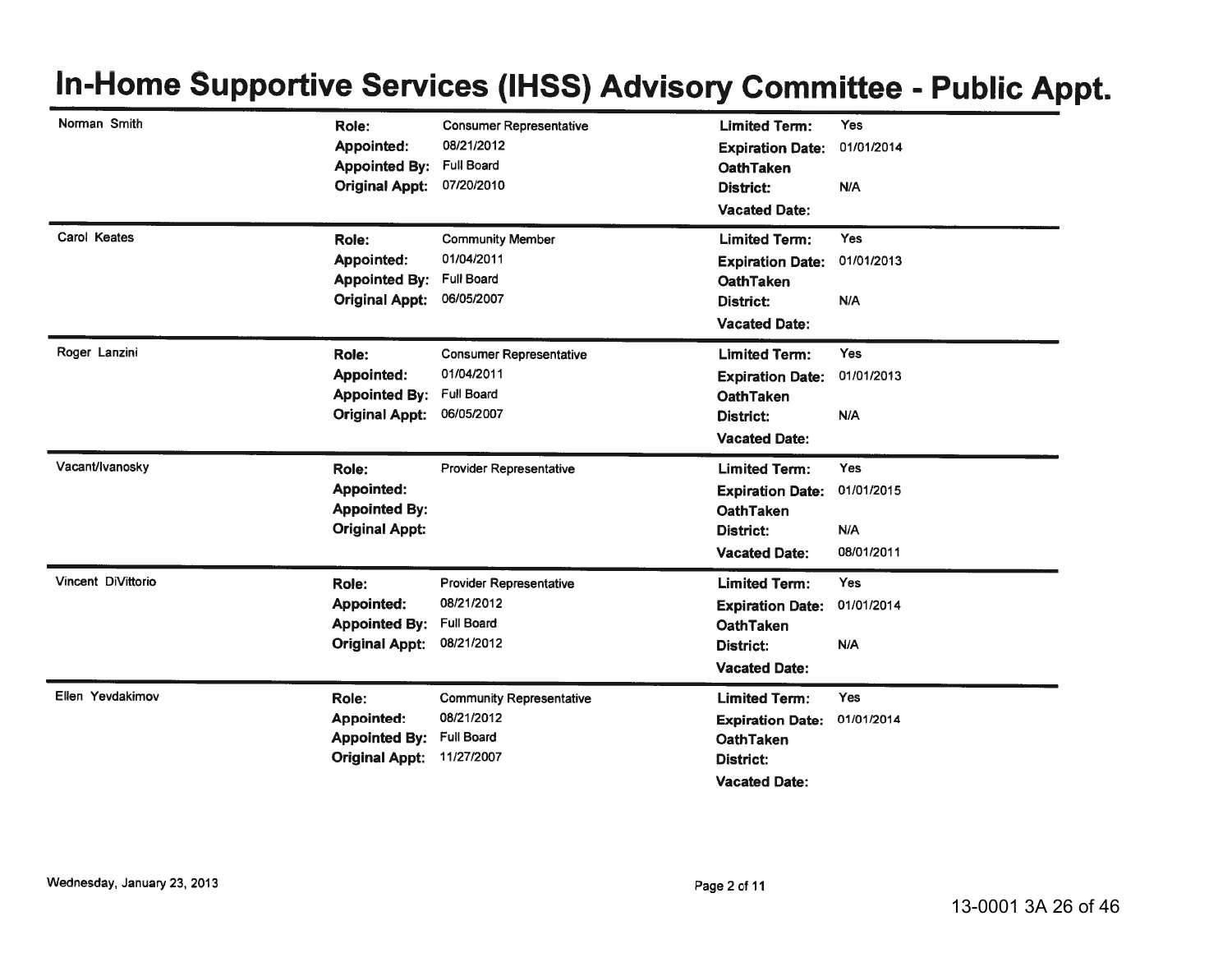# In-Home Supportive Services (IHSS) Advisory Committee - Public Appt.

| Vacant/Wentland | Role:                            | <b>Consumer Representative</b>  | <b>Limited Term:</b>    | Yes        |
|-----------------|----------------------------------|---------------------------------|-------------------------|------------|
|                 | Appointed:                       |                                 | <b>Expiration Date:</b> | 01/01/2015 |
|                 | <b>Appointed By:</b>             |                                 | <b>OathTaken</b>        |            |
|                 | <b>Original Appt:</b>            |                                 | District:               | N/A        |
|                 |                                  |                                 | <b>Vacated Date:</b>    | 04/08/2011 |
| Dorrie Carlisle | Role:                            | <b>Community Representative</b> | <b>Limited Term:</b>    | <b>Yes</b> |
|                 | Appointed:                       | 01/04/2011                      | <b>Expiration Date:</b> | 01/01/2013 |
|                 | <b>Appointed By: Full Board</b>  |                                 | <b>OathTaken</b>        |            |
|                 | <b>Original Appt: 07/17/2007</b> |                                 | District:               | N/A        |
|                 |                                  |                                 | <b>Vacated Date:</b>    |            |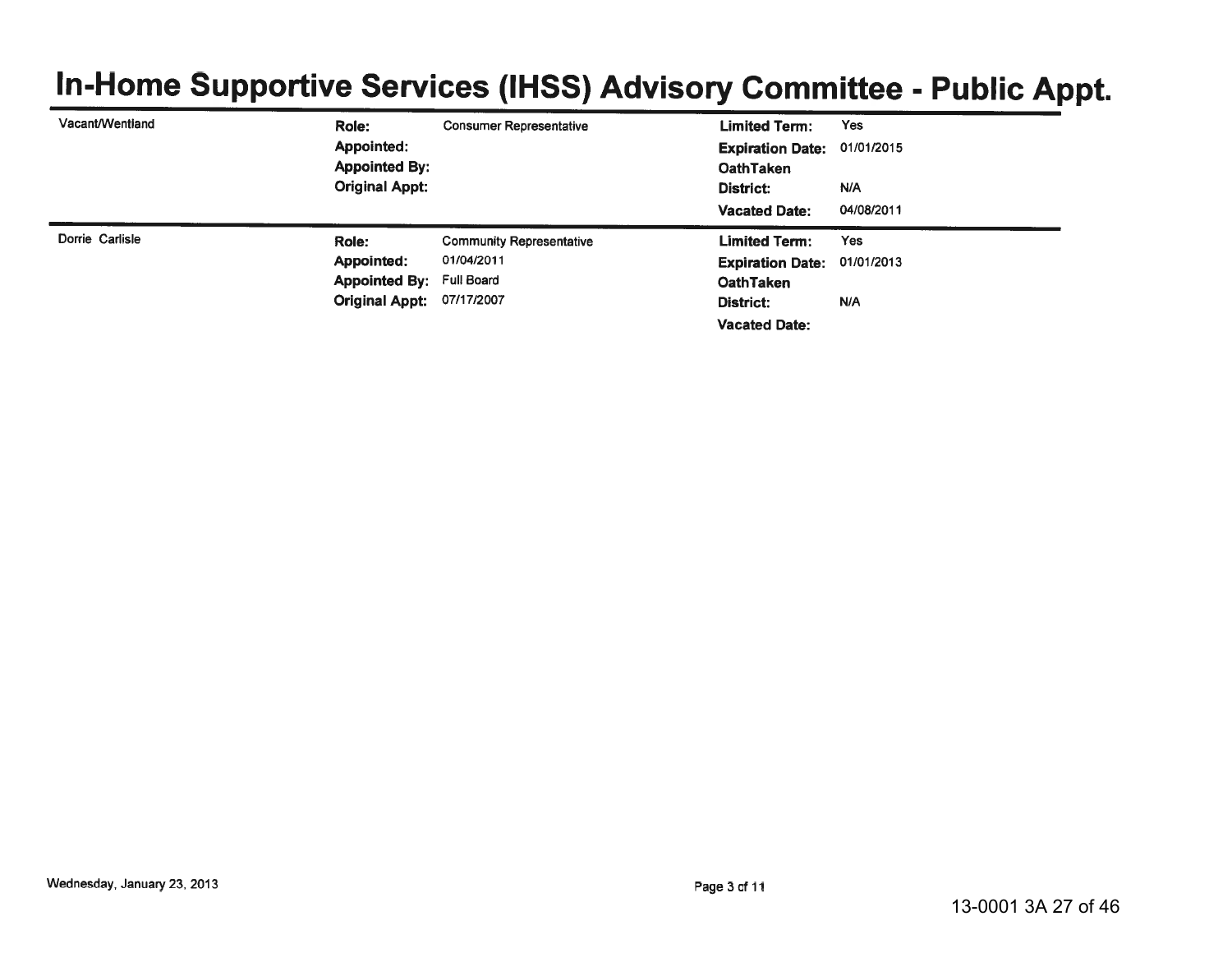## **Library Commission -Public Appt.**

Advisory to Board of Supervisors on ways & means of improvement of County free library services; advise Board of Supervisors of rules & regulations governing operation of County library system; make recommendations to Board of Supervisors for future development & maintenance regarding library services.

| Contact:              | Jeanne Amos, Library Director<br>530 621-5546                                 |                                                                                                     |                         |            |  |  |  |
|-----------------------|-------------------------------------------------------------------------------|-----------------------------------------------------------------------------------------------------|-------------------------|------------|--|--|--|
| Date Created:         | 03/30/1999                                                                    |                                                                                                     |                         |            |  |  |  |
| <b>Term Limits:</b>   | Four-year term to coincide with the term office of the nominating supervisor. |                                                                                                     |                         |            |  |  |  |
| Membership:           |                                                                               | Five members, one from each supervisorial district. Mileage and expenses discontinued 5/22/79.      |                         |            |  |  |  |
| <b>Meetings:</b>      |                                                                               | Meeting held usually once a month in the morning at the County library or South Lake Tahoe Library. |                         |            |  |  |  |
| Date Disbanded:       |                                                                               |                                                                                                     |                         |            |  |  |  |
| <b>Comments:</b>      | File: LHR 339; Ordinance 553 Adopted 12/24/62.                                |                                                                                                     |                         |            |  |  |  |
| Myrna Sparks          | Role:                                                                         | Member                                                                                              | <b>Limited Term:</b>    | Yes        |  |  |  |
|                       | <b>Appointed:</b>                                                             | 01/04/2011                                                                                          | <b>Expiration Date:</b> | 01/01/2015 |  |  |  |
|                       | <b>Appointed By:</b>                                                          | <b>Full Board</b>                                                                                   | <b>OathTaken</b>        |            |  |  |  |
|                       | <b>Original Appt:</b>                                                         | 02/27/2007                                                                                          | <b>District:</b>        | 4          |  |  |  |
|                       |                                                                               |                                                                                                     | <b>Vacated Date:</b>    |            |  |  |  |
| Nancy Enterline       | Role:                                                                         | Member                                                                                              | <b>Limited Term:</b>    | Yes        |  |  |  |
|                       | <b>Appointed:</b>                                                             | 01/04/2011                                                                                          | <b>Expiration Date:</b> | 01-01-2015 |  |  |  |
|                       | <b>Appointed By:</b>                                                          | <b>Full Board</b>                                                                                   | <b>OathTaken</b>        |            |  |  |  |
|                       | <b>Original Appt:</b>                                                         | 08/15/2006                                                                                          | <b>District:</b>        | 5th        |  |  |  |
|                       |                                                                               |                                                                                                     | <b>Vacated Date:</b>    |            |  |  |  |
| Vacant                | Role:                                                                         | Member                                                                                              | <b>Limited Term:</b>    | Yes        |  |  |  |
|                       | Appointed:                                                                    |                                                                                                     | <b>Expiration Date:</b> | 01/01/2013 |  |  |  |
|                       | <b>Appointed By:</b>                                                          |                                                                                                     | <b>OathTaken</b>        |            |  |  |  |
|                       | <b>Original Appt:</b>                                                         |                                                                                                     | <b>District:</b>        | 1st        |  |  |  |
|                       |                                                                               |                                                                                                     | <b>Vacated Date:</b>    | 01/08/2013 |  |  |  |
| <b>Barbara Raines</b> | Role:                                                                         | Member                                                                                              | <b>Limited Term:</b>    | Yes        |  |  |  |
|                       | <b>Appointed:</b>                                                             | 01/13/2009                                                                                          | <b>Expiration Date:</b> | 01-01-2013 |  |  |  |
|                       | <b>Appointed By:</b>                                                          | <b>Full Board</b>                                                                                   | <b>OathTaken</b>        |            |  |  |  |
|                       | <b>Original Appt:</b>                                                         | 06/03/2008                                                                                          | District:               | 3rd        |  |  |  |
|                       |                                                                               |                                                                                                     | <b>Vacated Date:</b>    |            |  |  |  |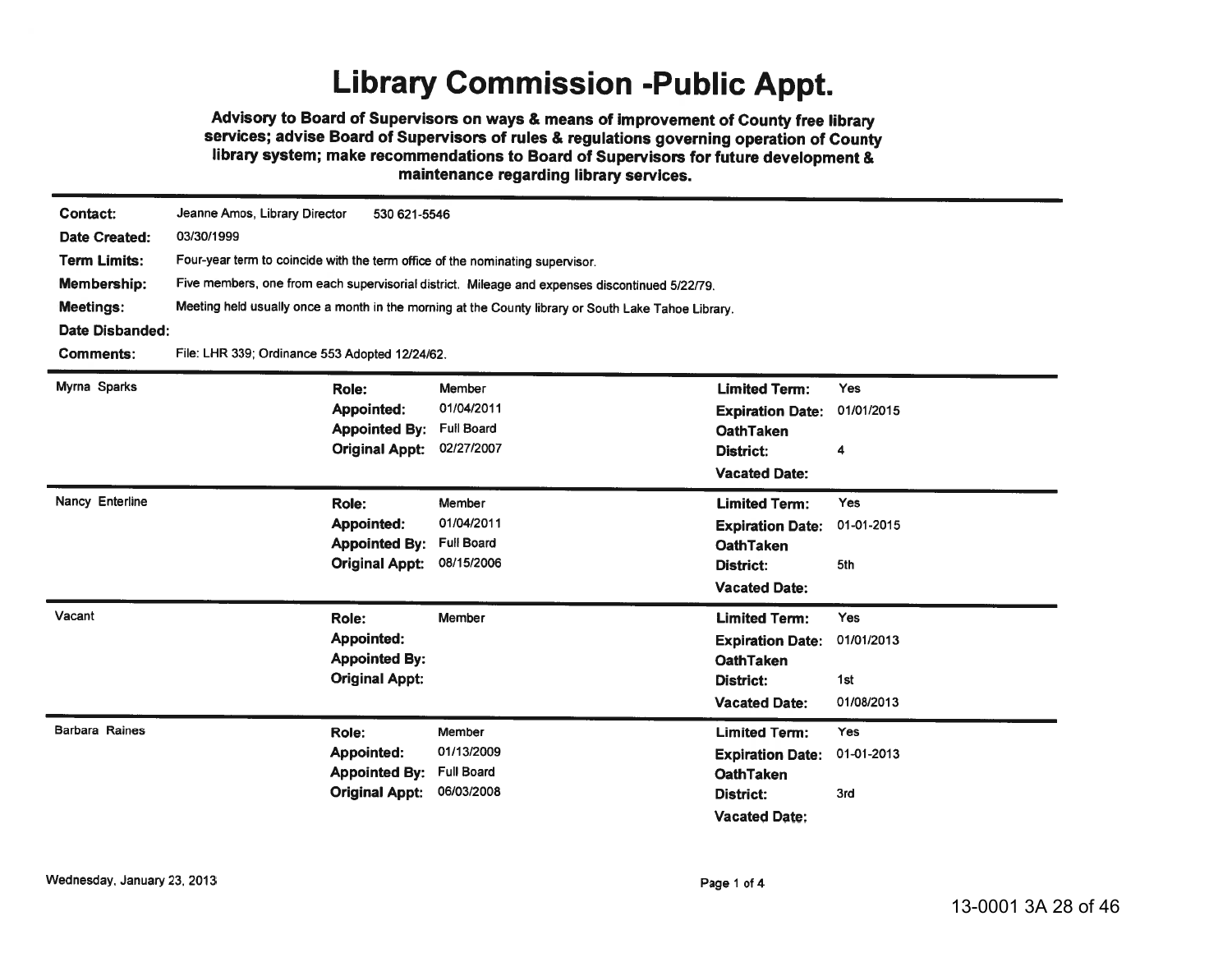## **Library Commission -Public Appt.**

| Vacant | Role:                 | Member | <b>Limited Term:</b>    | Yes        |
|--------|-----------------------|--------|-------------------------|------------|
|        | Appointed:            |        | <b>Expiration Date:</b> | 01/01/2013 |
|        | <b>Appointed By:</b>  |        | <b>OathTaken</b>        |            |
|        | <b>Original Appt:</b> |        | District:               | 2nd        |
|        |                       |        | <b>Vacated Date:</b>    | 11/13/2012 |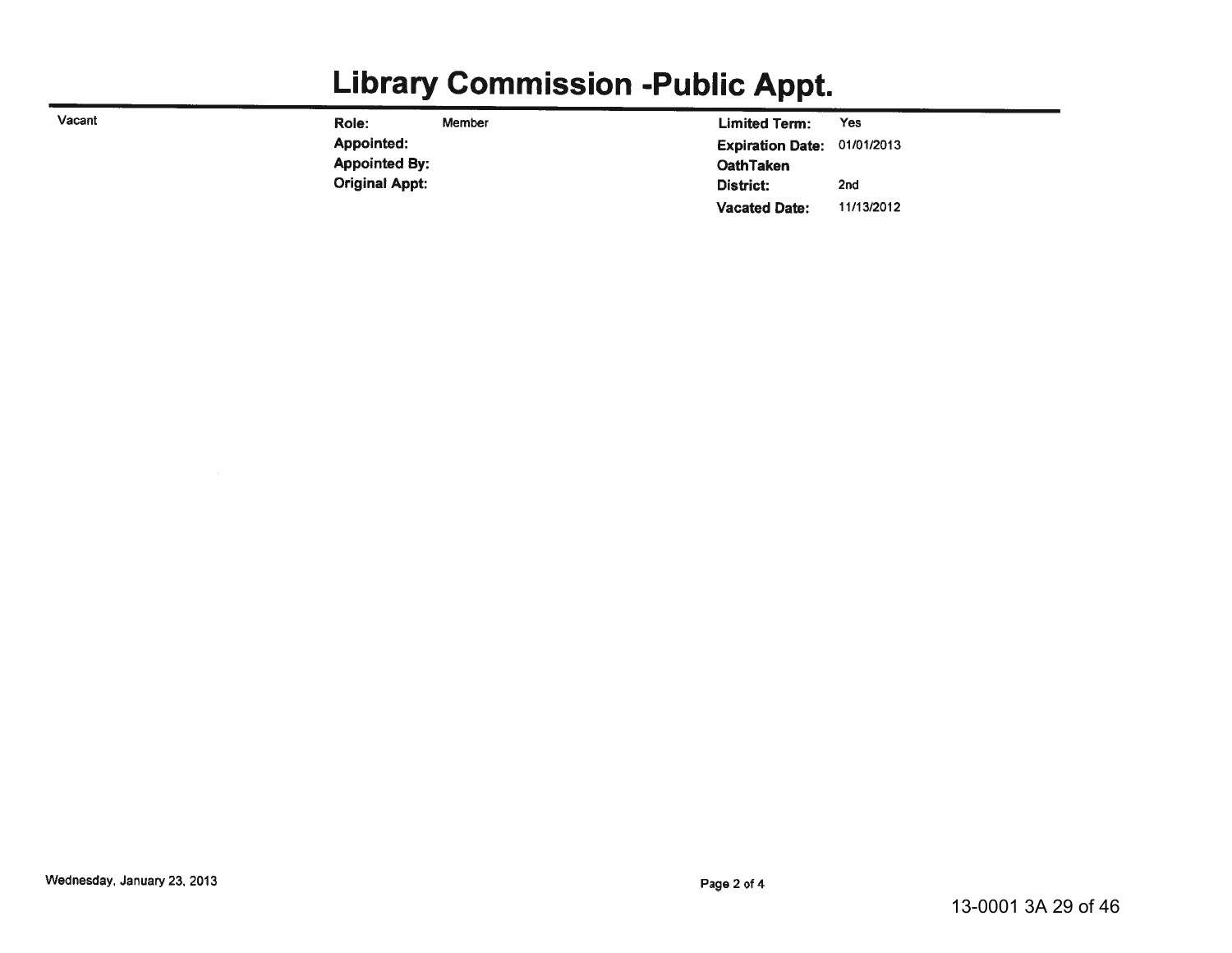### **Local Disaster Council - Public Appt.**

Advises & makes recommendations to Board of Supervisors & Director of Emergency Services on all matters pertaining to planning for state of war, state & local emergencies, including but not limited to, recommendations on revisions to the County Emergency Plan and emergency & mutual aid plans & agreements.

| Contact:            | OES, Lt. Becker                                                                                | 530 621-5895          |                                                                                                                                                         |                         |            |  |
|---------------------|------------------------------------------------------------------------------------------------|-----------------------|---------------------------------------------------------------------------------------------------------------------------------------------------------|-------------------------|------------|--|
| Date Created:       | 03/30/1999                                                                                     |                       |                                                                                                                                                         |                         |            |  |
| <b>Term Limits:</b> | Four-year term.                                                                                |                       |                                                                                                                                                         |                         |            |  |
| Membership:         | members must reside in the supervisorial district)                                             |                       | One qualified person from each supervisorial district;qualified being a person that has expertise or interest in emergency planning matters. (Appointed |                         |            |  |
| <b>Meetings:</b>    | Meetings held no less than once every three months. Meetings shall be public and duly noticed. |                       |                                                                                                                                                         |                         |            |  |
| Date Disbanded:     |                                                                                                |                       |                                                                                                                                                         |                         |            |  |
| <b>Comments:</b>    | File 1646, Ordinance 1997, Adopted 4/17/79.                                                    |                       |                                                                                                                                                         |                         |            |  |
| Vicki Yorty         | Role:                                                                                          |                       | Member                                                                                                                                                  | <b>Limited Term:</b>    | Yes        |  |
|                     |                                                                                                | <b>Appointed:</b>     | 05/15/2012                                                                                                                                              | <b>Expiration Date:</b> | 01/01/2016 |  |
|                     |                                                                                                | <b>Appointed By:</b>  | <b>Full Board</b>                                                                                                                                       | <b>OathTaken</b>        |            |  |
|                     |                                                                                                | <b>Original Appt:</b> | 05/15/2012                                                                                                                                              | <b>District:</b>        | 5th        |  |
|                     |                                                                                                |                       |                                                                                                                                                         | <b>Vacated Date:</b>    |            |  |
| Vacant              | Role:                                                                                          |                       | Member                                                                                                                                                  | <b>Limited Term:</b>    | Yes        |  |
|                     |                                                                                                | <b>Appointed:</b>     |                                                                                                                                                         | <b>Expiration Date:</b> | 01/01/2013 |  |
|                     |                                                                                                | <b>Appointed By:</b>  |                                                                                                                                                         | <b>OathTaken</b>        |            |  |
|                     |                                                                                                | <b>Original Appt:</b> |                                                                                                                                                         | <b>District:</b>        | 1st        |  |
|                     |                                                                                                |                       |                                                                                                                                                         | <b>Vacated Date:</b>    | 01/08/2013 |  |
| Linda Colombo       | Role:                                                                                          |                       | Member                                                                                                                                                  | <b>Limited Term:</b>    | <b>Yes</b> |  |
|                     |                                                                                                | Appointed:            | 05/15/2012                                                                                                                                              | <b>Expiration Date:</b> | 01/01/2017 |  |
|                     |                                                                                                | <b>Appointed By:</b>  | <b>Full Board</b>                                                                                                                                       | <b>OathTaken</b>        |            |  |
|                     |                                                                                                | <b>Original Appt:</b> | 05/15/2012                                                                                                                                              | District:               | 2nd        |  |
|                     |                                                                                                |                       |                                                                                                                                                         | <b>Vacated Date:</b>    |            |  |
| Vacant/Cunningham   | Role:                                                                                          |                       | Member                                                                                                                                                  | <b>Limited Term:</b>    | Yes        |  |
|                     |                                                                                                | <b>Appointed:</b>     |                                                                                                                                                         | <b>Expiration Date:</b> | 01-01-2013 |  |
|                     |                                                                                                | <b>Appointed By:</b>  |                                                                                                                                                         | <b>OathTaken</b>        |            |  |
|                     |                                                                                                | <b>Original Appt:</b> |                                                                                                                                                         | District:               | 3rd        |  |
|                     |                                                                                                |                       |                                                                                                                                                         | <b>Vacated Date:</b>    | 06/08/2012 |  |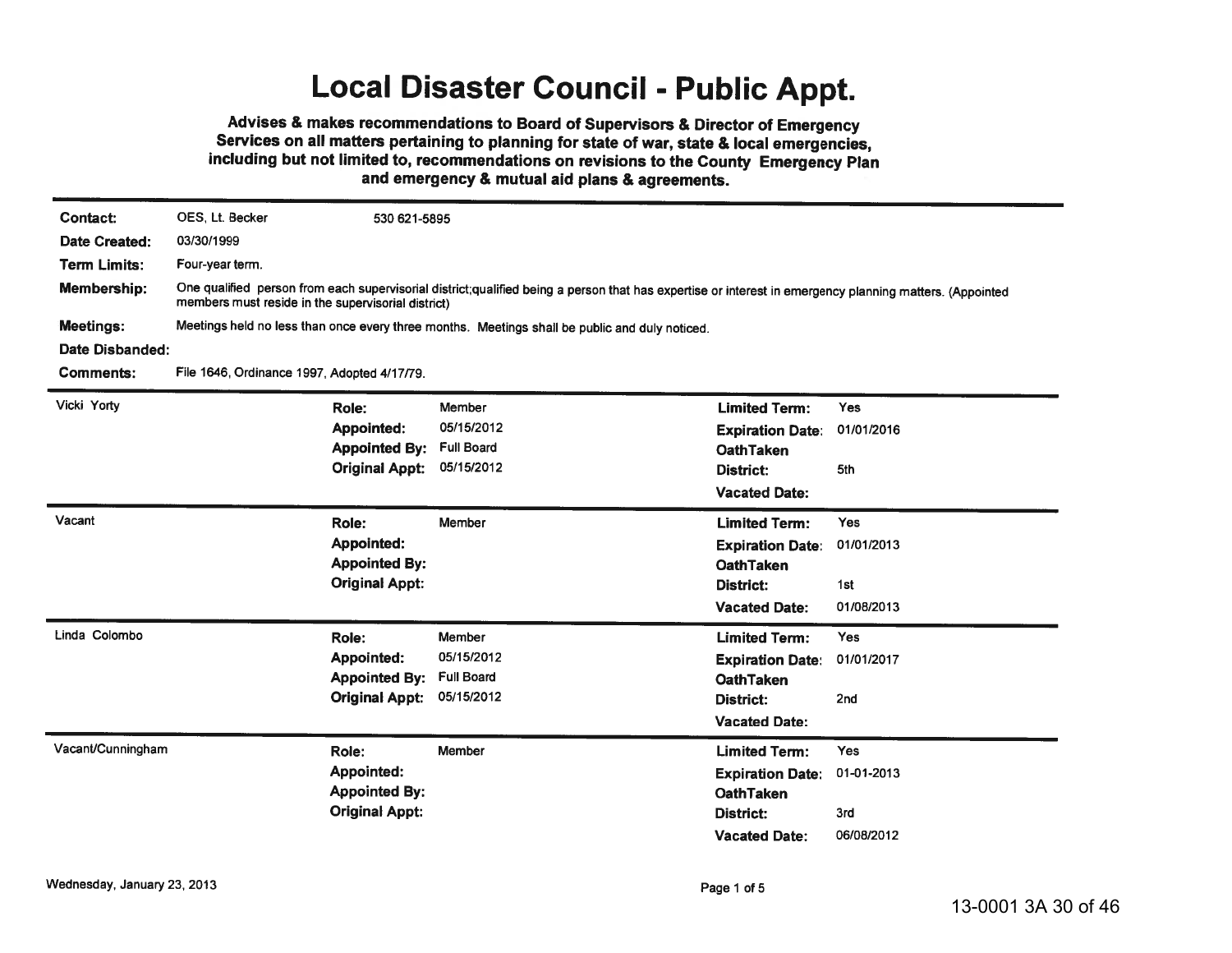## **Local Disaster Council - Public Appt.**

| Susan Rayburn | Role:                            | Member     | <b>Limited Term:</b>               | Yes |
|---------------|----------------------------------|------------|------------------------------------|-----|
|               | Appointed:                       | 01/04/2011 | <b>Expiration Date: 01/01/2015</b> |     |
|               | <b>Appointed By: Full Board</b>  |            | <b>OathTaken</b>                   |     |
|               | <b>Original Appt: 08/14/2007</b> |            | <b>District:</b>                   | 4th |
|               |                                  |            | <b>Vacated Date:</b>               |     |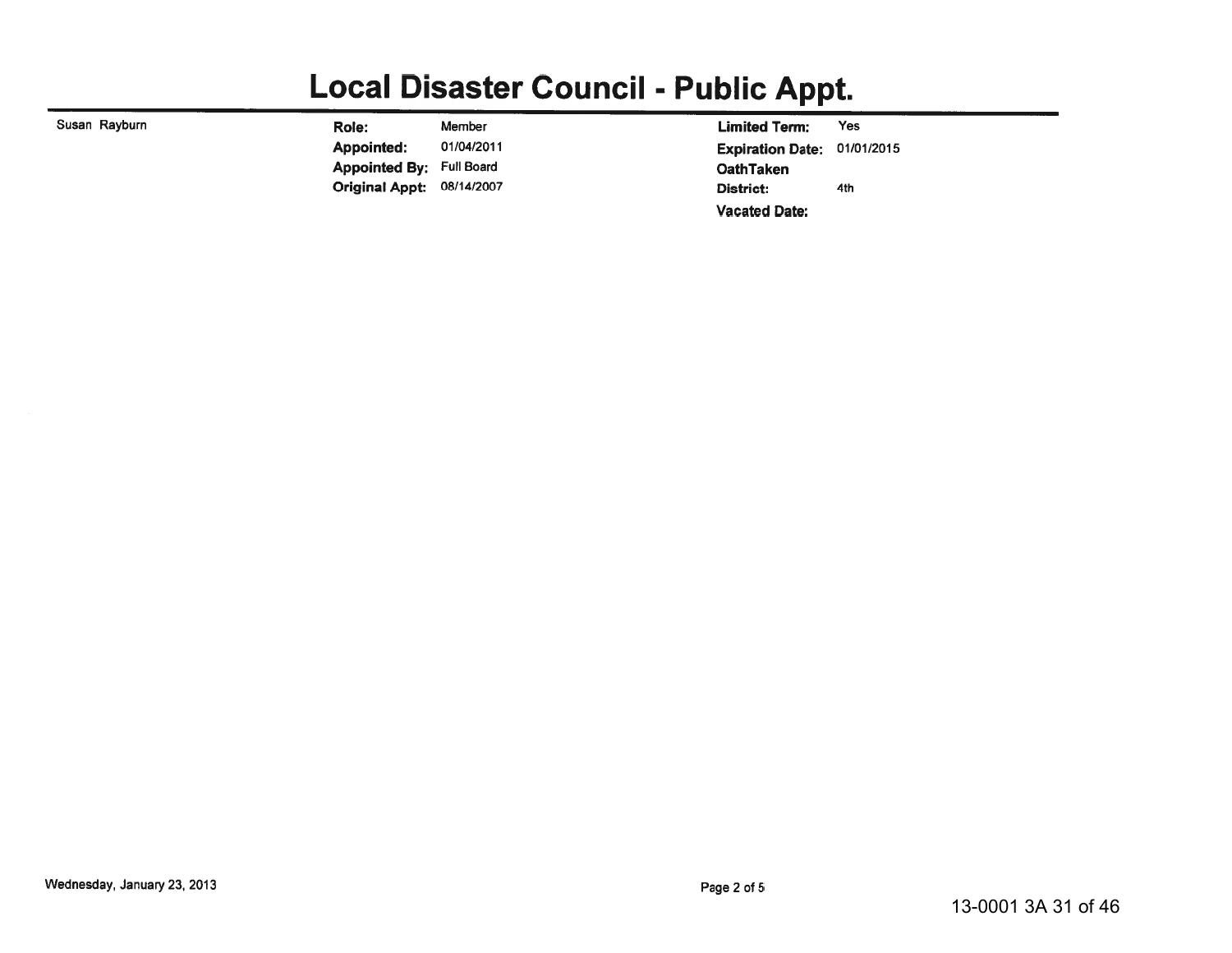Review & evaluate community mental health needs, services, facilities & special problems. Welfare & Institutions Code 5604. (Advisory to the Board of Supervisors and the County **Mental Health Director)** 

| <b>Contact:</b>       | Claudia Ball, Chairperson                                                                                                                                                                                                                                               | 530-626-2589          |                                                                                                                                                                                                                                                                           |                         |            |  |
|-----------------------|-------------------------------------------------------------------------------------------------------------------------------------------------------------------------------------------------------------------------------------------------------------------------|-----------------------|---------------------------------------------------------------------------------------------------------------------------------------------------------------------------------------------------------------------------------------------------------------------------|-------------------------|------------|--|
| Date Created:         | 03/30/1999                                                                                                                                                                                                                                                              |                       |                                                                                                                                                                                                                                                                           |                         |            |  |
| <b>Term Limits:</b>   | Three-year term.                                                                                                                                                                                                                                                        |                       |                                                                                                                                                                                                                                                                           |                         |            |  |
| Membership:           |                                                                                                                                                                                                                                                                         |                       | Sixteen members appointed by the Board of Supervisors. Sixteenth member shall be a member of the Board of Supervisors. Associate Members may<br>be appointed by either of the Council Chairs to serve on Mental Health Commission Committees. Serve without compensation. |                         |            |  |
| <b>Meetings:</b>      | Western Slope council meets the the 4th Wednesday of each month at 5:00 p.m. at the Placerville Mental Health Outpatient Clinic. South Lake Tahoe<br>Council meets on the 1st Thursday of each month at 12:00 noon at South Lake Tahoe Mental Health Outpatient Clinic. |                       |                                                                                                                                                                                                                                                                           |                         |            |  |
| Date Disbanded:       |                                                                                                                                                                                                                                                                         |                       |                                                                                                                                                                                                                                                                           |                         |            |  |
| <b>Comments:</b>      | Resolution 131-93 Adopted 5/11/93, Resolution 054-2000 Adopted 2/29/00.                                                                                                                                                                                                 |                       |                                                                                                                                                                                                                                                                           |                         |            |  |
| Ben Ehrler            | Role:                                                                                                                                                                                                                                                                   |                       | South Lake Tahoe Council                                                                                                                                                                                                                                                  | <b>Limited Term:</b>    | Yes        |  |
|                       |                                                                                                                                                                                                                                                                         | Appointed:            | 06/05/2012                                                                                                                                                                                                                                                                | <b>Expiration Date:</b> | 01/01/2015 |  |
|                       |                                                                                                                                                                                                                                                                         | <b>Appointed By:</b>  | <b>Full Board</b>                                                                                                                                                                                                                                                         | <b>OathTaken</b>        |            |  |
|                       |                                                                                                                                                                                                                                                                         | <b>Original Appt:</b> | 06/05/2012                                                                                                                                                                                                                                                                | District:               | 5          |  |
|                       |                                                                                                                                                                                                                                                                         |                       |                                                                                                                                                                                                                                                                           | <b>Vacated Date:</b>    |            |  |
| Jane de Felice        | Role:                                                                                                                                                                                                                                                                   |                       | <b>Western Slope Council</b>                                                                                                                                                                                                                                              | <b>Limited Term:</b>    | Yes        |  |
|                       |                                                                                                                                                                                                                                                                         | Appointed:            | 03/08/2011                                                                                                                                                                                                                                                                | <b>Expiration Date:</b> | 01/01/2014 |  |
|                       |                                                                                                                                                                                                                                                                         | <b>Appointed By:</b>  | <b>Full Board</b>                                                                                                                                                                                                                                                         | <b>OathTaken</b>        |            |  |
|                       |                                                                                                                                                                                                                                                                         | <b>Original Appt:</b> | 03/08/2011                                                                                                                                                                                                                                                                | District:               | 3          |  |
|                       |                                                                                                                                                                                                                                                                         |                       |                                                                                                                                                                                                                                                                           | <b>Vacated Date:</b>    |            |  |
| Stacy Bolton          | Role:                                                                                                                                                                                                                                                                   |                       | Associate Member (Western Slope)                                                                                                                                                                                                                                          | <b>Limited Term:</b>    | <b>No</b>  |  |
|                       |                                                                                                                                                                                                                                                                         | <b>Appointed:</b>     | 01/26/2011                                                                                                                                                                                                                                                                | <b>Expiration Date:</b> |            |  |
|                       |                                                                                                                                                                                                                                                                         | <b>Appointed By:</b>  |                                                                                                                                                                                                                                                                           | <b>OathTaken</b>        |            |  |
|                       |                                                                                                                                                                                                                                                                         | <b>Original Appt:</b> |                                                                                                                                                                                                                                                                           | District:               |            |  |
|                       |                                                                                                                                                                                                                                                                         |                       |                                                                                                                                                                                                                                                                           | <b>Vacated Date:</b>    |            |  |
| <b>Richard S Lynn</b> | Role:                                                                                                                                                                                                                                                                   |                       | South Lake Tahoe Council                                                                                                                                                                                                                                                  | <b>Limited Term:</b>    | <b>Yes</b> |  |
|                       |                                                                                                                                                                                                                                                                         | Appointed:            | 03/02/2010                                                                                                                                                                                                                                                                | <b>Expiration Date:</b> | 01/01/2013 |  |
|                       |                                                                                                                                                                                                                                                                         | <b>Appointed By:</b>  | <b>Full Board</b>                                                                                                                                                                                                                                                         | <b>OathTaken</b>        |            |  |
|                       |                                                                                                                                                                                                                                                                         | <b>Original Appt:</b> | 01/30/2007                                                                                                                                                                                                                                                                | District:               | 5          |  |
|                       |                                                                                                                                                                                                                                                                         |                       |                                                                                                                                                                                                                                                                           | <b>Vacated Date:</b>    |            |  |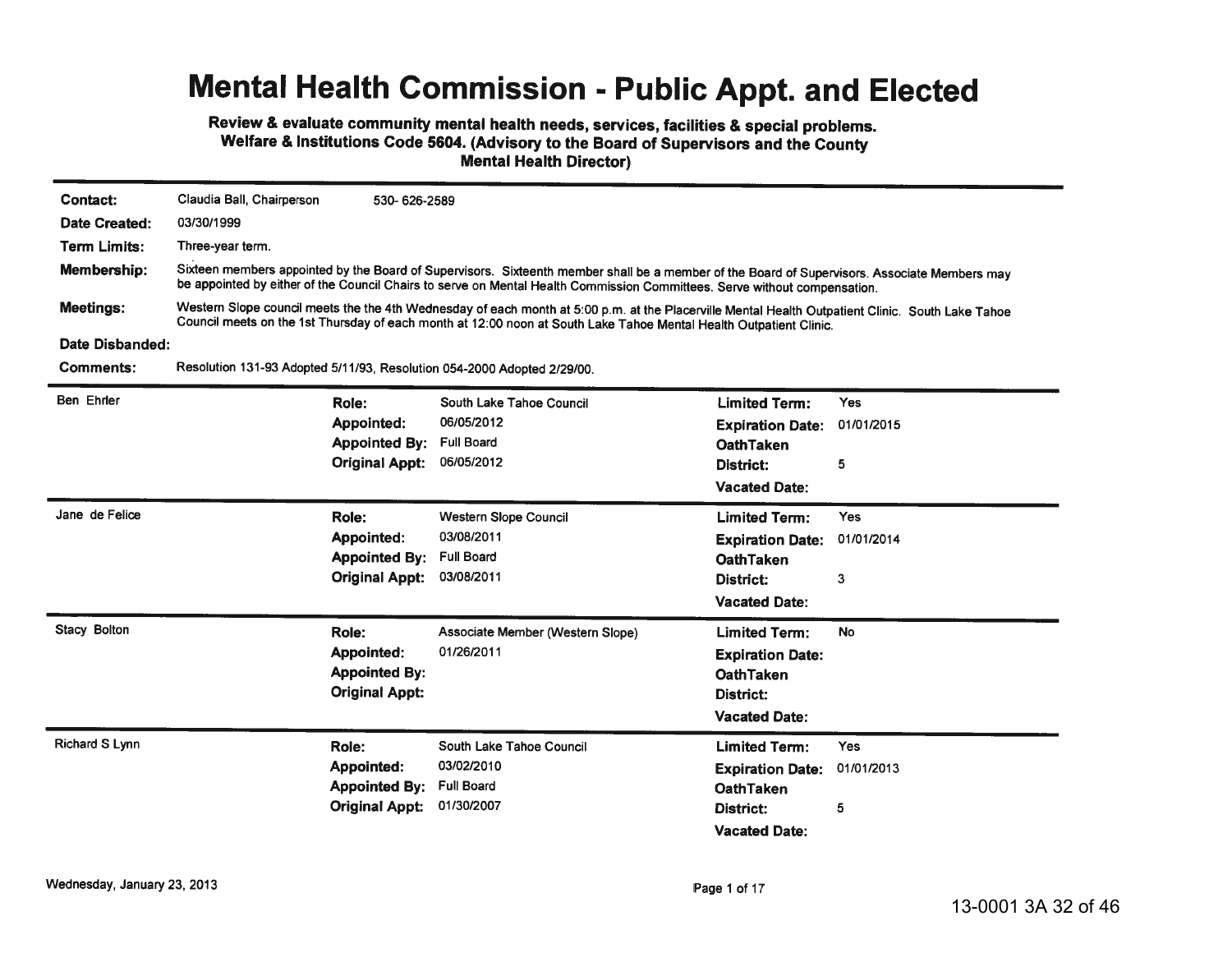| Michael Pickens   | Role:<br><b>Appointed:</b><br><b>Appointed By:</b><br><b>Original Appt:</b> | South Lake Tahoe Council<br>02/07/2012<br><b>Full Board</b><br>02/07/2012       | <b>Limited Term:</b><br><b>Expiration Date:</b><br>OathTaken<br>District:<br><b>Vacated Date:</b>               | <b>Yes</b><br>01/01/2015<br>5 |
|-------------------|-----------------------------------------------------------------------------|---------------------------------------------------------------------------------|-----------------------------------------------------------------------------------------------------------------|-------------------------------|
| Diana Hankins     | Role:<br><b>Appointed:</b><br><b>Appointed By:</b><br><b>Original Appt:</b> | <b>Associate Member SLT</b>                                                     | <b>Limited Term:</b><br><b>Expiration Date:</b><br><b>OathTaken</b><br><b>District:</b><br><b>Vacated Date:</b> | <b>Yes</b><br>N/A             |
| Vacant            | Role:<br>Appointed:<br><b>Appointed By:</b><br><b>Original Appt:</b>        | <b>Western Slope Council</b>                                                    | <b>Limited Term:</b><br><b>Expiration Date:</b><br><b>OathTaken</b><br><b>District:</b><br><b>Vacated Date:</b> | <b>Yes</b><br>01-01-2016      |
| Guadalupe Medrano | Role:<br><b>Appointed:</b><br><b>Appointed By:</b><br><b>Original Appt:</b> | Western Slope Council<br>03/08/2011<br><b>Full Board</b><br>03/08/2011          | <b>Limited Term:</b><br><b>Expiration Date:</b><br><b>OathTaken</b><br><b>District:</b><br><b>Vacated Date:</b> | Yes<br>01/01/2014<br>N/A      |
| Denise Burke      | Role:<br><b>Appointed:</b><br><b>Appointed By:</b><br><b>Original Appt:</b> | South Lake Tahoe (Chairperson)<br>01/04/2011<br><b>Full Board</b><br>08/19/2003 | <b>Limited Term:</b><br><b>Expiration Date:</b><br><b>OathTaken</b><br><b>District:</b><br><b>Vacated Date:</b> | Yes<br>01/01/2014<br>N/A<br>5 |
| Jan Melnicoe      | Role:<br><b>Appointed:</b><br><b>Appointed By:</b><br><b>Original Appt:</b> | <b>Western Slope Council</b><br>01/04/2011<br><b>Full Board</b><br>01/01/2008   | <b>Limited Term:</b><br><b>Expiration Date:</b><br><b>OathTaken</b><br>District:<br><b>Vacated Date:</b>        | Yes<br>01/01/2013<br>3        |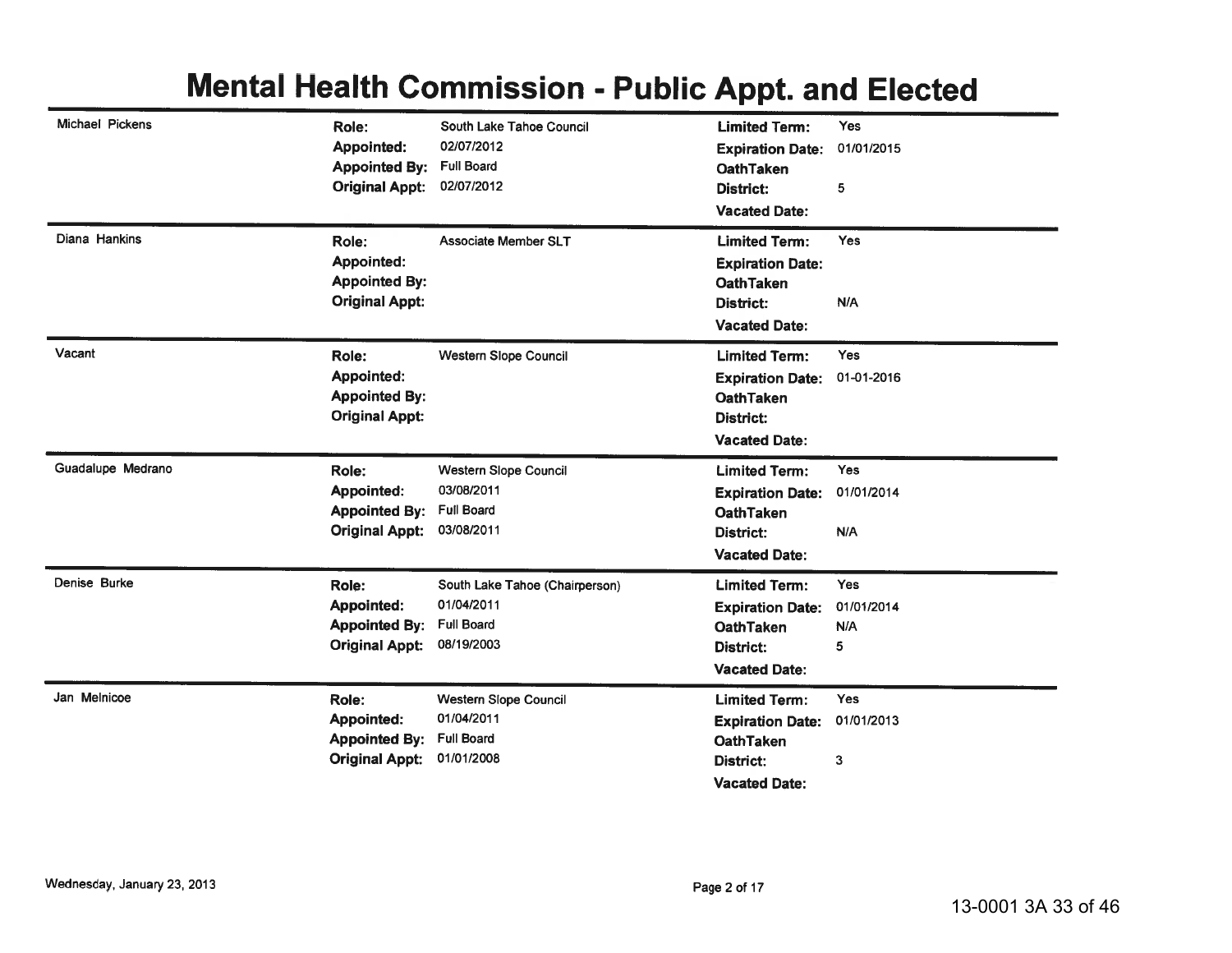| Vacant<br>Linn D Williamson | Role:<br>Appointed:<br><b>Appointed By:</b><br><b>Original Appt:</b><br>Role:<br>Appointed:<br><b>Appointed By:</b> | <b>Western Slope Council</b><br><b>Western Slope Council</b><br>01/24/2012<br><b>Full Board</b> | <b>Limited Term:</b><br><b>Expiration Date:</b><br><b>OathTaken</b><br><b>District:</b><br><b>Vacated Date:</b><br><b>Limited Term:</b><br><b>Expiration Date:</b><br><b>OathTaken</b> | Yes<br>01/01/2016<br>N/A<br>01/02/2013<br><b>Yes</b><br>01/01/2015 |
|-----------------------------|---------------------------------------------------------------------------------------------------------------------|-------------------------------------------------------------------------------------------------|----------------------------------------------------------------------------------------------------------------------------------------------------------------------------------------|--------------------------------------------------------------------|
|                             | <b>Original Appt:</b>                                                                                               | 01/24/2015                                                                                      | <b>District:</b><br><b>Vacated Date:</b>                                                                                                                                               | 1                                                                  |
| Vacant                      | Role:<br><b>Appointed:</b><br><b>Appointed By:</b><br><b>Original Appt:</b>                                         | South Lake Tahoe Council                                                                        | <b>Limited Term:</b><br><b>Expiration Date:</b><br><b>OathTaken</b><br><b>District:</b><br><b>Vacated Date:</b>                                                                        | Yes<br>01/01/2016<br>N/A<br>01/02/2013                             |
| Ron Briggs                  | Role:<br><b>Appointed:</b><br><b>Appointed By:</b><br><b>Original Appt:</b>                                         | Member (BOS)<br>02/15/2011<br><b>Full Board</b><br>02/15/2011                                   | <b>Limited Term:</b><br><b>Expiration Date:</b><br><b>OathTaken</b><br><b>District:</b><br><b>Vacated Date:</b>                                                                        | <b>Yes</b><br>01/01/2014<br>N/A                                    |
| Maria Quintero              | Role:<br><b>Appointed:</b><br><b>Appointed By:</b><br><b>Original Appt:</b>                                         | <b>Western Slope Council</b><br>01/10/2012<br><b>Full Board</b><br>05/17/2011                   | <b>Limited Term:</b><br><b>Expiration Date:</b><br><b>OathTaken</b><br><b>District:</b><br><b>Vacated Date:</b>                                                                        | Yes<br>01-01-2015<br>N/A                                           |
| Bonnie McLane               | Role:<br><b>Appointed:</b><br><b>Appointed By:</b><br><b>Original Appt:</b>                                         | <b>Western Slope Council</b><br>01/10/2012<br><b>Full Board</b><br>09/15/2006                   | <b>Limited Term:</b><br><b>Expiration Date:</b><br><b>OathTaken</b><br><b>District:</b><br><b>Vacated Date:</b>                                                                        | Yes<br>01/01/2015<br>N/A                                           |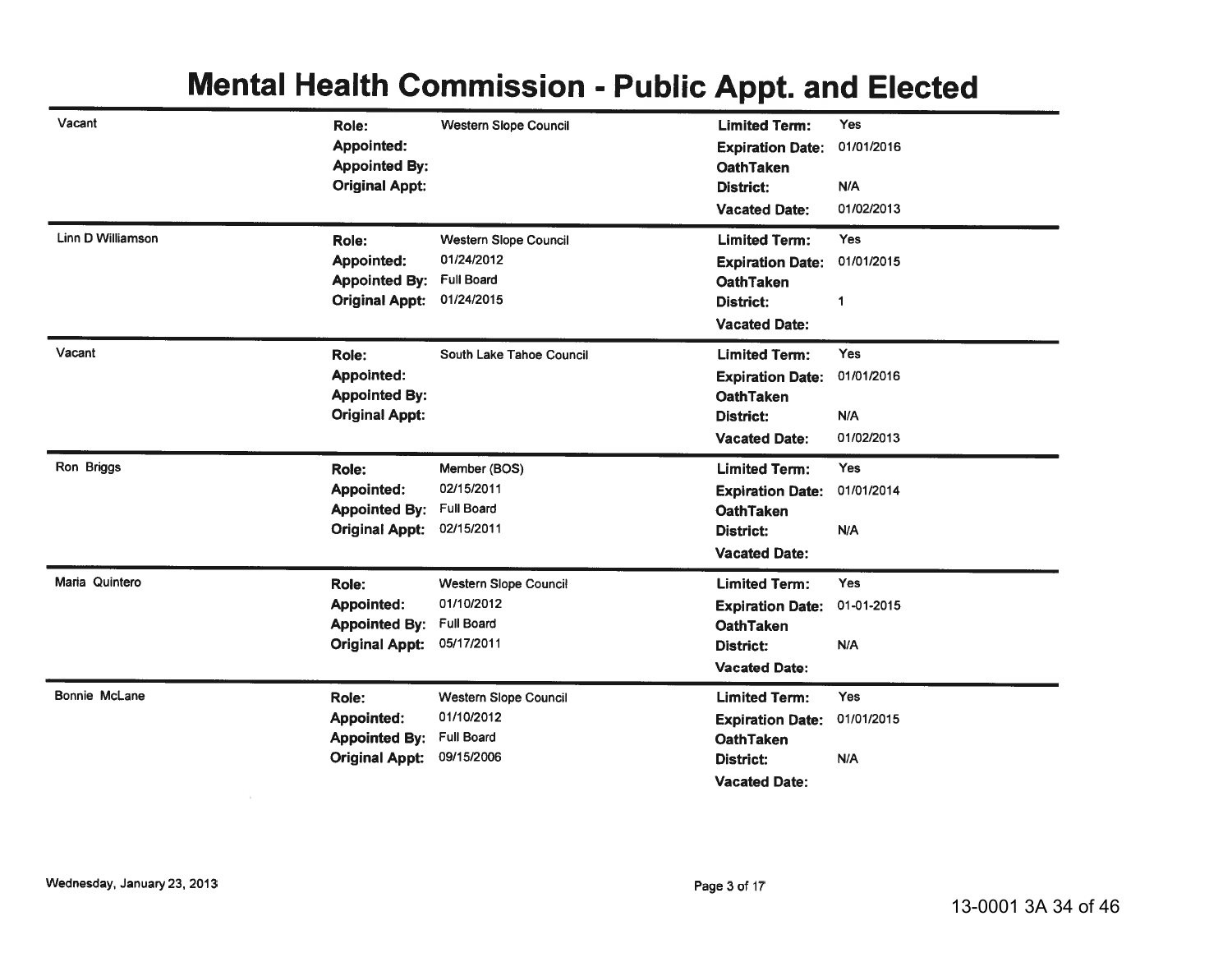|               |                       |                                    | . .                     |            |
|---------------|-----------------------|------------------------------------|-------------------------|------------|
| Claudia Ball  | Role:                 | <b>Western Slope Council</b>       | <b>Limited Term:</b>    | Yes        |
|               | <b>Appointed:</b>     | 01/04/2011                         | <b>Expiration Date:</b> | 01/01/2014 |
|               | <b>Appointed By:</b>  | <b>Full Board</b>                  | <b>OathTaken</b>        |            |
|               | <b>Original Appt:</b> | 08/19/2008                         | District:               | 4          |
|               |                       |                                    | <b>Vacated Date:</b>    |            |
| Cathy Hartrum | Role:                 | Associate Mbr. Western Slope Counc | <b>Limited Term:</b>    | <b>Yes</b> |
|               | <b>Appointed:</b>     |                                    | <b>Expiration Date:</b> |            |
|               | <b>Appointed By:</b>  |                                    | <b>OathTaken</b>        |            |
|               | <b>Original Appt:</b> |                                    | District:               |            |
|               |                       |                                    | <b>Vacated Date:</b>    |            |
| Vacant        | Role:                 | South Lake Tahoe                   | <b>Limited Term:</b>    | No         |
|               | <b>Appointed:</b>     |                                    | <b>Expiration Date:</b> | 01/01/2016 |
|               | <b>Appointed By:</b>  |                                    | <b>OathTaken</b>        |            |
|               | <b>Original Appt:</b> |                                    | District:               |            |
|               |                       |                                    | <b>Vacated Date:</b>    |            |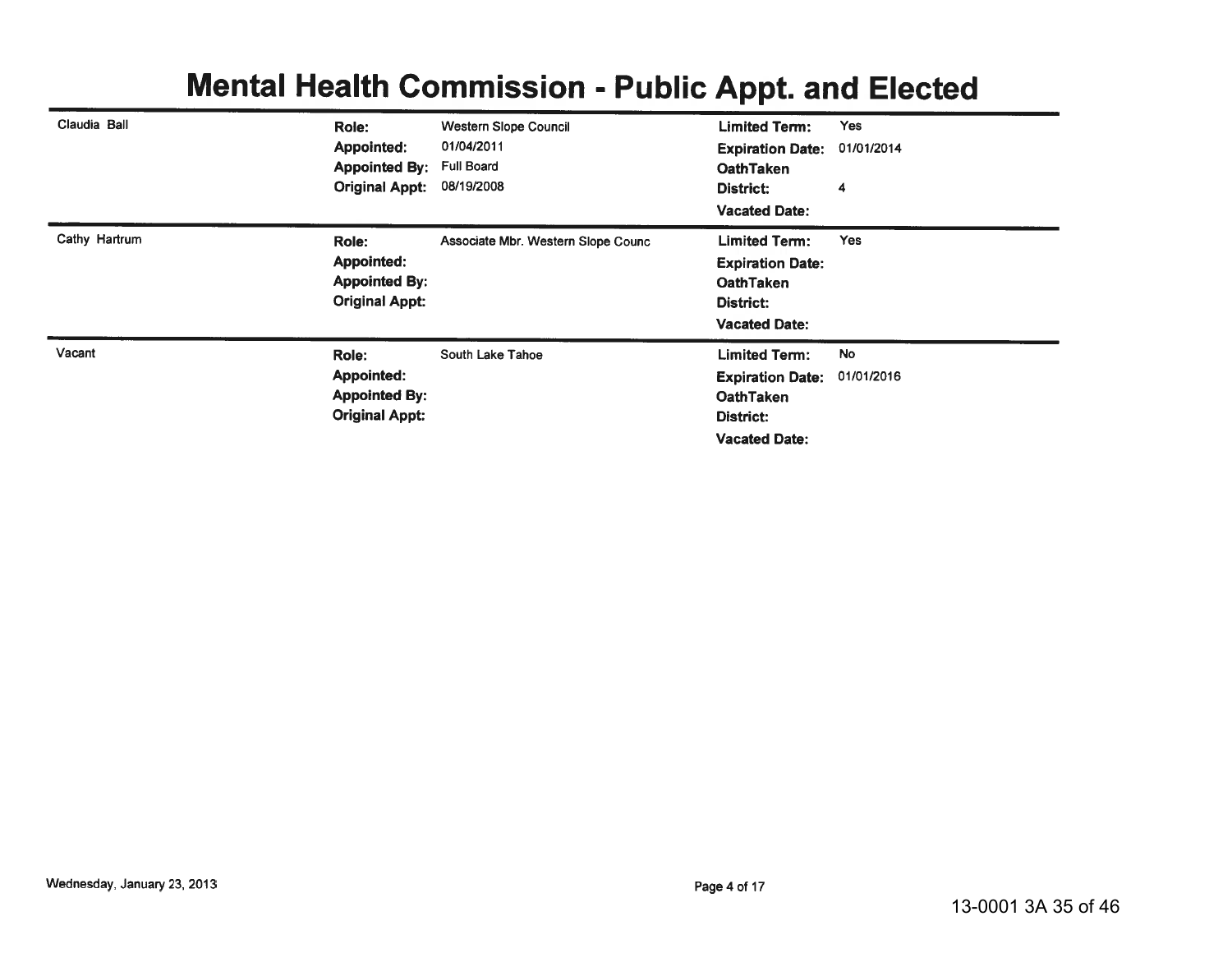## **Parks And Recreation Commission - Public Appt.**

Commission oversees development and maintenance of recreational opportunities within its borders. Commission works closely with those jurisdictions endeavoring always to retain as much local control and citizen involvement as possible.

| <b>Contact:</b>      | <b>Vickie Sanders</b> | 621-5900              |                                                                                                                                                        |                         |                         |
|----------------------|-----------------------|-----------------------|--------------------------------------------------------------------------------------------------------------------------------------------------------|-------------------------|-------------------------|
| <b>Date Created:</b> | 03/30/1999            |                       |                                                                                                                                                        |                         |                         |
| <b>Term Limits:</b>  | Four-year Term        |                       |                                                                                                                                                        |                         |                         |
| Membership:          |                       |                       | One member shall be appointed by the Board of Supervisors for each Supervisorial District in the County to represent that district on said Commission. |                         |                         |
| <b>Meetings:</b>     | Placerville, CA 95667 |                       | Meetings are held on the third Thursday of each month at 10:00 a.m. in the Planning Commission's Tack Room located at: 2850 Fairlane Court,            |                         |                         |
| Date Disbanded:      |                       |                       |                                                                                                                                                        |                         |                         |
| <b>Comments:</b>     |                       |                       | Resolution 169-77 states each commissioner to receive \$15 for each monthly meeting and mileage. File 4725 Ordinance 3848 Adopted 7/5/88.              |                         |                         |
| Charles Callahan     |                       | Role:                 | <b>Member</b>                                                                                                                                          | <b>Limited Term:</b>    | <b>Yes</b>              |
|                      |                       | <b>Appointed:</b>     | 01/13/2009                                                                                                                                             | <b>Expiration Date:</b> | 01-01-2013              |
|                      |                       | <b>Appointed By:</b>  | <b>Full Board</b>                                                                                                                                      | <b>OathTaken</b>        |                         |
|                      |                       | <b>Original Appt:</b> | 01/13/2009                                                                                                                                             | <b>District:</b>        | $\overline{\mathbf{c}}$ |
|                      |                       |                       |                                                                                                                                                        | <b>Vacated Date:</b>    | 01/01/2009              |
| <b>Bob Smart</b>     |                       | Role:                 | Member                                                                                                                                                 | <b>Limited Term:</b>    | <b>Yes</b>              |
|                      |                       | <b>Appointed:</b>     | 02/02/2010                                                                                                                                             | <b>Expiration Date:</b> | 01-01-2013              |
|                      |                       | <b>Appointed By:</b>  | <b>Full Board</b>                                                                                                                                      | <b>OathTaken</b>        |                         |
|                      |                       | <b>Original Appt:</b> | 01/09/2001                                                                                                                                             | District:               | 3                       |
|                      |                       |                       |                                                                                                                                                        | <b>Vacated Date:</b>    |                         |
| Jenifer Russo        |                       | Role:                 | Member                                                                                                                                                 | <b>Limited Term:</b>    | Yes                     |
|                      |                       | <b>Appointed:</b>     | 01/04/2011                                                                                                                                             | <b>Expiration Date:</b> | 01/01/2015              |
|                      |                       | <b>Appointed By:</b>  | <b>Full Board</b>                                                                                                                                      | <b>OathTaken</b>        |                         |
|                      |                       | <b>Original Appt:</b> |                                                                                                                                                        | District:               |                         |
|                      |                       |                       |                                                                                                                                                        | <b>Vacated Date:</b>    | 11/24/2008              |
| Steve Yonker         |                       | Role:                 | Member                                                                                                                                                 | <b>Limited Term:</b>    | <b>Yes</b>              |
|                      |                       | <b>Appointed:</b>     | 01/04/2011                                                                                                                                             | <b>Expiration Date:</b> | 01-01-2015              |
|                      |                       | <b>Appointed By:</b>  | <b>Full Board</b>                                                                                                                                      | <b>OathTaken</b>        |                         |
|                      |                       | <b>Original Appt:</b> | 01/05/1999                                                                                                                                             | <b>District:</b>        | 5th                     |
|                      |                       |                       |                                                                                                                                                        | <b>Vacated Date:</b>    |                         |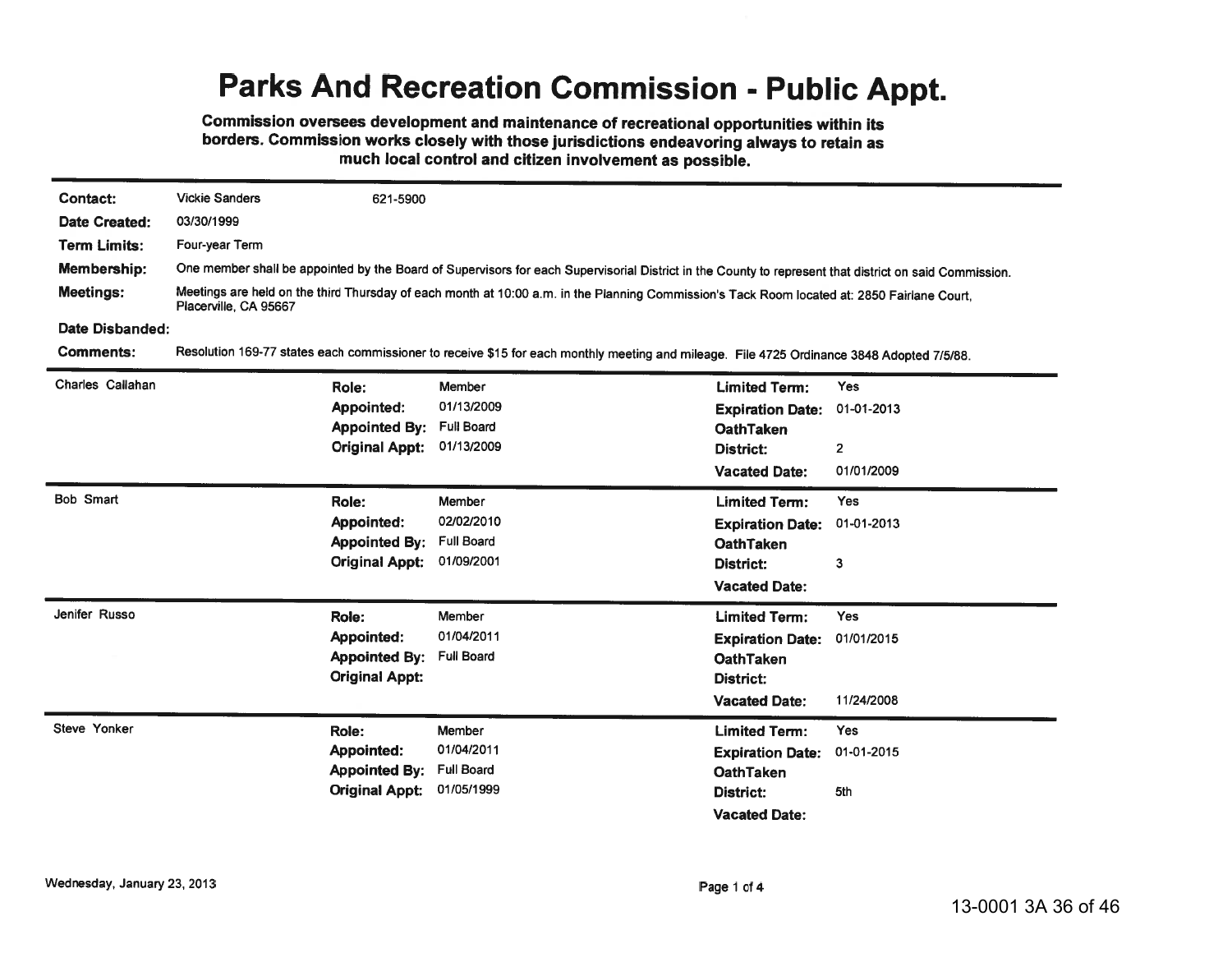## **Parks And Recreation Commission - Public Appt.**

Guy Gertsch

Role: Member Appointed: 02/24/2009 **Appointed By: Full Board** Original Appt: 02/24/2009

**Limited Term:** Yes Expiration Date: 01/01/2013 **OathTaken** District: 1st **Vacated Date:**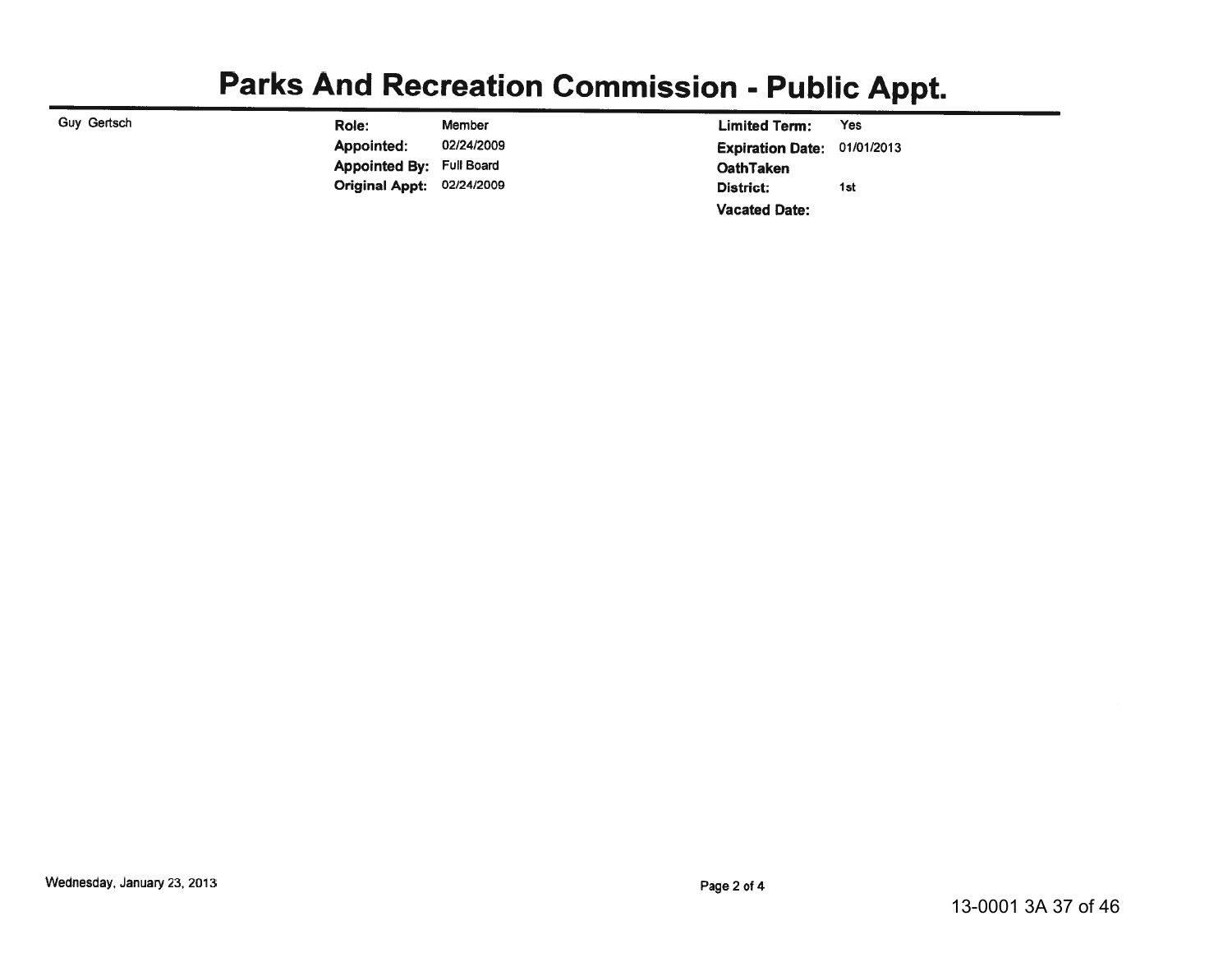#### **Placerville Airport Advisory Committee - Public Appt.**

The Placerville Airport Advisory Committee will act only in an advisory capacity to the Board of Supervisors regarding county airport policy matters applicable to the airport. This committee is without authority to act upon operational matters or to exercise authority or direction over county staff.

| <b>Contact:</b>      | DOT - Matt Mergen                                                                                                                                                                                                                                                                                                                                                                                                                                     | 622-0459              |                               |                         |            |  |  |
|----------------------|-------------------------------------------------------------------------------------------------------------------------------------------------------------------------------------------------------------------------------------------------------------------------------------------------------------------------------------------------------------------------------------------------------------------------------------------------------|-----------------------|-------------------------------|-------------------------|------------|--|--|
| <b>Date Created:</b> | 10/26/1999                                                                                                                                                                                                                                                                                                                                                                                                                                            |                       |                               |                         |            |  |  |
| <b>Term Limits:</b>  | Four-year term.                                                                                                                                                                                                                                                                                                                                                                                                                                       |                       |                               |                         |            |  |  |
|                      |                                                                                                                                                                                                                                                                                                                                                                                                                                                       |                       |                               |                         |            |  |  |
| Membership:          | Two nominees by the Board of Supervisors, three nominees by user groups or associations from the airport. User group nominees shall be transmitted<br>to the Clerk of the Board 60 days prior to expiration of the four-year term. The Board may accept or reject all or any of the user group nominees and<br>require further nominees from those groups, or, alternatively, make its own appointments in place of those offered by the user groups. |                       |                               |                         |            |  |  |
| <b>Meetings:</b>     | Meetings every other month. No compensation.                                                                                                                                                                                                                                                                                                                                                                                                          |                       |                               |                         |            |  |  |
| Date Disbanded:      |                                                                                                                                                                                                                                                                                                                                                                                                                                                       |                       |                               |                         |            |  |  |
| Comments:            | Policy Adopted 9/28/99.                                                                                                                                                                                                                                                                                                                                                                                                                               |                       |                               |                         |            |  |  |
| James L Mullett      |                                                                                                                                                                                                                                                                                                                                                                                                                                                       | Role:                 | <b>BOS Nominee - Non User</b> | <b>Limited Term:</b>    | Yes        |  |  |
|                      |                                                                                                                                                                                                                                                                                                                                                                                                                                                       | <b>Appointed:</b>     | 01/04/2011                    | <b>Expiration Date:</b> | 01/01/2015 |  |  |
|                      |                                                                                                                                                                                                                                                                                                                                                                                                                                                       | <b>Appointed By:</b>  | <b>Full Board</b>             | <b>OathTaken</b>        |            |  |  |
|                      |                                                                                                                                                                                                                                                                                                                                                                                                                                                       | <b>Original Appt:</b> | 01/04/2011                    | District:               |            |  |  |
|                      |                                                                                                                                                                                                                                                                                                                                                                                                                                                       |                       |                               | <b>Vacated Date:</b>    |            |  |  |
| Russ Sardina         |                                                                                                                                                                                                                                                                                                                                                                                                                                                       | Role:                 | <b>Bos Nominee - Non-user</b> | <b>Limited Term:</b>    | <b>Yes</b> |  |  |
|                      |                                                                                                                                                                                                                                                                                                                                                                                                                                                       | Appointed:            | 02/10/2009                    | <b>Expiration Date:</b> | 01-01-2013 |  |  |
|                      |                                                                                                                                                                                                                                                                                                                                                                                                                                                       | <b>Appointed By:</b>  | <b>Full Board</b>             | <b>OathTaken</b>        |            |  |  |
|                      |                                                                                                                                                                                                                                                                                                                                                                                                                                                       | <b>Original Appt:</b> | 02/10/2009                    | District:               | 3          |  |  |
|                      |                                                                                                                                                                                                                                                                                                                                                                                                                                                       |                       |                               | <b>Vacated Date:</b>    |            |  |  |
| Vacant/Bell          |                                                                                                                                                                                                                                                                                                                                                                                                                                                       | Role:                 | <b>User Group</b>             | <b>Limited Term:</b>    | Yes        |  |  |
|                      |                                                                                                                                                                                                                                                                                                                                                                                                                                                       | <b>Appointed:</b>     |                               | <b>Expiration Date:</b> | 01/01/2015 |  |  |
|                      |                                                                                                                                                                                                                                                                                                                                                                                                                                                       | <b>Appointed By:</b>  |                               | <b>OathTaken</b>        |            |  |  |
|                      |                                                                                                                                                                                                                                                                                                                                                                                                                                                       | <b>Original Appt:</b> |                               | District:               |            |  |  |
|                      |                                                                                                                                                                                                                                                                                                                                                                                                                                                       |                       |                               | <b>Vacated Date:</b>    | 12/31/2012 |  |  |
| Vacant/Lugert        |                                                                                                                                                                                                                                                                                                                                                                                                                                                       | Role:                 | <b>User Group Member</b>      | <b>Limited Term:</b>    | Yes        |  |  |
|                      |                                                                                                                                                                                                                                                                                                                                                                                                                                                       | <b>Appointed:</b>     |                               | <b>Expiration Date:</b> | 01-01-2012 |  |  |
|                      |                                                                                                                                                                                                                                                                                                                                                                                                                                                       | <b>Appointed By:</b>  |                               | <b>OathTaken</b>        |            |  |  |
|                      |                                                                                                                                                                                                                                                                                                                                                                                                                                                       | <b>Original Appt:</b> |                               | <b>District:</b>        |            |  |  |
|                      |                                                                                                                                                                                                                                                                                                                                                                                                                                                       |                       |                               | <b>Vacated Date:</b>    | 12/31/2012 |  |  |
|                      |                                                                                                                                                                                                                                                                                                                                                                                                                                                       |                       |                               |                         |            |  |  |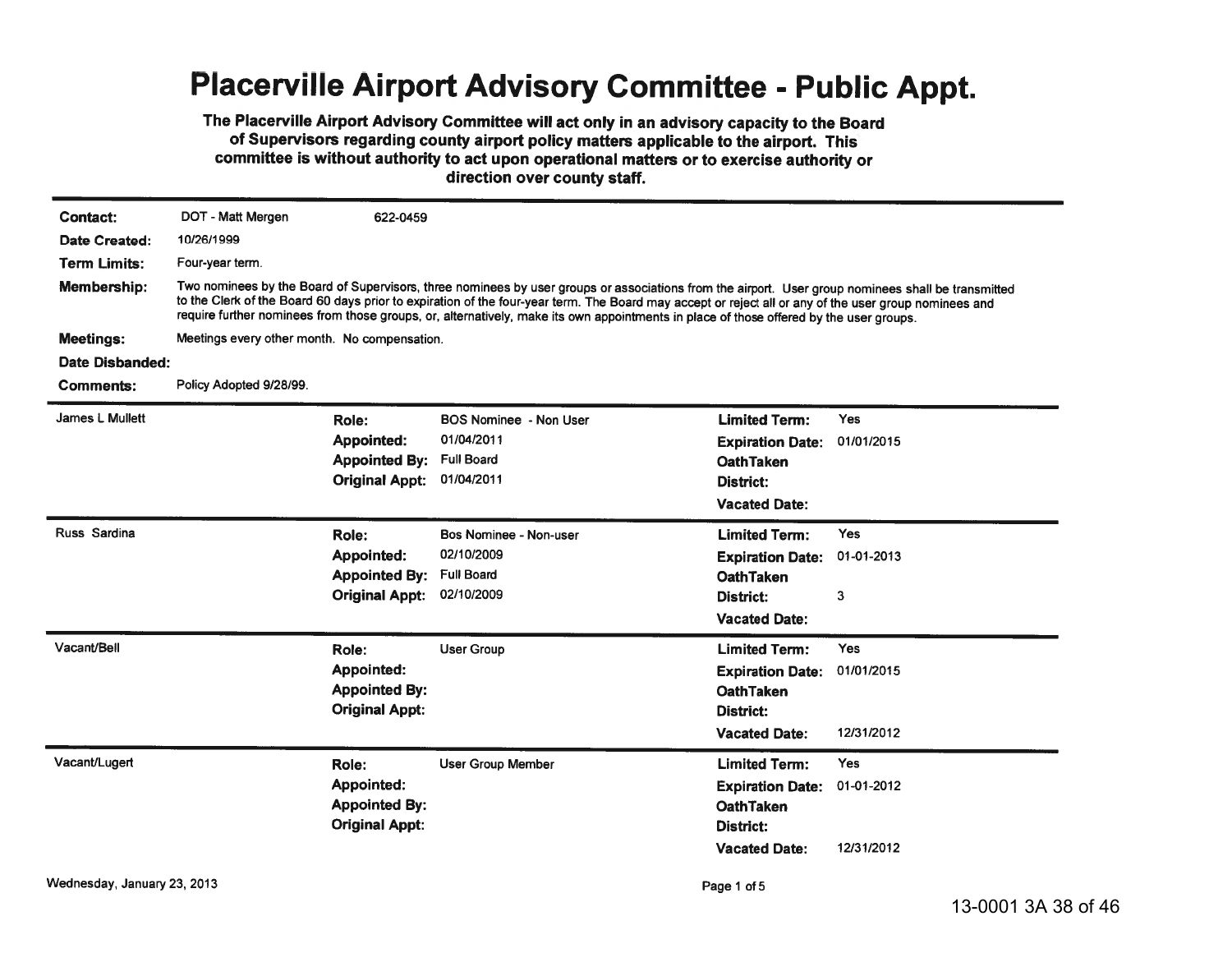## Placerville Airport Advisory Committee - Public Appt.

Frederick Mau

**User Group Member** Role: Appointed: 01/10/2012 **Appointed By: Full Board Original Appt: 12/13/2005** 

Yes **Limited Term:** Expiration Date: 01-01-2016 **OathTaken District: Vacated Date:**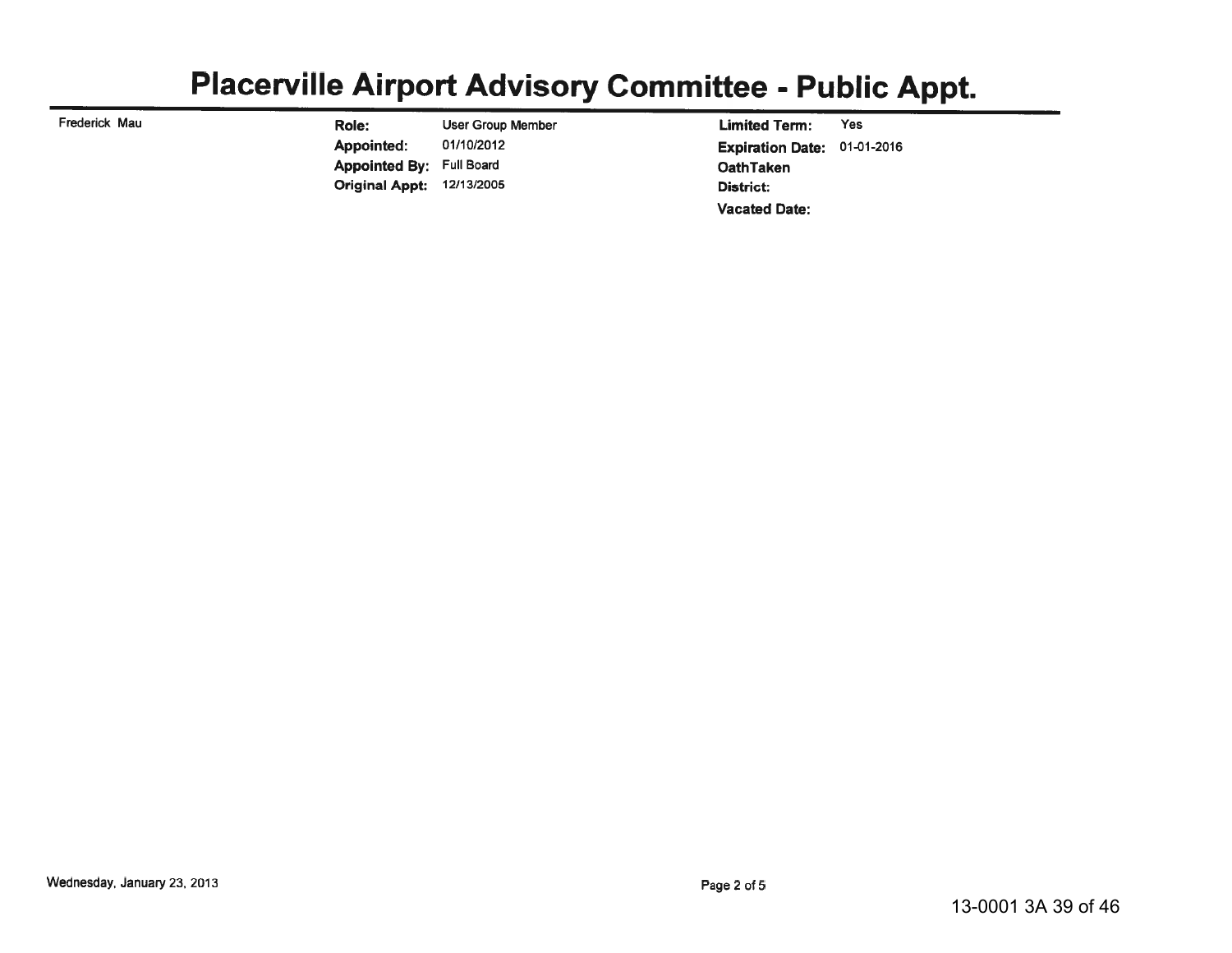## River Management Advisory Committee - Public Appt.

Committee oversees the administration of the River Management Plan and may consider and make recommendations on amendments to the plan and related matters. (Resolution 065-2002)

| Contact:              | Parks & Recreation - Vickie Sand 621-7538                                                                                                                                                                                                                                |                                                                                      |                                                                                                                 |                                               |  |  |
|-----------------------|--------------------------------------------------------------------------------------------------------------------------------------------------------------------------------------------------------------------------------------------------------------------------|--------------------------------------------------------------------------------------|-----------------------------------------------------------------------------------------------------------------|-----------------------------------------------|--|--|
| Date Created:         | 04/02/1999                                                                                                                                                                                                                                                               |                                                                                      |                                                                                                                 |                                               |  |  |
| <b>Term Limits:</b>   | Four-year term.                                                                                                                                                                                                                                                          |                                                                                      |                                                                                                                 |                                               |  |  |
| <b>Membership:</b>    | Seven members to be appointed by the Board of Supervisors: Business Representative, Outfitter Representative, Non-commercial boater<br>Representative, Landowner/Resident Representative, California Dept. of Parks and Recreation Representative, Members-at-Large (2). |                                                                                      |                                                                                                                 |                                               |  |  |
| <b>Meetings:</b>      | Winter Schedule - Meetings are held the second Wednesday of each month at 7:00 p.m. at the Coloma-Lotus Fire Station. Summer Schedule May-<br>Sept.                                                                                                                      |                                                                                      |                                                                                                                 |                                               |  |  |
| Date Disbanded:       |                                                                                                                                                                                                                                                                          |                                                                                      |                                                                                                                 |                                               |  |  |
| Comments:             | File: 6805. Resolution 065-2002; 170-2001; 79-97; 314-95; 84-92; 309-90; 340-87, 65-2002.                                                                                                                                                                                |                                                                                      |                                                                                                                 |                                               |  |  |
| <b>Eric Carter</b>    | Role:<br><b>Appointed:</b><br><b>Appointed By:</b><br><b>Original Appt:</b>                                                                                                                                                                                              | State Dept Of Parks & Rec Alternate<br>01/04/2011<br><b>Full Board</b><br>02/24/2009 | <b>Limited Term:</b><br><b>Expiration Date:</b><br><b>OathTaken</b><br>District:<br><b>Vacated Date:</b>        | Yes<br>01/01/2015<br>N/A                      |  |  |
| <b>Bill Deitchman</b> | Role:<br><b>Appointed:</b><br><b>Appointed By:</b><br><b>Original Appt:</b>                                                                                                                                                                                              | State Dept Of Parks & Recreation Re<br>01/04/2011<br><b>Full Board</b><br>08/28/2001 | <b>Limited Term:</b><br><b>Expiration Date:</b><br><b>OathTaken</b><br>District:<br><b>Vacated Date:</b>        | <b>Yes</b><br>01-01-2015<br>N/A               |  |  |
| Vacant                | Role:<br><b>Appointed:</b><br><b>Appointed By:</b><br><b>Original Appt:</b>                                                                                                                                                                                              | Non-Commercial Boater Rep                                                            | <b>Limited Term:</b><br><b>Expiration Date:</b><br><b>OathTaken</b><br><b>District:</b><br><b>Vacated Date:</b> | <b>Yes</b><br>01/01/2013<br>4th<br>01/14/2013 |  |  |
| Dave Martinez         | Role:<br><b>Appointed:</b><br><b>Appointed By:</b><br><b>Original Appt:</b>                                                                                                                                                                                              | <b>Coloma/Lotus Business Owner</b><br>01/04/2011<br><b>Full Board</b><br>01/30/2007  | <b>Limited Term:</b><br><b>Expiration Date:</b><br><b>OathTaken</b><br>District:<br><b>Vacated Date:</b>        | <b>Yes</b><br>01/01/2015<br>4th               |  |  |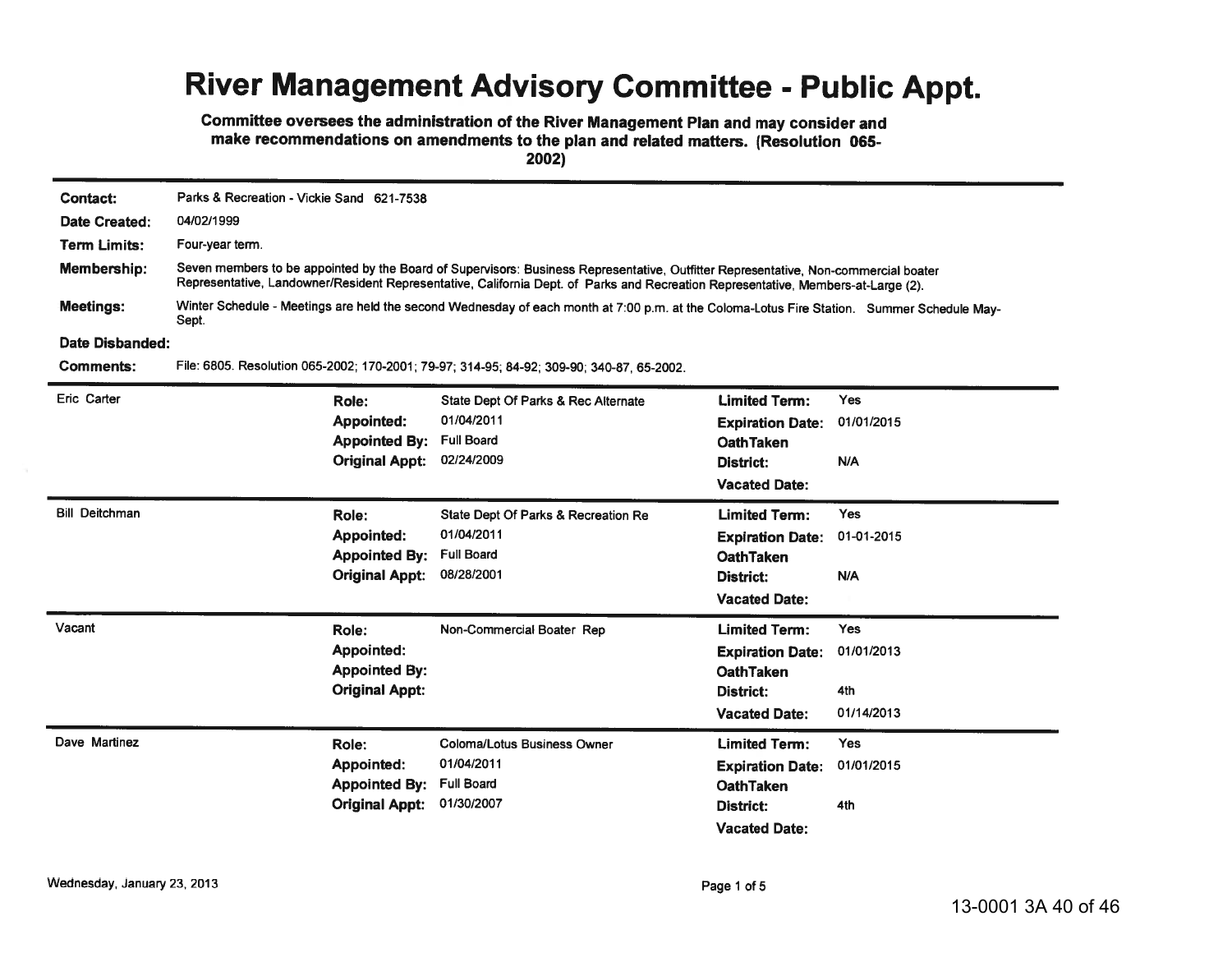## River Management Advisory Committee - Public Appt.

| Tim Lasko     | Role:<br><b>Appointed:</b><br><b>Appointed By:</b>                          | Member-at-large<br>04/06/2010<br><b>Full Board</b>               | <b>Limited Term:</b><br><b>Expiration Date:</b><br><b>OathTaken</b>                                      | <b>Yes</b><br>01/01/2014        |
|---------------|-----------------------------------------------------------------------------|------------------------------------------------------------------|----------------------------------------------------------------------------------------------------------|---------------------------------|
|               | <b>Original Appt:</b>                                                       | 08/15/2006                                                       | District:<br><b>Vacated Date:</b>                                                                        | 4th<br>03/25/2010               |
| Marilyn Tahl  | Role:<br><b>Appointed:</b><br><b>Appointed By:</b><br><b>Original Appt:</b> | Member-at-large<br>01/04/2011<br><b>Full Board</b><br>01/30/2007 | <b>Limited Term:</b><br><b>Expiration Date:</b><br><b>OathTaken</b><br>District:<br><b>Vacated Date:</b> | <b>Yes</b><br>01/01/2015<br>4th |
| Cushman Faith | Role:                                                                       | Landowner/Resident                                               | <b>Limited Term:</b>                                                                                     | Yes                             |
|               | <b>Appointed:</b><br><b>Appointed By:</b><br><b>Original Appt:</b>          | 03/08/2011<br><b>Full Board</b><br>03/08/2011                    | <b>Expiration Date:</b><br><b>OathTaken</b><br><b>District:</b><br><b>Vacated Date:</b>                  | 01/01/2014<br>4th               |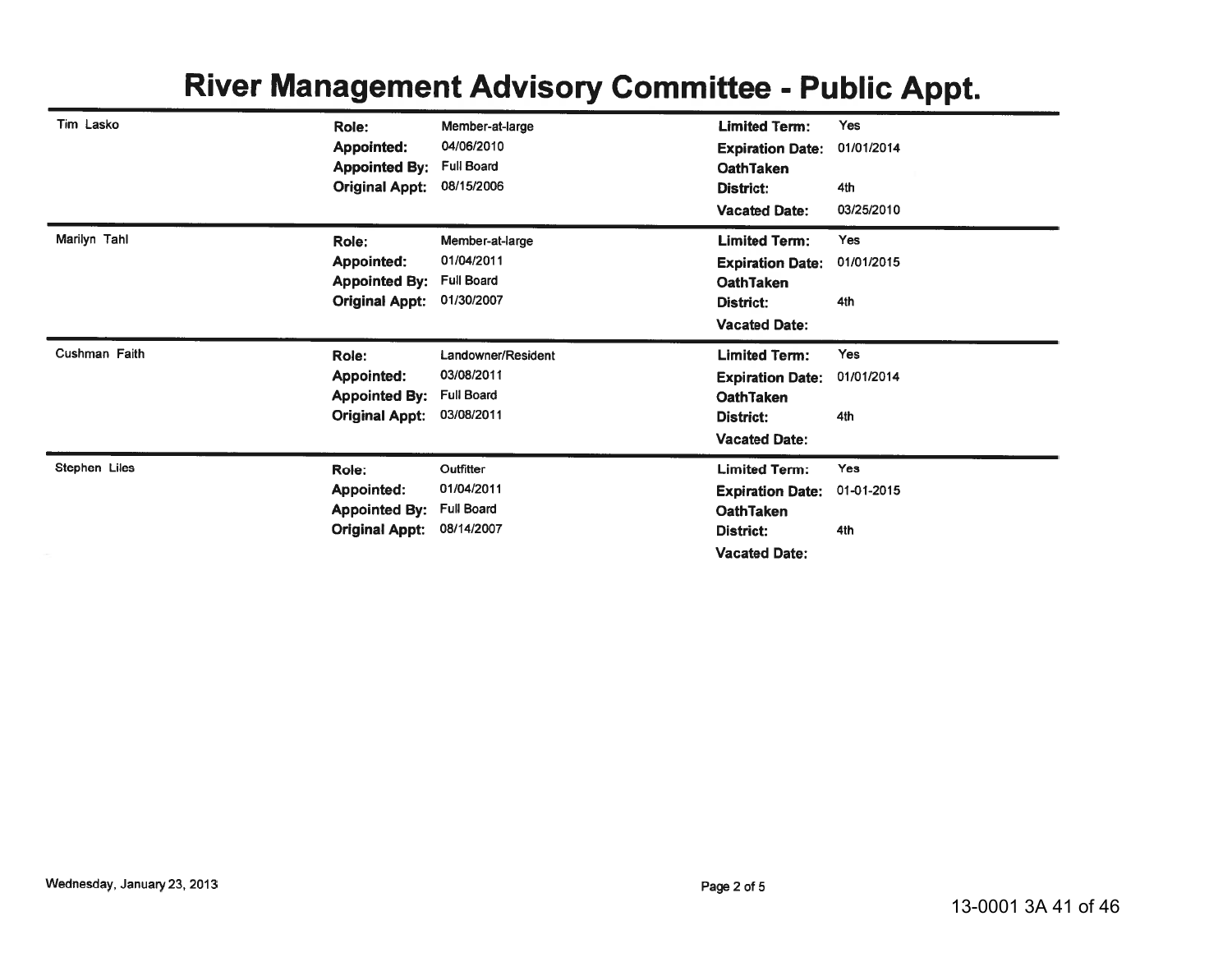## Sierra Economic Development Corporation - Public Appt. and Elected

Implement & carry out provisions & spirit of the Public Works & Economic Development Act of 1965, Public Law 89-136, to take necessary measures & actions to help areas & localities of substantial & persistent unemployment & underemployment in planning public works & economic development and to prepare a program for long-range economic growth.

| Contact:               | <b>Sandy Sindt</b>                                                                                                        | (530) 823-4703        |                                                                                            |                         |            |  |  |
|------------------------|---------------------------------------------------------------------------------------------------------------------------|-----------------------|--------------------------------------------------------------------------------------------|-------------------------|------------|--|--|
| <b>Date Created:</b>   | 04/06/1999                                                                                                                |                       |                                                                                            |                         |            |  |  |
| <b>Term Limits:</b>    | Three-year term                                                                                                           |                       |                                                                                            |                         |            |  |  |
|                        |                                                                                                                           |                       |                                                                                            |                         |            |  |  |
| <b>Membership:</b>     | One Board of Supervisor from each county & two private sector members from each county, appointed by Board of Supervisors |                       |                                                                                            |                         |            |  |  |
| <b>Meetings:</b>       | Meetings are held bi-monthly (typically on Mondays).                                                                      |                       |                                                                                            |                         |            |  |  |
|                        | <b>Date Disbanded:</b>                                                                                                    |                       |                                                                                            |                         |            |  |  |
| <b>Comments:</b>       |                                                                                                                           |                       | File: 3082.; Mailing Address 560 Wall Street, Suite F, Auburn, CA 95603, Fax 530-823-4142. |                         |            |  |  |
| Gordon Helm            |                                                                                                                           | Role:                 | <b>Private Sector Representative</b>                                                       | <b>Limited Term:</b>    | Yes        |  |  |
|                        |                                                                                                                           | <b>Appointed:</b>     | 07/24/2012                                                                                 | <b>Expiration Date:</b> | 01/01/2015 |  |  |
|                        |                                                                                                                           | <b>Appointed By:</b>  | <b>Full Board</b>                                                                          | <b>OathTaken</b>        |            |  |  |
|                        |                                                                                                                           | <b>Original Appt:</b> | 07/24/2012                                                                                 | District:               | N/A        |  |  |
|                        |                                                                                                                           |                       |                                                                                            | <b>Vacated Date:</b>    |            |  |  |
| Norma Santiago         |                                                                                                                           | Role:                 | Member                                                                                     | <b>Limited Term:</b>    | Yes        |  |  |
|                        |                                                                                                                           | Appointed:            | 01/04/2011                                                                                 | <b>Expiration Date:</b> | 01/01/2014 |  |  |
|                        |                                                                                                                           | <b>Appointed By:</b>  | <b>Full Board</b>                                                                          | <b>OathTaken</b>        |            |  |  |
|                        |                                                                                                                           | <b>Original Appt:</b> | 10/17/2006                                                                                 | District:               | N/A        |  |  |
|                        |                                                                                                                           |                       |                                                                                            | <b>Vacated Date:</b>    |            |  |  |
| Ron Briggs             |                                                                                                                           | Role:                 | Alternate                                                                                  | <b>Limited Term:</b>    | <b>Yes</b> |  |  |
|                        |                                                                                                                           | <b>Appointed:</b>     | 01/08/2013                                                                                 | <b>Expiration Date:</b> | 01/01/2016 |  |  |
|                        |                                                                                                                           | <b>Appointed By:</b>  | <b>Full Board</b>                                                                          | <b>OathTaken</b>        |            |  |  |
|                        |                                                                                                                           | <b>Original Appt:</b> | 01/08/2013                                                                                 | District:               | N/A        |  |  |
|                        |                                                                                                                           |                       |                                                                                            | <b>Vacated Date:</b>    |            |  |  |
| Kathie Pacileo-Jenkins |                                                                                                                           | Role:                 | Private Sector Member/Chamber                                                              | <b>Limited Term:</b>    | <b>No</b>  |  |  |
|                        |                                                                                                                           | <b>Appointed:</b>     | 01/13/2009                                                                                 | <b>Expiration Date:</b> | 01/01/2012 |  |  |
|                        |                                                                                                                           | <b>Appointed By:</b>  | <b>Full Board</b>                                                                          | <b>OathTaken</b>        |            |  |  |
|                        |                                                                                                                           | <b>Original Appt:</b> | 01/04/2000                                                                                 | <b>District:</b>        | N/A        |  |  |
|                        |                                                                                                                           |                       |                                                                                            | <b>Vacated Date:</b>    |            |  |  |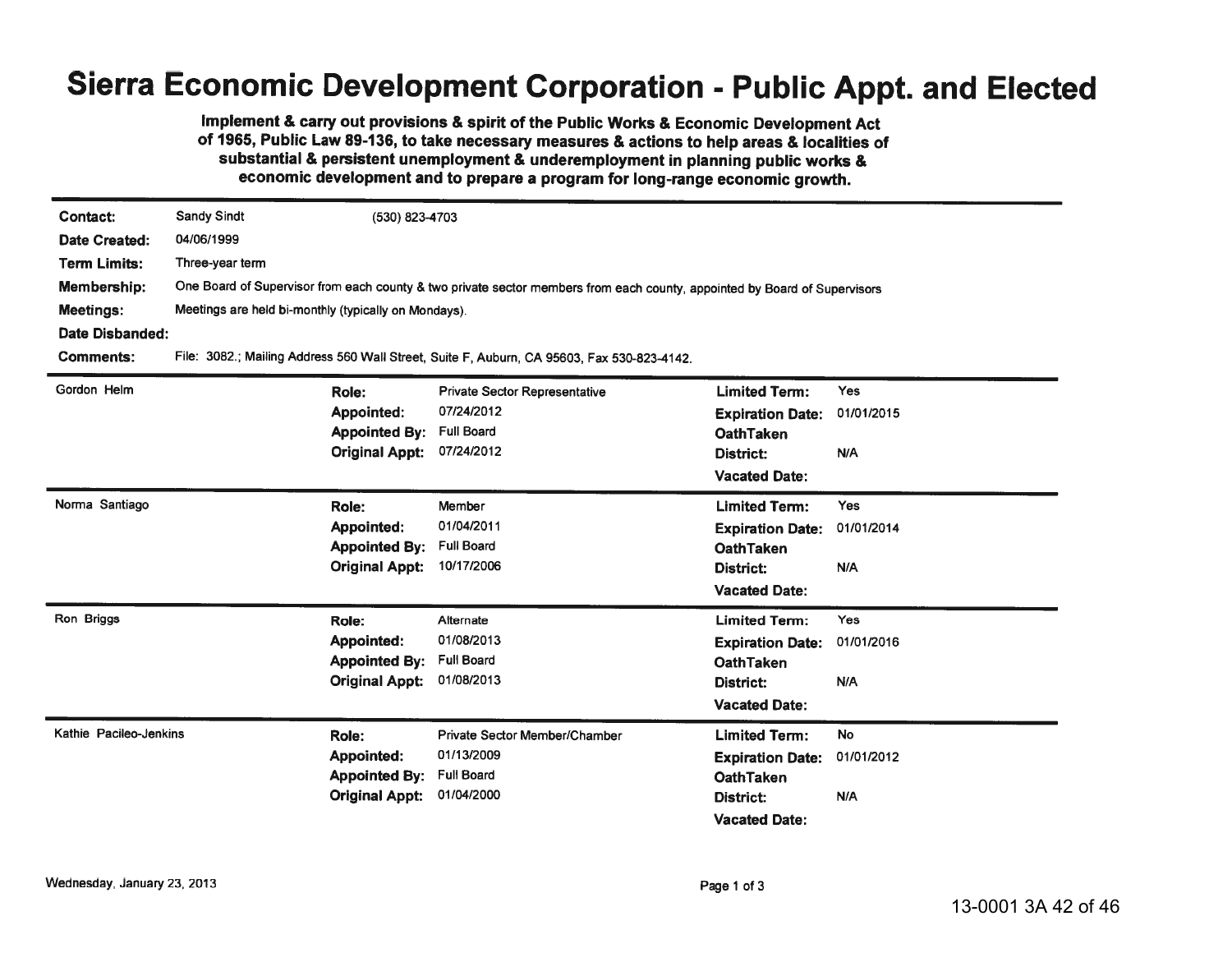# Sierra Economic Development Corporation - Public Appt. and Elected

| Brian Veerkmap        | Role:                 | Alternate         | <b>Limited Term:</b>    | Yes        |
|-----------------------|-----------------------|-------------------|-------------------------|------------|
| 330 Fair Lane         | <b>Appointed:</b>     | 01/08/2013        | <b>Expiration Date:</b> | 01/01/2016 |
| Placerville, CA 95667 | <b>Appointed By:</b>  | <b>Full Board</b> | <b>OathTaken</b>        |            |
|                       | <b>Original Appt:</b> | 01/08/2013        | <b>District:</b>        | N/A        |
| Vacant                | Role:                 | Alternate         | <b>Limited Term:</b>    | Yes        |
|                       | <b>Appointed:</b>     |                   | <b>Expiration Date:</b> | 01/01/2016 |
|                       | <b>Appointed By:</b>  |                   | <b>OathTaken</b>        |            |
|                       | <b>Original Appt:</b> |                   | <b>District:</b>        | N/A        |
| Vacant/Knight         | Role:                 | Alternate         | <b>Limited Term:</b>    | Yes        |
|                       | <b>Appointed:</b>     |                   | <b>Expiration Date:</b> | 01/01/2016 |
|                       | <b>Appointed By:</b>  |                   | <b>OathTaken</b>        |            |
|                       | <b>Original Appt:</b> |                   | <b>District:</b>        | N/A        |
| John Knight           | Role:                 | Alternate         | <b>Limited Term:</b>    | Yes        |
| 330 Fair Lane         | <b>Appointed:</b>     | 01/10/2012        | <b>Expiration Date:</b> | 01/01/2015 |
| Placerville, CA 95667 | <b>Appointed By:</b>  | <b>Full Board</b> | <b>OathTaken</b>        |            |
|                       | Original Appt.        | 01/13/2009        | <b>District:</b>        | N/A        |
| Helen Baumann         | Role:                 | Alternate         | <b>Limited Term:</b>    | <b>No</b>  |
| 330 Fair Lane         | Appointed:            | 01/08/2008        | <b>Expiration Date:</b> | 01/01/2011 |
| Placerville, CA 95667 | <b>Appointed By:</b>  | <b>Full Board</b> | <b>OathTaken</b>        |            |
|                       | <b>Original Appt:</b> | 01/09/2001        | District:               | N/A        |
| Rusty Dupray          | Role:                 | Member            | <b>Limited Term:</b>    | Yes        |
| 330 Fair Lane         | Appointed:            | 01/25/2005        | <b>Expiration Date:</b> | 01/01/2008 |
| Placerville, CA 95667 | <b>Appointed By:</b>  | <b>Full Board</b> | <b>OathTaken</b>        |            |
|                       | <b>Original Appt:</b> | 01/25/2005        | District:               | N/A        |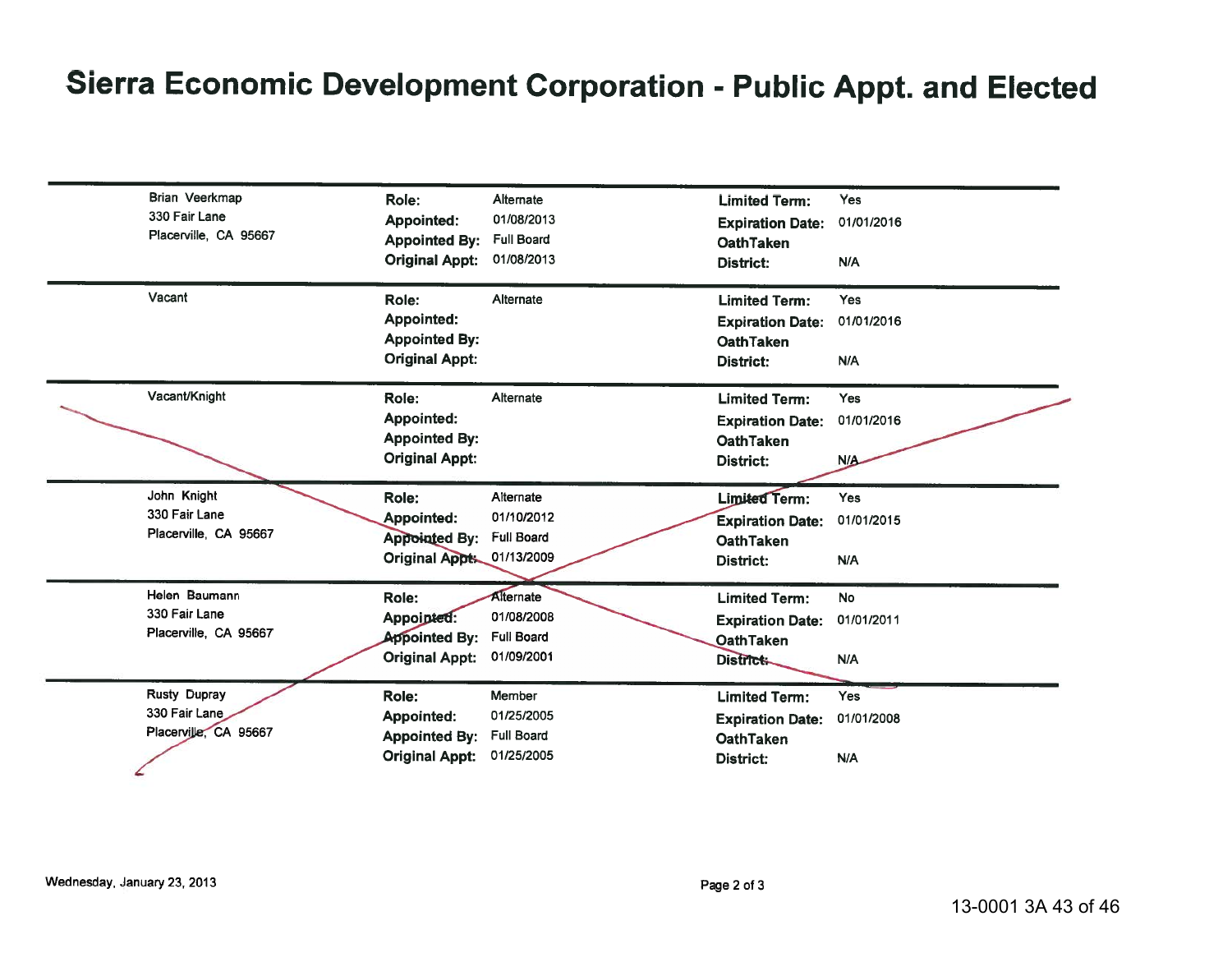#### **Veterans Affairs Commission - Public Appt.**

The Veterans Affairs Commission shall act in an advisory capacity to the Board of Supervisors in the following way: a) Promoting, aiding and encouraging public support for veterans affairs; b) Promoting, aiding and encouraging public support to and recruitment cto the National Guard and the Armed Forces of the United States of America; c) Reviewing policies and programs affecting veterans; and d) Providing appropriate and timely information and recommendations to the Board of Supervisors and the public concerning veterans affairs and the National Guard.

| Contact:<br>Date Created:<br><b>Term Limits:</b><br>Membership:<br><b>Meetings:</b><br>Date Disbanded:<br><b>Comments:</b> | William E. Schultz, Veterans Servi (530) 621-5892<br>04/06/1999<br>Four-year term. Term coincides with the term of the office of the Supervisor who nominated the member for appointment.<br>Membership consists of five members and alternates appointed by each Supervisor.<br>Meetings are held monthly on the 2nd Friday at 3:00 p.m. usually at the Veterans Memorial building. Agenda is posted on the website.<br>Ordinance 4188 Adopted 12/03/91. |                                                            |                                                                                                          |                                        |  |  |
|----------------------------------------------------------------------------------------------------------------------------|-----------------------------------------------------------------------------------------------------------------------------------------------------------------------------------------------------------------------------------------------------------------------------------------------------------------------------------------------------------------------------------------------------------------------------------------------------------|------------------------------------------------------------|----------------------------------------------------------------------------------------------------------|----------------------------------------|--|--|
| Eric Rasbold                                                                                                               | Role:<br>Appointed:<br><b>Appointed By:</b><br><b>Original Appt:</b>                                                                                                                                                                                                                                                                                                                                                                                      | Alternate<br>04/12/2011<br><b>Full Board</b><br>04/12/2011 | <b>Limited Term:</b><br><b>Expiration Date:</b><br><b>OathTaken</b><br>District:<br><b>Vacated Date:</b> | Yes<br>01-01-2013<br>2nd               |  |  |
| Linda Kabealo                                                                                                              | Role:<br>Appointed:<br><b>Appointed By:</b><br><b>Original Appt:</b>                                                                                                                                                                                                                                                                                                                                                                                      | Member<br>01/10/2012<br><b>Full Board</b><br>01/10/2012    | <b>Limited Term:</b><br><b>Expiration Date:</b><br><b>OathTaken</b><br>District:<br><b>Vacated Date:</b> | Yes<br>01-01-2015<br>5th               |  |  |
| Vacant                                                                                                                     | Role:<br>Appointed:<br><b>Appointed By:</b><br><b>Original Appt:</b>                                                                                                                                                                                                                                                                                                                                                                                      | Member                                                     | <b>Limited Term:</b><br><b>Expiration Date:</b><br><b>OathTaken</b><br>District:<br><b>Vacated Date:</b> | Yes<br>01-01-2017<br>1st<br>01/08/2013 |  |  |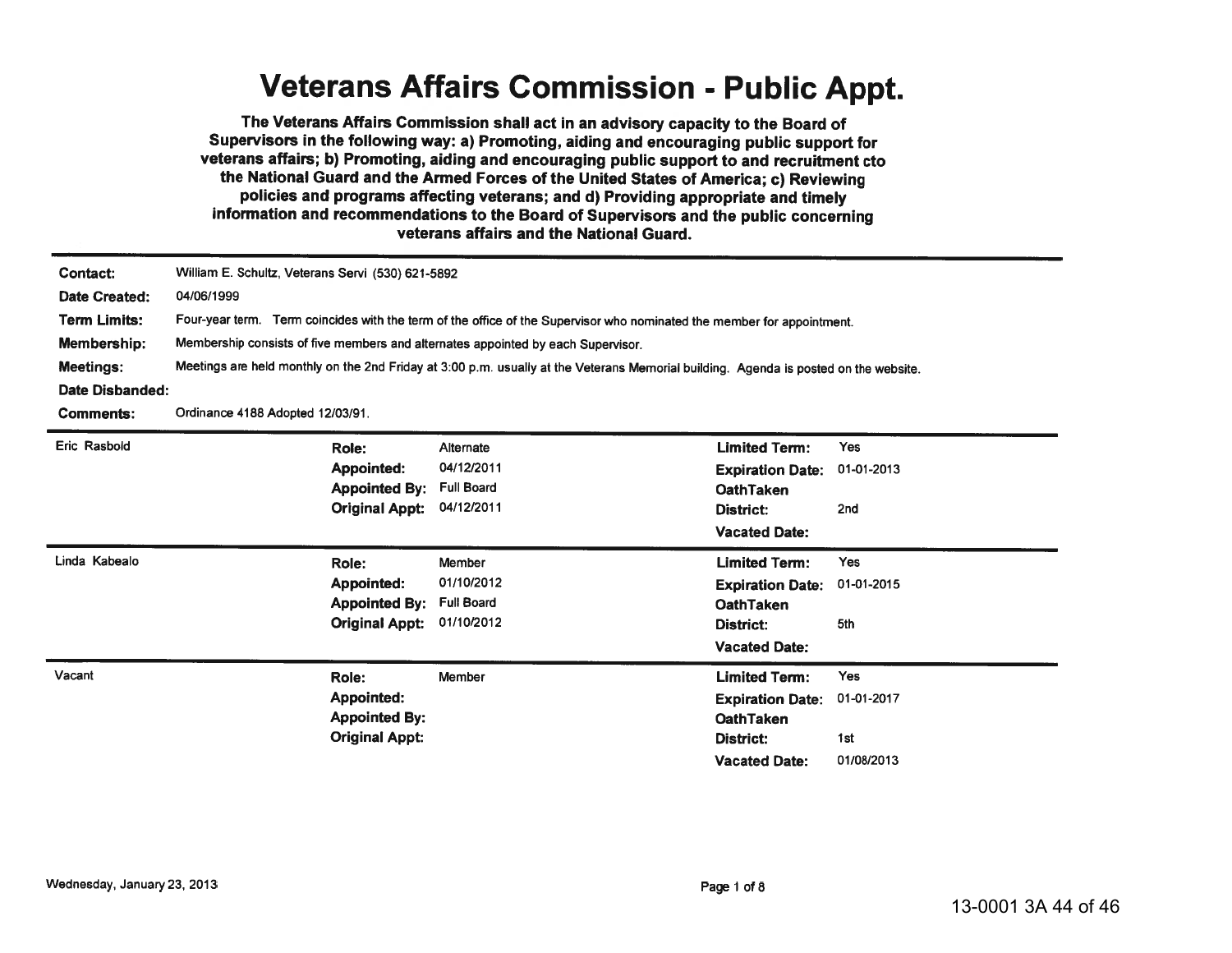#### **Veterans Affairs Commission - Public Appt.**

| Jack Winhall              | Role:                 | Alternate         | <b>Limited Term:</b>    | Yes        |
|---------------------------|-----------------------|-------------------|-------------------------|------------|
|                           | <b>Appointed:</b>     | 03/17/2009        | <b>Expiration Date:</b> | 01/01/2013 |
|                           | <b>Appointed By:</b>  | <b>Full Board</b> | <b>OathTaken</b>        |            |
|                           | <b>Original Appt:</b> | 01/07/2003        | District:               | 1st        |
|                           |                       |                   | <b>Vacated Date:</b>    |            |
| Vacant                    | Role:                 | Member            | <b>Limited Term:</b>    | <b>Yes</b> |
|                           | Appointed:            |                   | <b>Expiration Date:</b> | 01-01-2017 |
|                           | <b>Appointed By:</b>  |                   | <b>OathTaken</b>        |            |
|                           | <b>Original Appt:</b> |                   | District:               | 3rd        |
|                           |                       |                   | <b>Vacated Date:</b>    | 01/08/2013 |
| <b>Timothy W Thompson</b> | Role:                 | Member            | <b>Limited Term:</b>    | Yes        |
|                           | <b>Appointed:</b>     | 10/12/2010        | <b>Expiration Date:</b> | 01-01-2013 |
|                           | <b>Appointed By:</b>  | <b>Full Board</b> | <b>OathTaken</b>        |            |
|                           | <b>Original Appt:</b> | 10/12/2010        | <b>District:</b>        | 2nd        |
|                           |                       |                   | <b>Vacated Date:</b>    |            |
| Vacant                    | Role:                 | Alternate         | <b>Limited Term:</b>    | Yes        |
|                           |                       |                   |                         |            |
|                           | Appointed:            |                   | <b>Expiration Date:</b> | 01-01-2017 |
|                           | <b>Appointed By:</b>  |                   | <b>OathTaken</b>        |            |
|                           | <b>Original Appt:</b> |                   | <b>District:</b>        | 3rd        |
|                           |                       |                   | <b>Vacated Date:</b>    | 01/08/2013 |
| Gerald Jackson            | Role:                 | Alternate         | <b>Limited Term:</b>    | <b>Yes</b> |
|                           | Appointed:            | 01/04/2011        | <b>Expiration Date:</b> | 01/01/2015 |
|                           | <b>Appointed By:</b>  | <b>Full Board</b> | <b>OathTaken</b>        |            |
|                           | <b>Original Appt:</b> | 12/04/2007        | District:               | 4th        |
|                           |                       |                   | <b>Vacated Date:</b>    |            |
| John Bailey               | Role:                 | Member            | <b>Limited Term:</b>    | Yes        |
|                           | <b>Appointed:</b>     | 01/04/2011        | <b>Expiration Date:</b> | 01/01/2015 |
|                           | <b>Appointed By:</b>  | <b>Full Board</b> | <b>OathTaken</b>        |            |
|                           | <b>Original Appt:</b> | 01/04/2011        | <b>District:</b>        | 4th        |